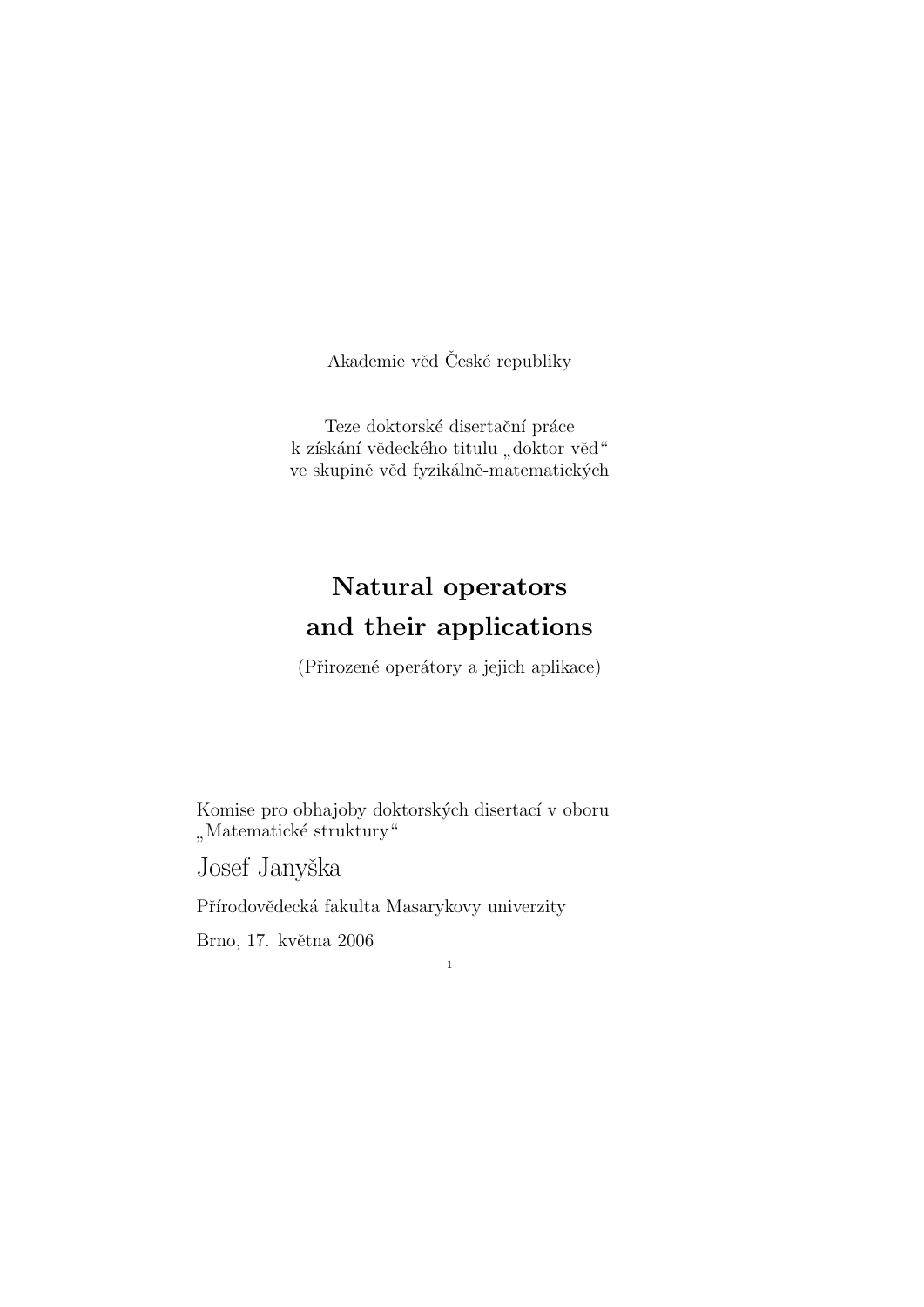### **RESUMÉ**

Předložená disertační práce je souborem 11 původních vědeckých prací  $[1] - [11]$  a úvodu, který je psán jako přehled teorie přirozených a kalibračně přirozených bandlů a operátorů a jejich využití v diferenciální geometrii a matematické fyzice.

Invariantnost geometrických operací s poli geometrických objektů na dané varietě vzhledem k lokálním difeomorfismům či volbě lokálních souřadnic je jedním ze základních požadavků nejen moderní diferenciální geometrie na diferencovatelných varietách, ale i řady oborů teoretické fyziky, jako je např. obecná relativita či klasická teorie pole. Požadavek invariantnosti je efektivně řešen pomocí teorie přirozených bandlů a přirozených operátorů. Pojem přirozený bandl, který zavedel v roce 1972 A. Nijenhuis, si velmi rychle vydobyl významné místo v moderní diferenciální geometrii.

První kapitola tezí je věnována popisu hlavních vlastností přirozených bandlů a přirozených operátorů a také přínosu autora předkládané disertace v této oblasti [1, 3].

Hlavním nástrojem při studiu přirozených operátorů na přirozených bandlech je jejich jednoznačná reprezentace pomocí zobrazení mezi typovými fibry přirozených bandlů, které jsou ekvivariantní vzhledem k akcím diferenciální grupy jistého konečného řádu. To umožuje v celé řadě případů úplný popis invariantních operací. Ve druhé kapitole jsou jako příklady přirozených operátorů uvedeny původní výsledky autora. Je provedena úplná klasifikace přirozených operátorů typu Frölicher-Nijenhuisovy závorky projektabilních tečně hodnotových forem na fibrované varietě [2]. V obecné relativitě na prostoročase s absolutním časem (Galileův prostoročas) je důležitý vzájemně jednoznačný vztah mezi čas zachovávajícími konexemi na prostoročase a fázovými konexemi na prvním jetovém prodloužení prostoročasu. Tento vztah je v práci <br/> [5] zobecněn pro libovolnou fibrovanou varietu a je klasifikován operátor, který transformuje lineární konexi na fibrované varietě do konexe na prvním jetovém prodloužení této variety. Významným nástrojem při studiu přirozených operátorů na lineárních konexích a tenzorových polích jsou redukční věty, které říkají, že takovéto operátory je možno vyjádřit jako operátory na kovariantních derivacích daných tenzorových polí a tenzoru křivosti. Tyto redukční věty jsou v  $[10]$ zobecněny pro operátory s hodnotami v přirozených bandlech vyšších řádů a jako aplikace je provedena úplná klasifikace tensorových polítypu  $(0, 2)$  na kotečném bandlu variety s konexí. Jako aplikace v obecné teorii relativity jsou uvedeny klasifikace symplektických a Poissonových struktur na tečném bandlu prostoročasu bez absolutního času (Einsteinův prostoročas) [4,6]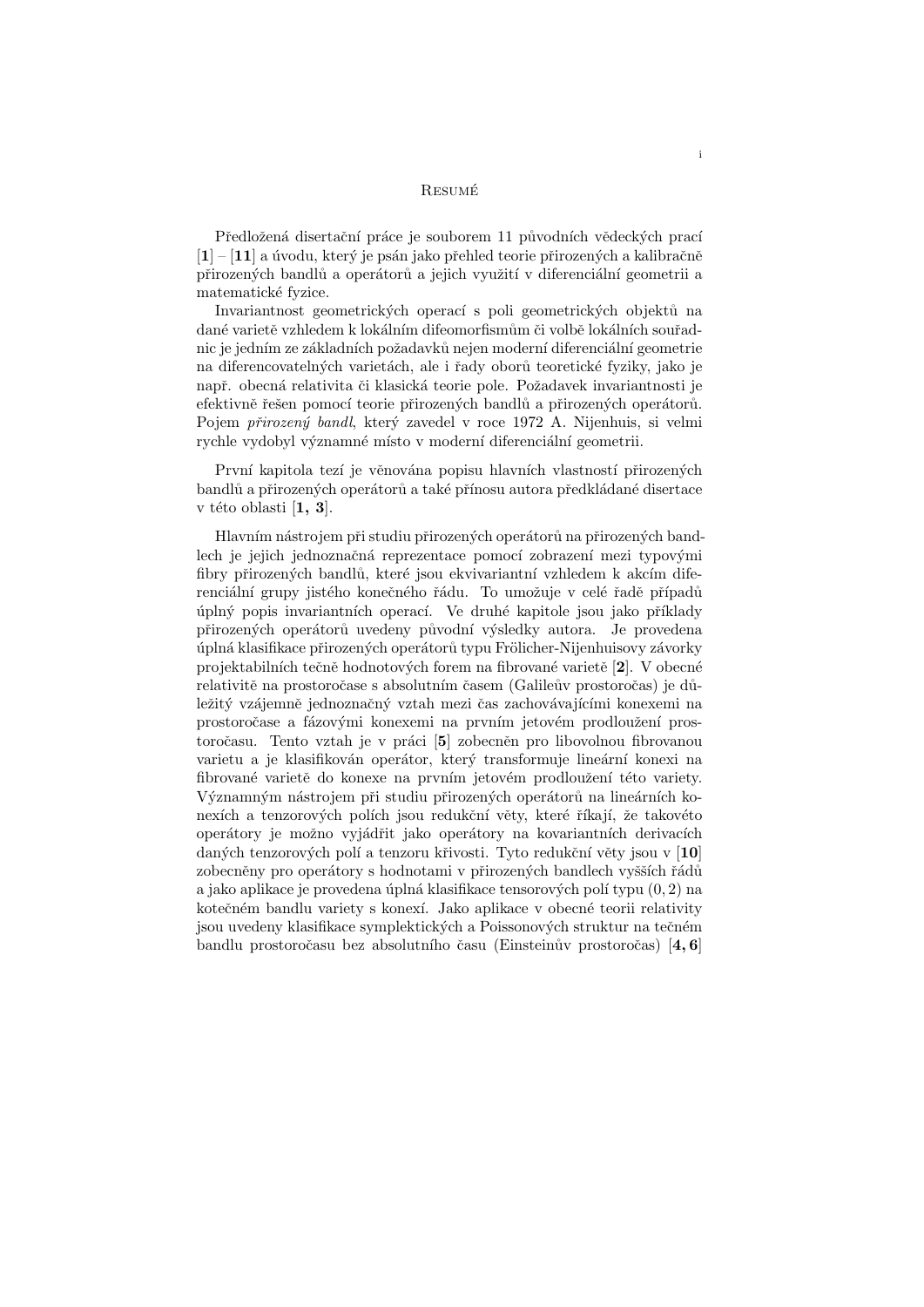a klasifikace kosymplektické struktury na fázovém prostoru Galileovského prostoroˇcasu [4].

V kalibračně invariantních fyzikálních teoriích se mimo invariantnosti vzhledem k lokálním difeomorfismům vyžaduje také invariantnost vzhledem ke změně kalibrace. První geometrickou interpretací kalibračně přirozených operací je práce R. Utiyamy z roku 1956. Geometricky se kalibračně invariantní teorie dají popsat pomocí kalibračně přirozených bandlů a přirozených operátorů na kalibračně přirozených bandlech, které zavedl v roce 1981 D. Eck. Ve třetí kapitole je uveden přehled vlastností kalibračně přirozených bandlů a přirozených operátorů a jejich infinitesimální vlastnosti [3].

Jako aplikace v kalibračně invariantní teorii pole uvádíme klasifikaci přirozených kvantových Lagrangianů a přirozených Schrödingerových operátorů na kvantovém bandlu nad Galileovským prostoročasem [7]. Utiyamovy výsledky pro kalibrační grupu  $Gl(n, \mathbb{R})$  jsou zobecněny jako redukční věty pro obecnou lineární konexi na vektorovém bandlu [8], včetně operátorů s hodnotami v bandlech vyšších řadů  $[9]$ . Konečně v  $[11]$  je zobecněna Utiyamova věta pro libovolný řád pro libovolnou kalibrační grupu  $G$ .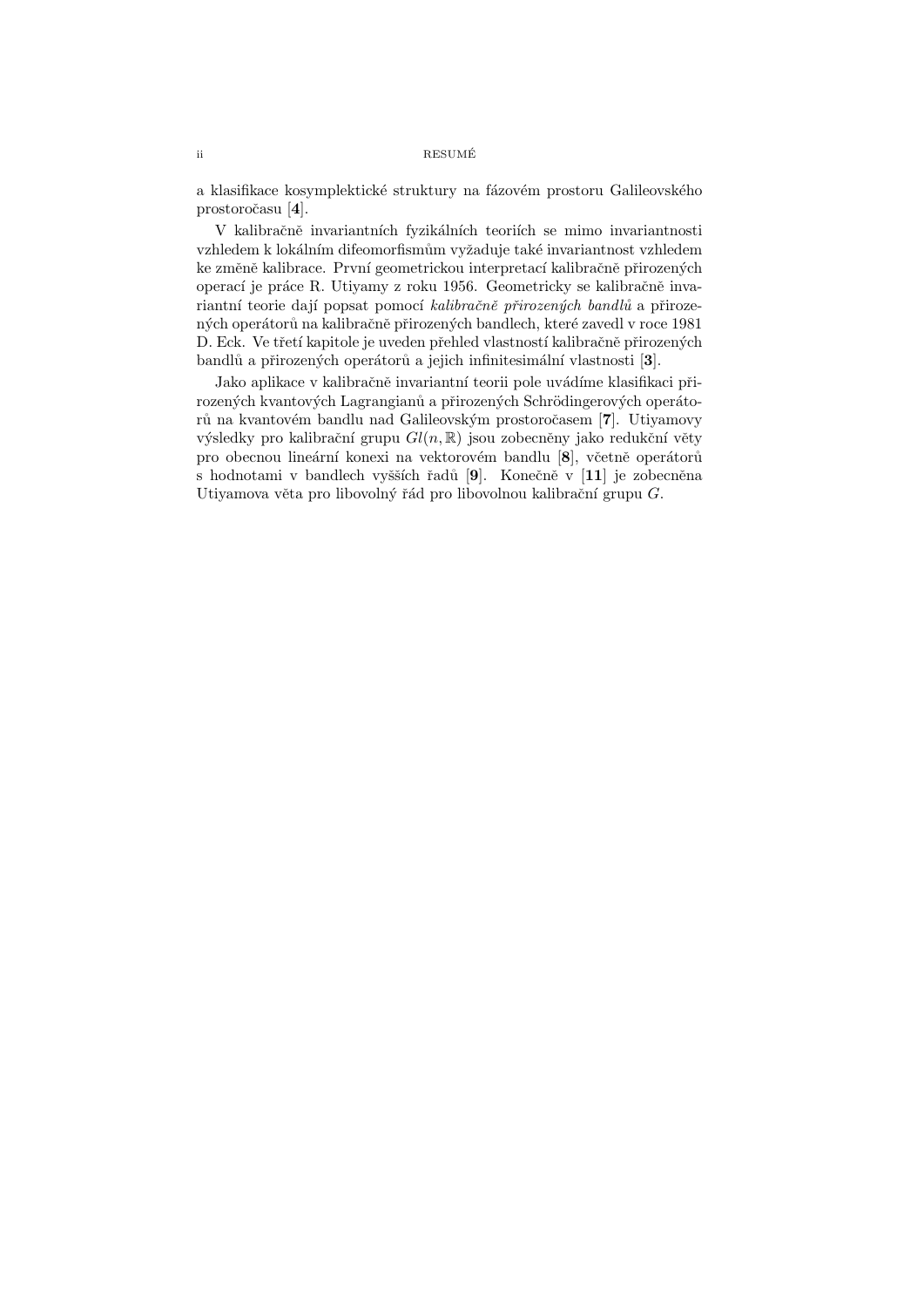#### **INTRODUCTION**

The term "geometric invariant" has been used in differential geometry since the end of the 19th century. In the 1930's Schouten and his collaborators, [81], used the notion of "geometric object". A modern functorial approach to the theory of geometrical objects and invariant operations with geometric objects was introduced by Nijenhuis, [73], in the 1950's. Starting from the famous paper by Nijenhuis, [76], geometrical objects and invariant operations with geometrical objects have been very intensively studied by using the concepts of natural bundles and natural differential operators. Nijenhuis defined natural bundles as lifting functors on the category  $\mathcal{M}_m$  of m-dimensional manifolds and their local embeddings. Lifting functors are supposed to satisfy three conditions: prolongation, localization and regularity (continuity).

The following main four types of problems have been studied in the last 34 years:

1. finiteness of order of natural bundles and operators;

2. extension of lift functors on further categories and study of special types of functors;

3. regularity conditions;

4. properties and classifications of natural differential operators.

1. Palais and Terng first proved, [77], that the order  $k$  of a natural bundle is finite  $k < 2^{n+1}$  where n is the dimension of the standard fiber. Later Epstein and Thurston, [44], gave much better bound. They proved  $k \leq 2n + 1$  and that this bound is sharp for  $m = 1$ . Finally Zajtz, [92], proved  $k \leq {\frac{n}{n-1}; \frac{n}{m} + 1}$ . Krupka, [63], and Terng, [85], have proved independently that a  $k$ -order natural bundle is a bundle associated with the frame bundle of order k.

2. Kolář,  $[57]$ , generalized lift functors on the category  $M$  of all differentiable manifolds and their smooth mappings. Such functors are called prolongation functors. Some geometric properties of prolongation functors were studied in  $[1]^1$ . Mikulski, [70], has shown that a prolongation functor with infinite order exists. Later various prolongation functors on subcategories of M were studied. The special attention was devoted to product preserving functors (Weil functors) which were studied by Eck, [43], Kainz and Michor, [55], and Luciano, [67]. Constructions used on Weil functors can be generalized also for infinite dimensional functional bundles, [31, 34].

3. In definitions of lift and prolongation functors there is the regularity condition saying that a smoothly parameterized family of diffeomorphisms

 $\rm ^1The$  references marked by bold numbers refer to the papers of the author which are included to the thesis.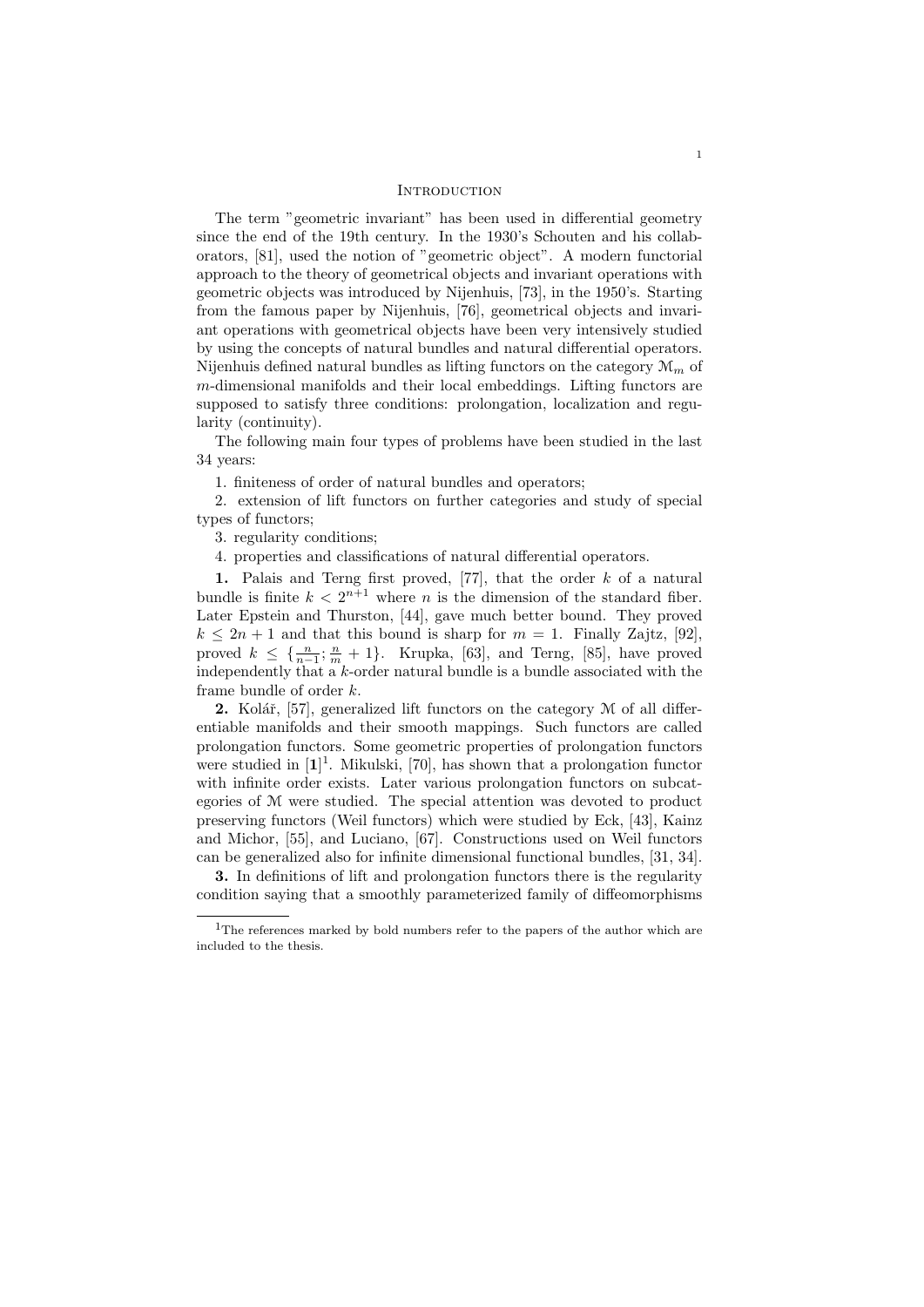### 2 INTRODUCTION

is prolonged into a smoothly parameterized family of diffeomorphisms. But this condition turns out to be a consequence of remaining prolongation and localization properties. This was proved by Epstein and Thurston, [44], for lifting functors and by Kolář and Slovák, [61], for prolongation functors.

4. Main problem of the theory of natural differential operators is to give a complete classification of them for concrete underlying geometric structures. Such classification is based on the one–to–one correspondence of natural operators and equivariant maps between standard fibres. To classify equivariant maps we can use several methods. Formerly the method of Lie equations was used, [16], recently we use the algebraic method described in [60]. In literature it is possible to find many examples and applications of natural operations used in geometry and physics. For wide list of references we recommend to see [16, 60, 45].

In the thesis we use the term "natural operator" on natural bundles in the sense of [16, 60, 85], see Section 1.10. The bundle structure of natural bundles given by natural prolongation functors is studied in Section 1.9 and [1]. Infinitesimal properties of natural bundles and natural operators are studied in Sections 1.14 and 1.15, see [3]. As applications of natural operators we shall classify the Frölicher-Nijenhuis bracket of projectable tangent valued forms, see Section 2.1 and [2], the relations between linear connections on a fibred manifold and connections on the 1st jet prolongation are studied in Section 2.2, see [5], higher order valued reduction theorems are studied in Section 2.5 and [10]. As applications in classical field theories we study natural symplectic and Poisson structures on the tangent bundle of the Einstein spacetime (a pseudo-Riemannian manifold with a Lorentzian metric) given by a metric and a linear connections, see Section 2.3 and [4, 6], and natural cosymplectic structures on the phase space of the Galilei spacetime given by a vertical metric and a phase connection, see Section 2.4 and [4].

Natural operators on natural bundles describe the invariance of geometrical or physical theories with respect to changes of local coordinates. But in physical theories another sort of invariance plays an important role, the so called "gauge invariance". Invariant gauge theory has been introduced in the book by H. Weyl, [90], in 1918 as a generalization of the Einstein's general relativity (published in 1915). Weyl considered spacetime metrics invariant not only with respect to isomorphisms of spacetime but also with respect to "gauge transformations" (the term "gauge = Eiche" was used for the first time by H. Weyl). The original invariant physical gauge theories was related with the gauge group  $U(1)$  acting on wave functions and electromagnetic potentials. In early 1950's the concept of gauge invariance was generalized for any Lie group  $G$  playing the role of the gauge group. The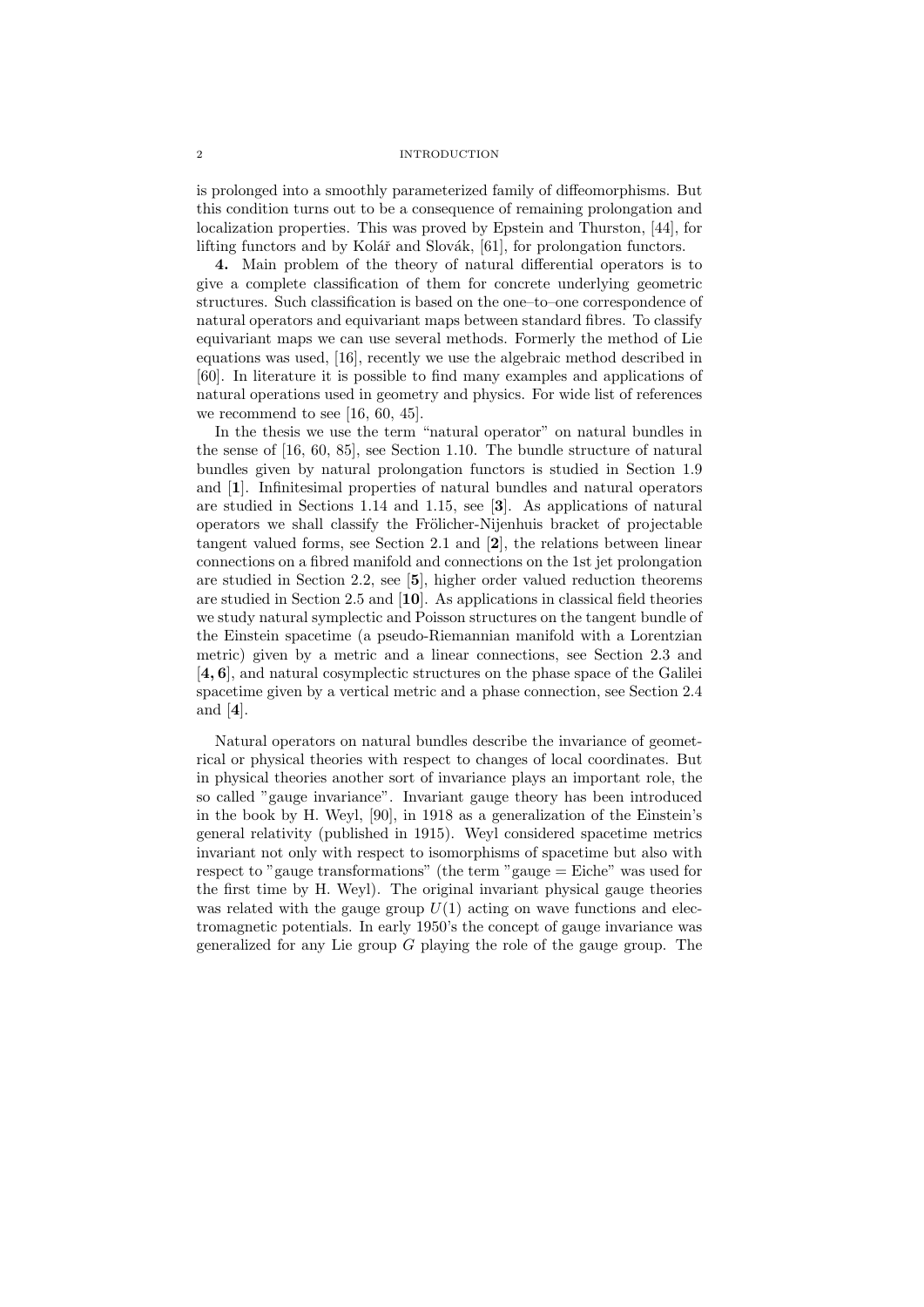#### INTRODUCTION 3

first geometrical interpretation of gauge invariance with respect to a general gauge group can be found in the famous paper by Utiyama, [88]. The geometrical description of the gauge invariance is the following, Drechsler and Mayer, [41]. Let  $\pi : P \to M$  be a principal G-bundle over a (usually spacetime) manifold M and  $E \to M$  be a bundle associated with P. An automorphism of P, over M, induces a fibred automorphism of  $E$ , over M, which is said to be a change of gauge. A physical theory is said to be gauge invariant if it is invariant with respect to changes of gauge and with respect to local diffeomorphisms of  $M$ . Gauge invariant theories can be described geometrically by using the concepts of gauge-natural bundle functors and natural operators between gauge-natural bundles, see Section 3 and [42, 60].

Infinitesimal properties of gauge-natural bundles and natural operators of gauge-natural bundles are studied in Sections 3.11 and 3.12, see [3]. Gauge-natural theories have wide applications in gauge field theories, see [45]. As concrete applications we shall study natural quantum Lagrangians and natural Schrödinger operators on the quantum bundle over the Galilei spacetime, see Section 4.1 and [7]. We shall generalize the Utiyama's results for the gauge group  $Gl(n,\mathbb{R})$  and prove the reduction theorems for general linear connections, see Section 4.2 and [8]. The higher order valued versions of reduction theorems for general linear connections are presented in Section 4.3, see [9]. As application of higher order valued reduction theorems we shall classify all classical connections on the total space of a vector bundle given by a general linear connection and a classical connection on a base manifold, see Section 4.3 and [30]. Finally, in Section 4.4 and [11], we present the higher order Utiyama's theorem for any gauge group G.

In what follows we shall use the following notations. M is the category of all smooth manifolds and smooth mappings,  $\mathcal{M}_m$  is the category of all m-dimensional smooth manifolds and local diffeomorphisms,  $\mathfrak{F}M_m$  is the category of all fibred manifolds with m-dimensional bases and smooth fibred morphisms covering local diffeomorphisms of bases,  $\mathcal{VB}_m$  ( $\mathcal{AB}_m$ ) is the category of all vector (affine) bundles with  $m$ -dimensional bases and smooth linear (affine) fibred morphisms covering local diffeomorphisms of bases and, finally,  $\mathcal{PB}_m(G)$  is the category of all principal G-bundles with m-dimensional bases and smooth principal fibred morphisms covering local diffeomorphisms of bases.

In what follows all manifolds and maps are supposed to be smooth.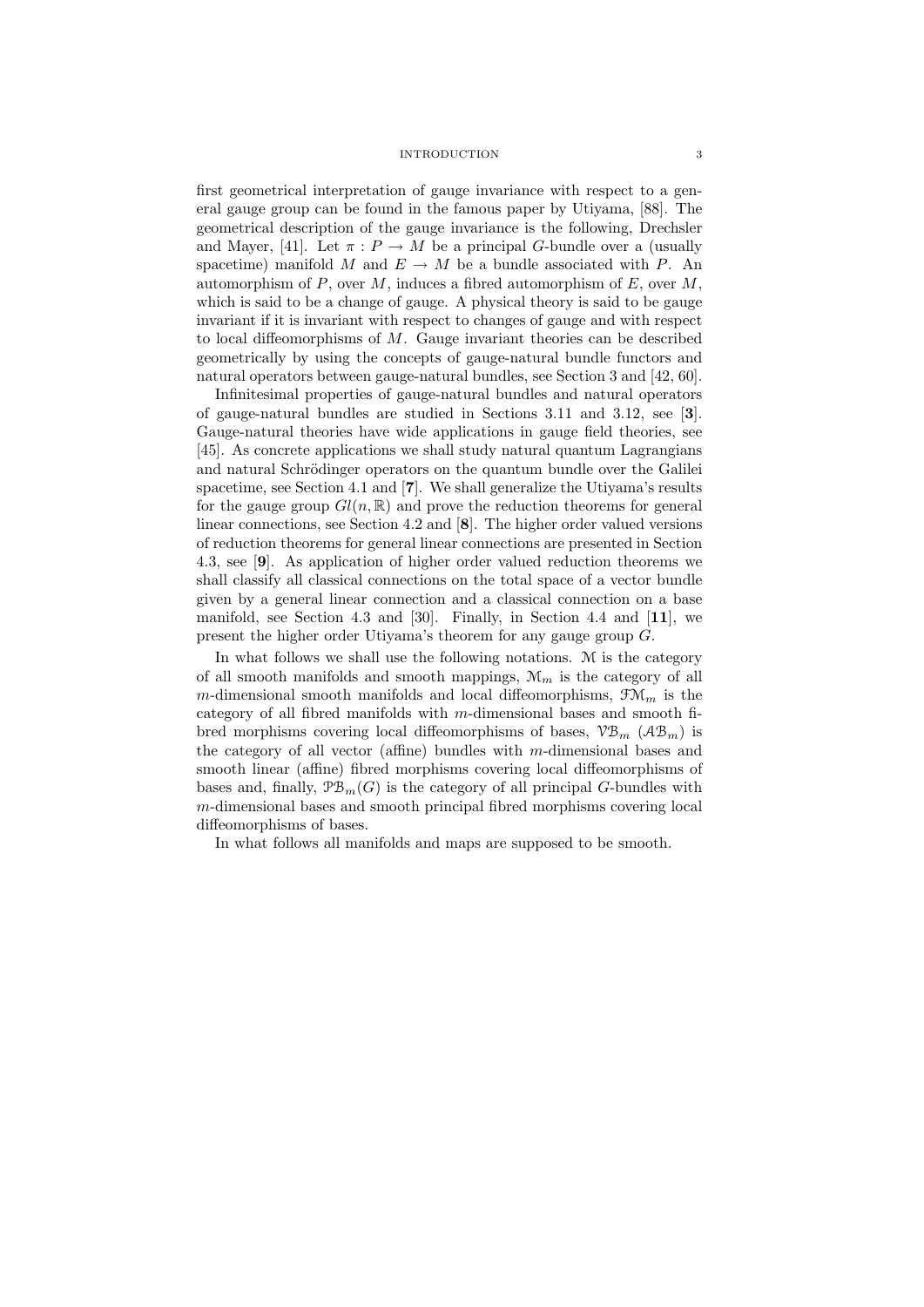#### 1. Natural bundles and operators

We recall here definitions and basic properties of the theory of natural bundles and natural operations,  $([1, 3])$  and  $[16, 60, 76, 85]$ . As examples we mention functors and operators which will be used later.

1.1. Natural bundles. We recall the original definition by A. Nijenhuis, [76],

**Definition 1.1.** A *natural bundle* is a quadruple  $(E, \pi, \mathbf{B}, X)$  where E ("total space") and X ("base space") are  $C^{\infty}$ -manifolds,  $\pi : E \to X$  a  $C^{\infty}$ -map ("projection map") and  $\mathbf{B} : \mathbf{C}(X) \to \mathbf{C}(E)$  is a functor ("lifting functor") of the pseudogroups (categories) of local diffeomorphisms of  $X$ and E, subject to these three conditions:

(a) If U is an object of  $\mathbf{C}(X)$ , then  $\mathbf{B}(U) = \pi^{-1}(U);$ 

(b) If  $V \subset U$  is open and  $f: U \to X$  is a morphism of  $\mathbf{C}(X)$ , then

$$
\mathbf{B}f|\mathbf{B}(V)=(f|V);
$$

(c) If  $F: U \to X \times Y$  is a (smooth) family of local diffeomorphisms of X, and  $f_y$  is a member of the family determined by  $y \in Y$ , then  $\overline{F} : \overline{U} \to E \times Y$ is a (smooth) family of diffeomorphisms of  $E$ , where

$$
\overline{U} = \{(z, y) \in E \times Y | (\pi(z), y) \in U \}
$$

and

$$
\bar{F}(z,y) = (\mathbf{B}f_y(z), y) . \qquad \Box
$$

The last, so called regularity or continuity condition, says that a smoothly parametrized family of diffeomorphisms in  $\mathbf{C}(X)$  is lifted to smoothly parametrized family of diffeomorphisms in  $\mathbf{C}(E)$ . But this condition turns out to be a consequence of (a) and (b), [44].

Recently the definition of lifting functors was reformulated as follows, [60],

**Definition 1.2.** A natural lift functor is a covariant functor F from  $\mathcal{M}_m$ to  $\mathfrak{F}\mathfrak{M}_m$  satisfying

i) for each manifold  $M \in Ob \mathcal{M}_m$ ,

$$
p_M:FM\to M
$$

is a fibred manifold over  $M$ ,

ii) for each embedding  $f \in \text{Mor} \mathcal{M}_m$ ,  $Ff$  is a fibred manifold morphism over f, which maps fibres diffeomorphically onto fibres.  $\Box$ 

A natural bundle is then a triplet  $(FM, p_M, M)$ .

Later (Theorem 1.4) we shall see that  $p_M : FM \to M$  is indeed a bundle.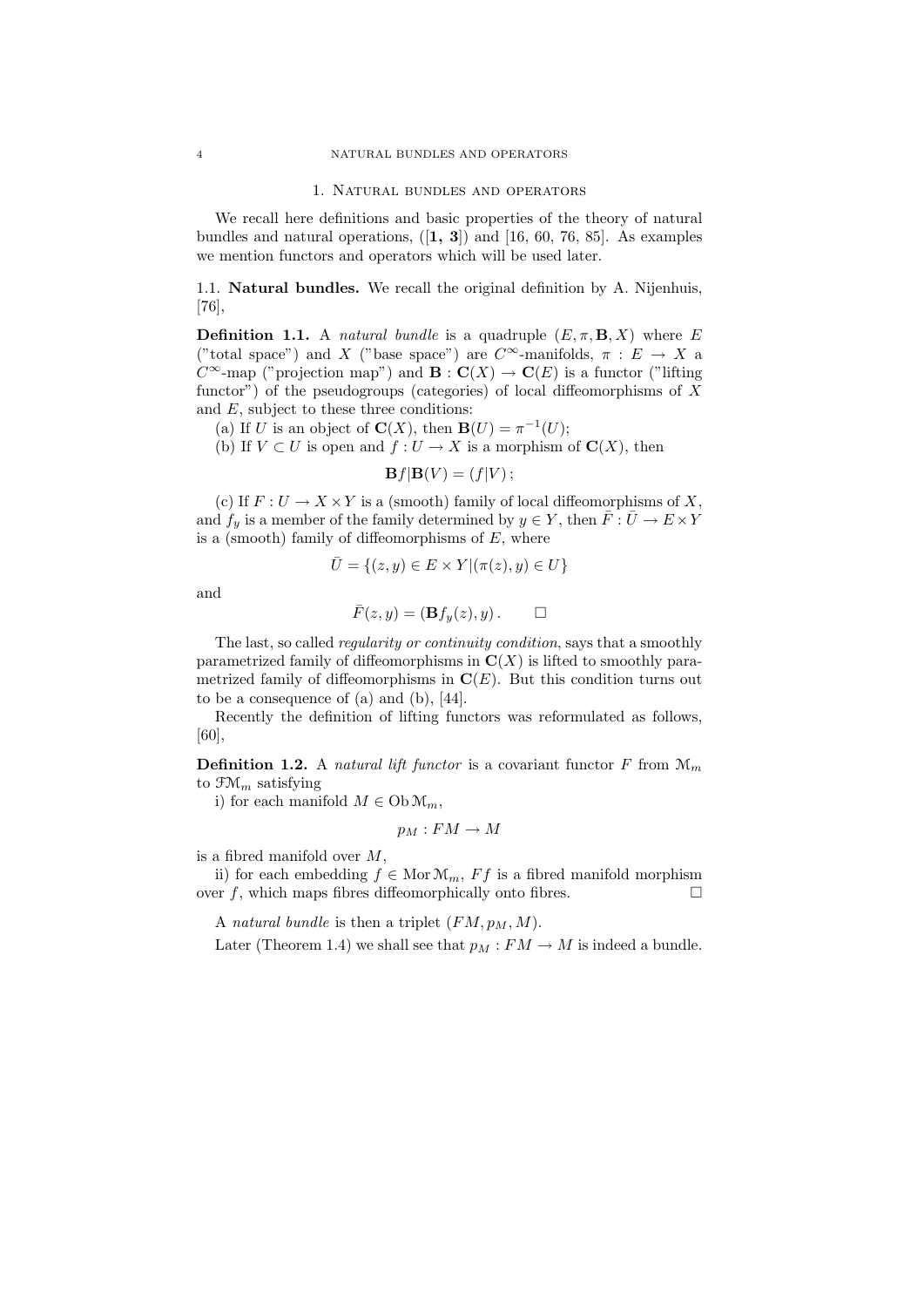1.2. Natural bundle functor. The concept of natural lift functor was generalized, [1] and [58, 60], to the concept of natural bundle functor.

**Definition 1.3.** A *natural bundle functor* on a subcategory  $C$  of  $M$  is a covariant functor  $F$  from  $\mathfrak C$  to the category  $\mathfrak{F}M$  satisfying

i') for each manifold  $M \in Ob \mathcal{C}$ ,  $p_M : FM \to M$  is a fibred manifold over  $M,$ 

ii') for each  $f \in \text{Mor } \mathcal{C}$ ,  $Ff$  is a fibred manifold map covering f such that  $F_l(U) = l(FU)$  for any open subset  $l: U \hookrightarrow M$ .

A natural bundle functor on the subcategory  $\mathcal{M}_m$  of  $\mathcal{M}$ , for a certain  $m$ , is a natural lift functor. In literature natural bundle functors are also called "prolongation functors".

1.3. Geometrical object. A geometrical object on a manifold  $M$  is now an element from  $FM$ , where  $F$  is a natural bundle functor. A section  $\sigma : M \to FM$  is a field of geometrical objects on M.

1.4. Order of natural bundle functors. We say that a natural lift functor  $F$  is of finite order  $r$  if  $r$  is the smallest number such that

$$
j_x^r f = j_x^r g \Rightarrow Ff|F_x M = Fg|F_x M
$$

for any  $(f, g : M \to \overline{M}) \in \text{Mor } \mathfrak{M}_m$  and any  $x \in M$ .

Any natural lift functor have a finite order, [60, 77, 92], while there exist natural bundle functors of an infinite order, [70].

1.5. Differential group. Let us denote by  $G_m^r$  the Lie group

$$
G_m^r = \text{inv} J_0^r(\mathbb{R}^m,\mathbb{R}^m)_0
$$

of invertible r-jets (with source and target 0) of diffeomorphisms of  $\mathbb{R}^m$ which preserve 0. The group multiplication is given by the jet composition. The canonical coordinates on  $G_m^r$  will be denoted by  $(a_\mu^\lambda, \ldots, a_{\mu_1 \ldots \mu_r}^\lambda)$  and tilde will refer to the inverse element.

1.6. Standard fiber. Let F be an r-order natural lift functor and let  $F_0 =$  $F_0 \mathbb{R}^m$ . Because of ii) of Definition 1.2  $F_0$  is diffeomorphic with  $F_x M$  for any  $x \in M$ ,  $M \in \text{Ob} \mathcal{M}_m$ .  $F_0$  will be called the *standard fiber* of F. Applying F on origin–preserving diffeomorphisms of  $\mathbb{R}^m$  we get a left action of  $G_m^r$  on  $F_0$  which make  $F_0$  to be a left smooth  $G_m^r$ -manifold, [63, 85].

1.7. Natural fibred coordinate chart. Local coordinate charts  $(x^{\lambda})$  on M and  $(y^p)$  on  $F_0$  induce a fibred coordinate chart  $(x^{\lambda}, y^p)$  on  $FM$ , which is said to be the natural fibred coordinate chart.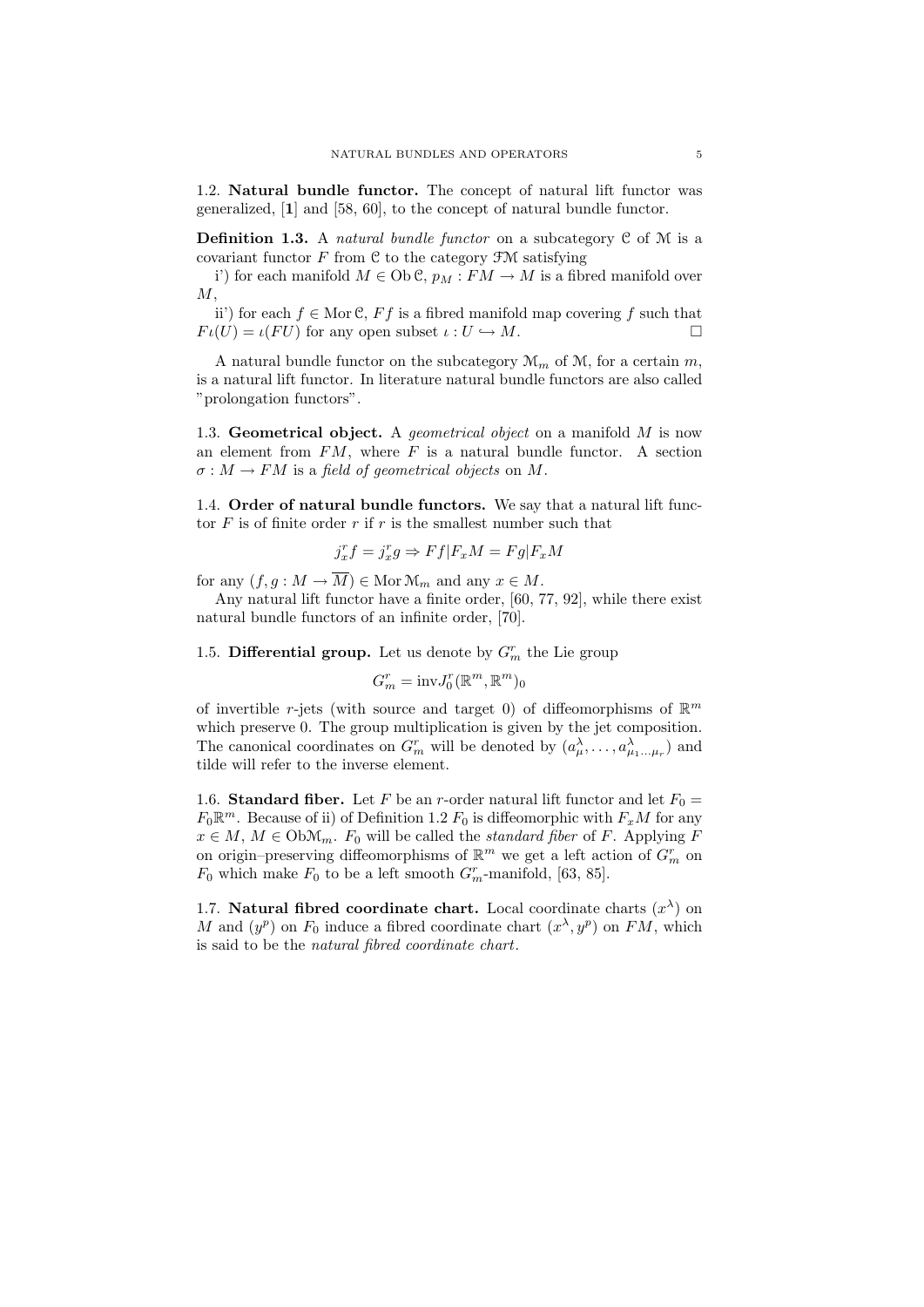1.8. **Examples.** 1. The *tangent functor*  $T$  is a natural bundle functor of order one on the category  $M$  with values in the category  $\mathcal{VB}$ . In dimension m the corresponding standard fiber is  $\mathbb{R}^m$  on which  $G_m^1 = Gl(m, \mathbb{R})$  acts in the standard way by the matrix multiplication. The natural fibred coordinate chart on TM will be denoted by  $(x^{\lambda}, \dot{x}^{\lambda})$ .

2. The *cotangent functor*  $T^*$  is a natural lift functor of order one with values in the category  $\mathcal{VB}_m$ . The standard fiber is  $\mathbb{R}^{m*}$  with the standard action of  $G_m^1$ . The natural fibred coordinate chart on  $T^*M$  will be denoted by  $(x^{\lambda}, \dot{x}_{\lambda}).$ 

**3.** The functor  $\wedge^p T^*$  of p–forms is a natural lift functor of order one with values in the category  $\mathcal{VB}_m$ . The standard fiber is  $\wedge^p \mathbb{R}^{m*}$  on which  $G_m^1$  acts in the standard tensor way. The natural fibred coordinate chart on  $\wedge^p T^*M$  will be denoted by  $(x^{\lambda}, \omega_{\lambda_1...\lambda_p}), 1 \leq \lambda_1 < \cdots < \lambda_p \leq m$ .

4. The functor of pseudo–Riemannian metrics pRm is a natural lift functor of order one such that  $pRmM$  are subbundles of objects of the category  $\mathcal{VB}_m$ . Its standard fiber  $(pRm)_0$  is the subspace in  $\odot^2 \mathbb{R}^{m*}$  of nondegenerate symmetric matrices and the tensor action of  $G_m^1$ . The natural fibred coordinate chart on  $pRm(M)$  will be denoted by  $(x^{\lambda}, g_{\lambda\mu}), g_{\lambda\mu} = g_{\mu\lambda},$  $\det(g_{\lambda\mu})\neq 0.$ 

**5.** The functor of  $k^r$ -velocities  $T_k^r$  is a natural bundle functor of order r on the category M. For any  $M \in \mathcal{O}_b^{\cdot} \mathcal{M}$ , we define  $T_k^r M = J_0^r(\mathbb{R}^k, M)$  and, for any  $f \in \text{Mor } \mathcal{M}, f : M \to \overline{M}$ , we define  $T_k^r f(j_0^r \alpha) = j_0^r(f \circ \alpha)$ , where  $j_0^r \alpha \in T_k^r M$ . The standard fiber of  $T_k^r$  in dimension m is  $J_0^r(\mathbb{R}^k, \mathbb{R}^m)$  and the action of  $G_m^r$  on the standard fiber is given by the jet composition.

6. The functor of r-order frames  $F<sup>r</sup>$  is a natural lift functor of order r. For any  $M \in \mathrm{Ob}\,\mathcal{M}_m$ , we define  $F^rM = \mathrm{inv}J_0^r(\mathbb{R}^m, M)$  and, for any  $f \in \text{Mor } \mathcal{M}_m$ ,  $F^r f$  is defined as in Example 1.8.5. The values of the functor  $F^r$  are in the category  $\mathcal{PB}_m(G_m^r)$ .

7. The functor Cla of classical (linear) connections on a given manifold is a natural lift functor of order two with values in the category  $AB_m$ . Its standard fiber is  $\mathbb{R}^{*m} \otimes \mathbb{R}^{m} \otimes \mathbb{R}^{m*}$  on which  $G_m^2$  acts via the well known transformation relations of the Christoffel symbols

$$
\bar{\Lambda}_\mu{}^\lambda{}_\nu = a_\rho^\lambda (\Lambda_\sigma{}^\rho{}_\tau \tilde{a}_\mu^\sigma \tilde{a}_\nu^\tau + \tilde{a}_{\mu\nu}^\rho)\,.
$$

The natural fibred coordinate chart on Cla M will be denoted by  $(x^{\lambda}, \Lambda_{\mu}{}^{\lambda}{}_{\nu}).$ 

By  $\text{Cla}_{\tau}$  will be denoted the functor of torsion free linear connections. In natural fibred coordinates  $\text{Cla}_{\tau}$  is characterized by  $\Lambda_{\mu}{}^{\lambda}{}_{\nu} = \Lambda_{\nu}{}^{\lambda}{}_{\mu}$ .

8. Let  $F$  be a natural lift functor of order  $r$  and  $J^s$  be the functor of s-jet prolongation, [79]. Then  $J^s F \equiv J^s \circ F$  is a natural lift functor of order  $(r + s)$ . If  $F_0$  is the standard fiber of F, then the standard fiber of  $J^sF$  is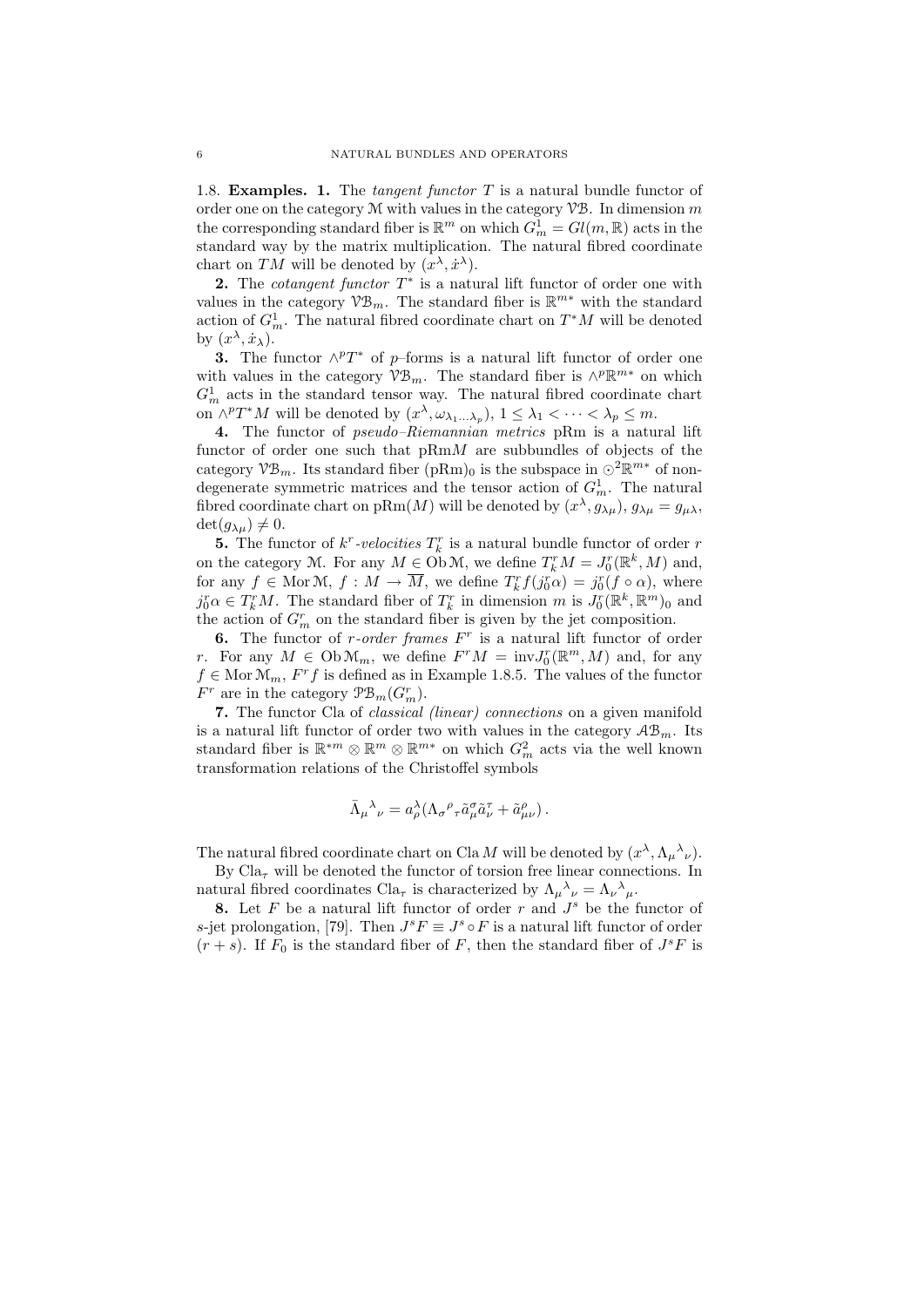$(J^sF)_0 = T^s_nF_0$  and the action of  $G_m^{r+s}$  on  $(J^sF)_0$  is obtained by the jet prolongation of the action of  $G_m^r$  on  $F_0$ .

1.9. The bundle structure. In the theory of natural lift functors the functor of r-order frames, defined in Example 1.8.6, plays a fundamental role. Namely, we have the following theorem, [60, 63, 85].

**Theorem 1.4.** Any natural lift functor  $F$  of order  $r$ , with the standard fiber  $F_0$ , is canonically represented by

$$
FM = [F^rM, F_0], \quad Ff = [F^r f, id_{F_0}],
$$

where  $M \in \mathrm{Ob}\,\mathcal{M}_m$ ,  $f \in \mathrm{Mor}\,\mathcal{M}_m$ , and  $[F^rM, F_0] = (F^rM, F_0)/G_m^r$  is the bundle associated with  $F^rM$ .  $r_M$ .

This theorem implies that there is the one–to–one correspondence between  $r\mathrm{-order}$  natural lift functors and left  $G_m^r\mathrm{-manifolds}.$ 

Now we shall generalize Theorem 1.4 to prolongation functors, [1]. Let us define the category  $L^r$ . Ob  $L^r$  is the set of natural numbers 1, 2, 3, ..., Mor  $L^r(m, n) = L^r(m, n) = J_0^r(\mathbb{R}^m, \mathbb{R}^n)$  and the composition in  $L^r$  is given by the composition of jets. If  $F$  is an  $r$ -th order prolongation functor, we shall denote by  $S = \{S_1, S_2, \dots\}, S_i = F_0 \mathbb{R}^i$ . Then we have the action  $\lambda$ of the category  $L^r$  on S defined by a system of maps

$$
\lambda_{m,n}: L^r(m,n) \times S_m \to S_n
$$

given by

$$
\lambda_{m,n}(A,s) = Ff(s)
$$

for any  $A = j_0^r f \in J_0^r(\mathbb{R}^m, \mathbb{R}^n)_0$ ,  $s \in F_0 \mathbb{R}^m$ . It is easy to see that  $\lambda$  satisfies the condition

(1.1) 
$$
\lambda_{m,p}(B \circ A, s) = \lambda_{n,p}(B, \lambda_{m,n}(A, s)),
$$

 $A \in L^r(m,n), B \in L^r(n,p), s \in S_m$ . On the other hand if an action  $\lambda$  of  $L^r$  on S with the property (1.1) is given, then we define  $FM = (F^rM, S_m)$ with the equivalence

$$
(u, s) \sim (u \circ A, \lambda_{m,m}(A^{-1}, s))
$$

and

$$
Ff(u, s) = (v, \lambda_{m,n}(v^{-1} \circ A \circ u, s)),
$$

where  $u \in F_x^r M$ ,  $v \in F_y^r N$ ,  $A \in J_x^r (M, N)_y$ . It is easy to see that  $F(g \circ f) =$  $(Fg) \circ (Ff)$  and F is a prolongation functor of order r. So we have a generalization of Theorem 1.4

**Theorem 1.5.** ([1]) There is a bijective correspondence between  $r$ -th order prolongation functors and actions of the category  $L^r$  on  $S$ .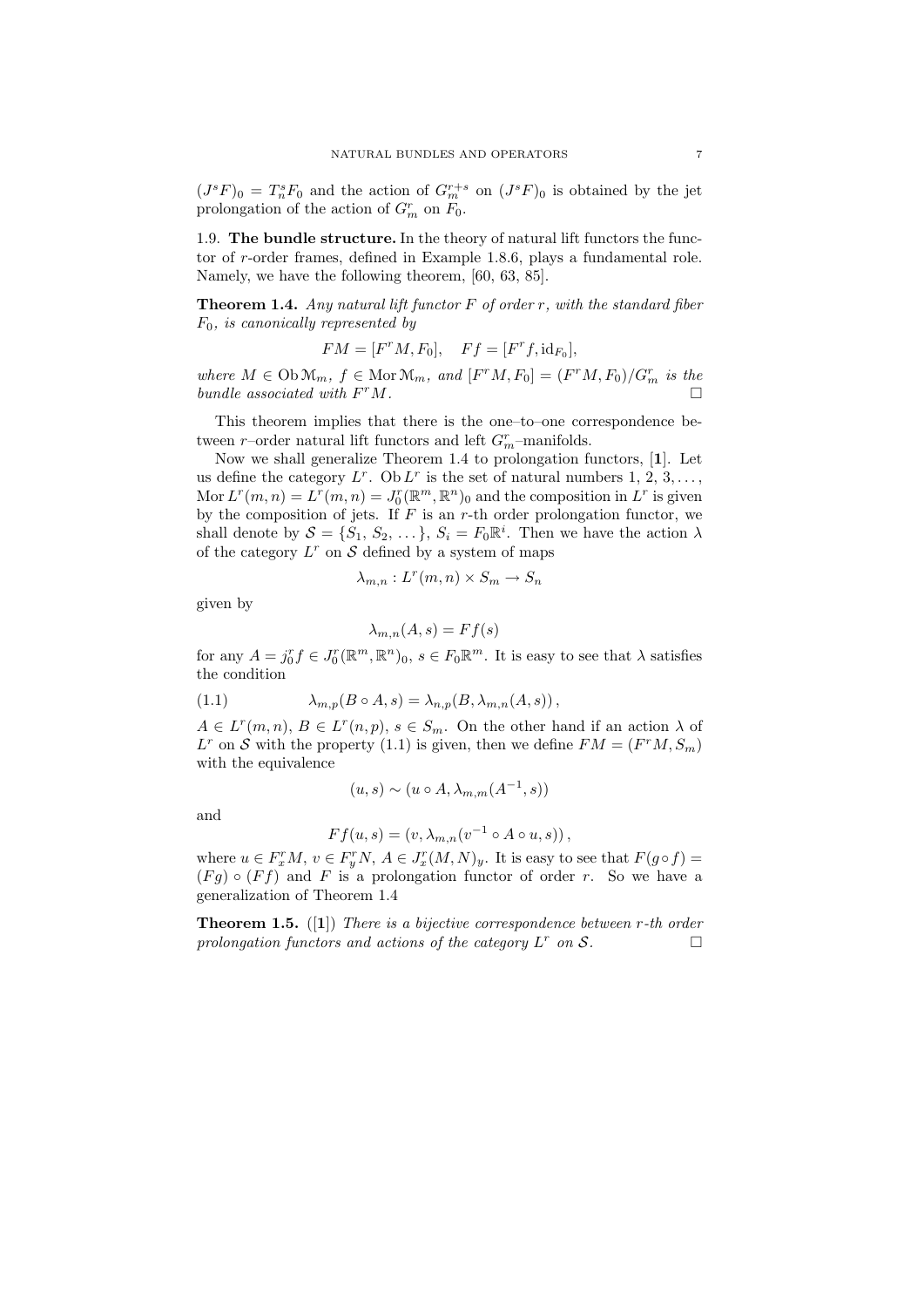1.10. **Natural operator.** Let F be a natural lift functor,  $f : M \to \overline{M}$  be a mapping in  $Mor\mathcal{M}_m$  and  $\sigma : M \to FM$  be a section. Then we define the section  $f^*\sigma : \overline{M} \to F\overline{M}$  by  $f^*\sigma = Ff \circ \sigma \circ f^{-1}$ .

Definition 1.6. A natural differential operator D from a natural lift functor  $F_1$  to a natural lift functor  $F_2$  is a family of differential operators

$$
\{D(M): C^{\infty}(F_1M) \to C^{\infty}(F_2\overline{M})\}_{M \in \mathrm{Ob}\mathcal{M}_m}
$$

such that

(i)  $D(\overline{M})(f^*\sigma) = f^*D(M)(\sigma)$  for every section  $\sigma \in C^{\infty}(F_1M)$  and every  $f: M \to \overline{M}$  in Mor $\mathfrak{M}_m$ ,

(ii)  $D_U(\sigma|U) = (D_M \sigma)|U$  for every section  $\sigma \in C^{\infty}(F_1 M)$  and every open submanifold  $U \subset M$ ,

(iii) every smoothly parameterized family of sections of  $F_1M$  is transformed into a smoothly parametrized family of sections of  $F_2M$ .

1.11. Order of natural differential operator. A natural differential operator is of order k,  $0 \le k \le \infty$ , if all  $D(M)$ ,  $M \in \text{Ob} \mathcal{M}_m$ , are of order k. Thus, a k-order natural differential operator D from  $F_1$  to  $F_2$  is characterized by the associated fibred manifold morphisms  $\mathcal{D}(M) : J^k F_1 M \to F_2 M$ , over M, according to the formula  $\mathcal{D}(M)(j_x^k \sigma) = D(M)(\sigma)(x)$ . The family  $\mathcal{D} = {\mathcal{D}(M)}_{M \in \text{Ob} \mathcal{M}_m}$  defines a natural transformation of the functors  $J^kF_1$  and  $F_2$ .

1.12. Equivariant mappings given by natural operators. Coordinate independent geometrical constructions are in fact natural differential operators between natural lift functors. The study of natural differential operators is based on relations between natural differential operators and equivariant mappings. The basic tool is the following theorem, [16, 60, 85],

**Theorem 1.7.** There is a bijective correspondence between the set of  $k$ order natural differential operators from a natural lift functor  $F_1$  to a natural lift functor  $F_2$  and equivariant mappings from the standard fiber of  $J^kF_1$  to the standard fiber of  $F_2$ .

Theorem 1.7 can be generalized to prolongation functors as follows

**Theorem 1.8.** ([1]) There is a bijective correspondence between the set of natural transformations of two r-th order prolongation functors and the set of covariant maps of actions of  $L^r$  given by these prolongation functors.  $\Box$ 

1.13. Examples. 1. The *exterior derivative d* is a first order natural operator from  $\wedge^p T^*$ ,  $p \geq 0$ , to  $\wedge^{p+1} T^*$ . The corresponding  $G_n^2$ -equivariant mapping from  $J^1(\wedge^p T^*)_0 = T^1_n(\wedge^p \mathbb{R}^{m*})$  to  $(\wedge^{p+1} T^*)_0 = \wedge^{p+1} \mathbb{R}^{m*}$  is given,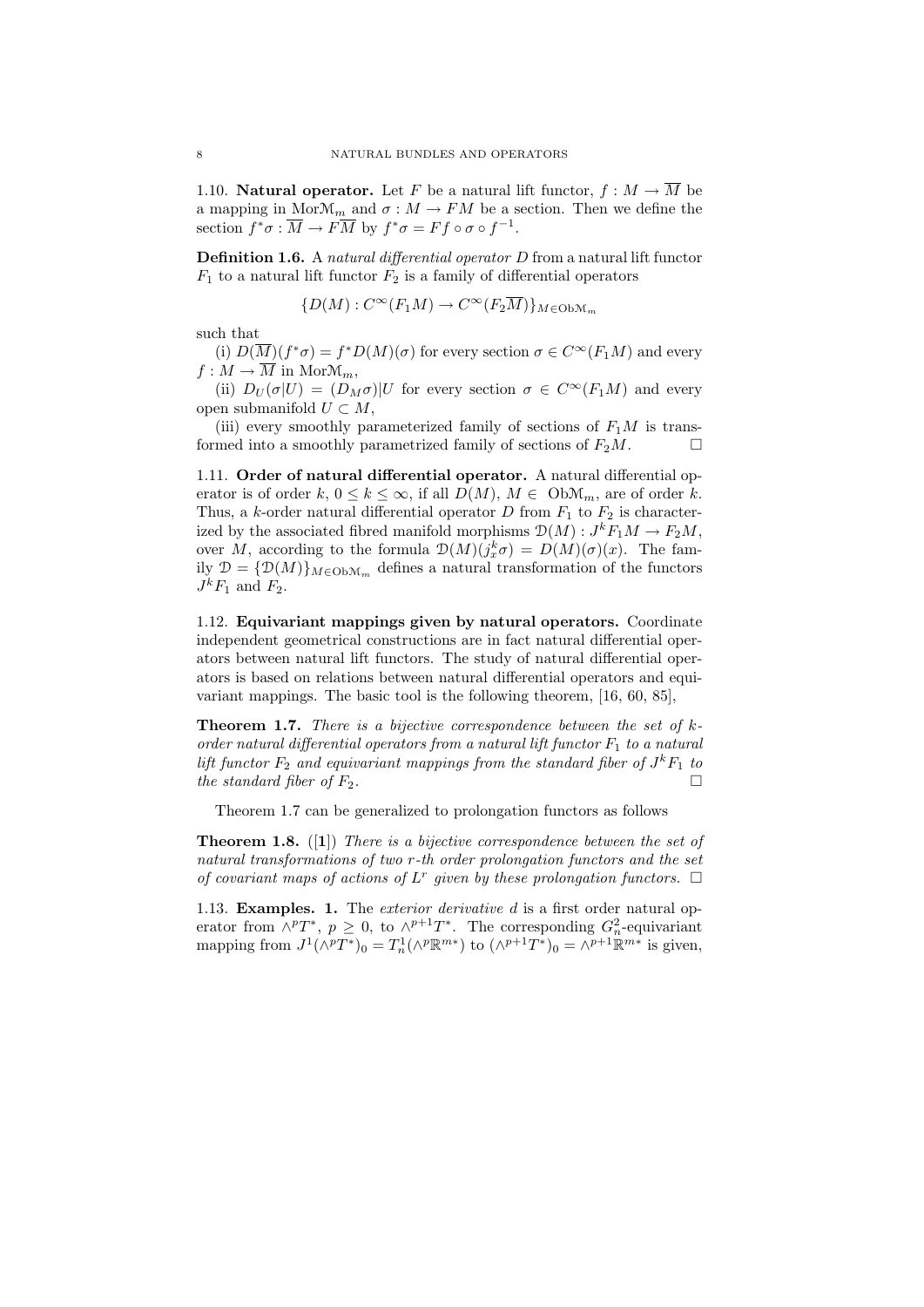in the canonical coordinate chart  $(\omega_{\lambda_1...\lambda_p}), 1 \leq \lambda_1 < ... < \lambda_p \leq m$ , on  $(\wedge^p \mathbb{R}^{m*})$ , by

$$
\omega_{\lambda_1...\lambda_{p+1}} \circ d = \omega_{[\lambda_1...\lambda_p,\lambda_{p+1}]},
$$

where [...] denotes the antisymmetrization. For  $p \geq 1$ , the naturality determines  $d$  up to a constant multiple,  $[16, 58]$ , while in classical proofs the linearity was supposed.

2. The Levi-Civita connection is a first order natural differential operator from pRm to  $\text{Cla}_{\tau}$ . The corresponding  $G_m^2$ -equivariant mapping from  $J^1(pRm)_0$  to Cla<sub>0</sub> is given by the *formal Christoffel symbols* 

$$
\Lambda_{\mu}{}^{\lambda}{}_{\nu} = -\frac{1}{2}g^{\lambda\rho}(g_{\rho\mu,\nu} + g_{\rho\nu,\mu} - g_{\mu\nu,\rho}),
$$

where  $(g^{\lambda\mu})$  is the inverse matrix of  $(g_{\lambda\mu})$ . The uniqueness of the Levi-Civita connection is the classical geometrical problem. The proof of the uniqueness by using natural technics can be found in [16, 64, 84].

3. The curvature tensor of a classical connection is a first order natural differential operator from Cla to  $T^* \otimes T \otimes (\wedge^2 T^*)$ . The corresponding  $G_m^3$ equivariant mapping from  $J^1$  Cla<sub>0</sub> to  $(T^* \otimes T \otimes (\wedge^2 T^*))_0 = \mathbb{R}^{*m} \otimes \mathbb{R}^m \otimes$  $(∧^{2}ℝ^{m*})$  is given by

$$
w_\nu{}^\kappa{}_{\lambda\mu}=\Lambda_\nu{}^\kappa{}_{\lambda,\mu}-\Lambda_\nu{}^\kappa{}_{\mu,\lambda}+\Lambda_\rho{}^\kappa_{\mu}\Lambda_\nu{}^\rho_{\lambda}-\Lambda_\rho{}^\kappa{}_\lambda\Lambda_\nu{}^\rho{}_\mu\,.
$$

The curvature tensor is not unique operator of this type and plays an important role in classification of natural operators defined on classical connections, see Section 2.5 and [10], [58, 60, 80].

1.14. Infinitesimal properties of natural lift functors. The regularity property of lift functors allows us to lift vector fields on a manifold M to projectable vector fields on the natural bundle  $FM$  by using flows. Namely if  $\exp(t\xi)$  is the flow of a vector field  $\xi$  on M then

$$
F(\exp(t\xi)) = \exp(t\mathcal{F}\xi)
$$

is the flow of the vector field  $\mathcal{F}\xi$  on  $FM$  which is said the flow lift of  $\xi$ . Moreover, if F is of order r, then  $\mathcal{F}\xi$  depends on r-jets of  $\xi$ . Properties of the flow lift are used in [3] to define on a fibred manifold  $p : E \to M$  infinitesimal natural structure of order r by a rule transforming vector fields on  $M$  into projectable vector fields on E. This transformation can be described by using the notion of *systems*, see  $[3]$  and  $[71]$ . Let us recall that a *projectable*, linear, regular system of vector fields on a fibred manifold E is a pair  $(H, \eta)$ , where  $q_H : H \to M$  is a vector bundle, called the *space* of the system, and  $\eta: H \times_M E \to TE$  is a linear fibred morphism over E, called the evaluation morphism of the system, which is projectable over a linear fibred morphism over M, of maximum rank,  $\bar{\eta}: H \to TM$ . Any (local) section  $h: M \to H$  induces the distinguished vector field  $\tilde{\eta}(h)$  on E by  $\tilde{\eta}(h)(y) =$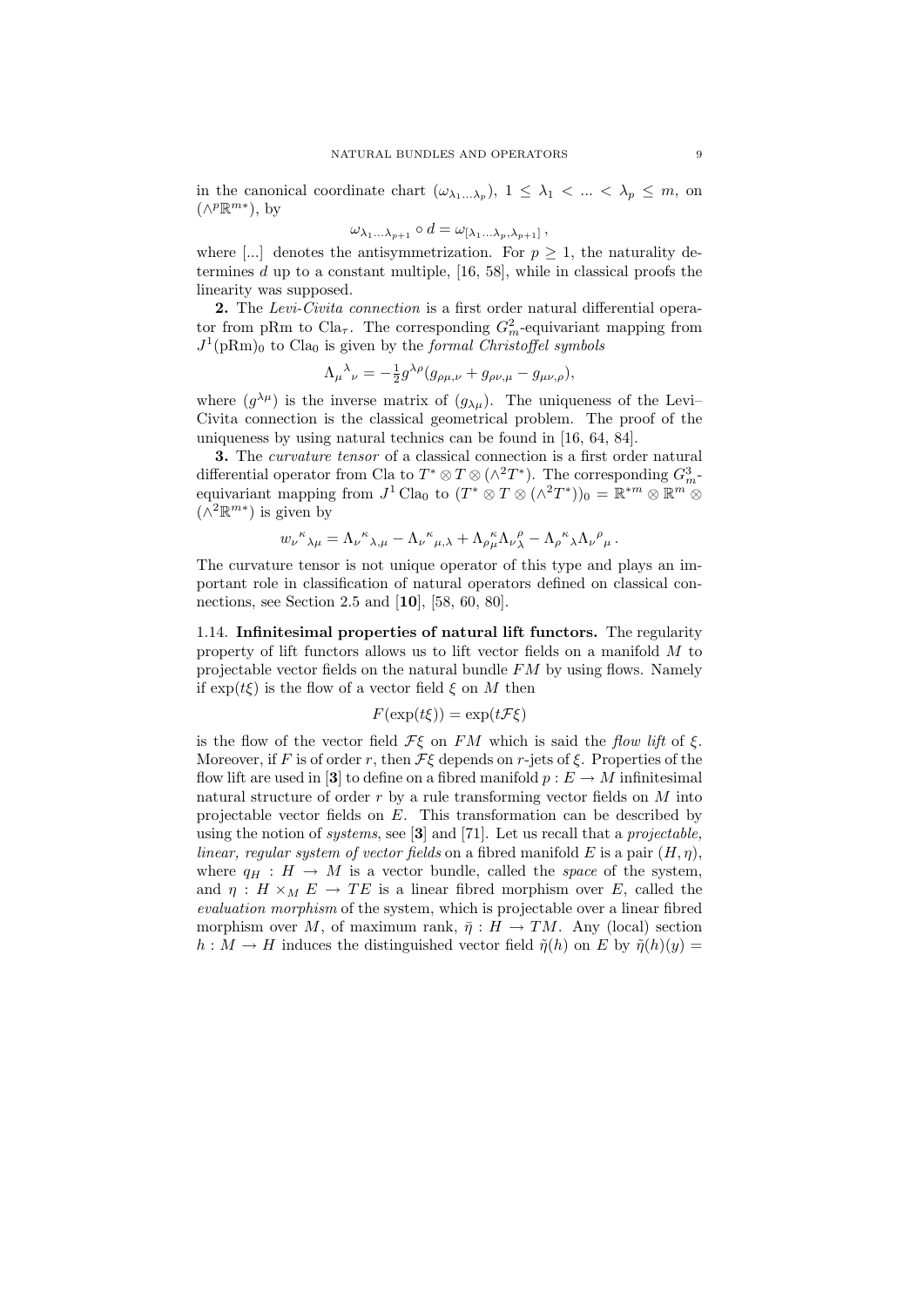$\eta(h(p(y)), y), y \in E$ . The system is monic if the construction  $h \mapsto \tilde{\eta}(h)$  is injective and is *almost involutive* if on  $H$  there is a bracket  $\left[ , \right]$  such that  $\tilde{\eta}([k,k]) = [\tilde{\eta}(h), \tilde{\eta}(k)]$ . A projectable, linear, regular, canonical, monic and almost involutive system is called *strong*. If  $(H, \eta)$  be a projectable, linear and regular system of vector fields on  $E$ , we can define the Lie derivative of sections  $\sigma \in C^{\infty}(E)$  with respect to sections  $h \in C^{\infty}(H)$  by  $\mathcal{L}_h \sigma =$  $T\sigma \circ \bar{\eta}(h) - \tilde{\eta}(h) \circ \sigma : M \to VE.$ 

**Definition 1.9.** ([3]) An *infinitesimal natural lift* of order  $r$  is a fibred manifold  $p: E \to M$  together with a system  $(J^T TM, \mu)$  of vector fields of E which is linear, regular, canonical, projectable over  $\pi_0^r : J^rTM \to TM$ and almost involutive with respect to the subsheaf of integrable sections of  $J^rTM \to TM$ . The system  $(J^rTM,\mu)$  is called the *natural system*.  $\square$ 

1.15. Infinitesimal properties of natural operators. If  $\sigma : M \to FM$ is a section of an r-th order natural bundle (a field of geometrical objects) then we can define the Lie derivative of  $\sigma$  with respect to a vector field  $\xi$ by the formula

$$
\mathcal{L}_{\xi}\sigma = \frac{d}{dt}|_{0}\{\exp(-t\xi)^{*}\sigma\}.
$$

 $\mathcal{L}_{\xi}\sigma$  is a section of VFM. Natural differential operators D from a natural lift functor  $F$  to a natural lift functor  $G$  are infinitesimally characterized by the commutativity with the Lie derivatives, [56], in the sense that

$$
\mathcal{L}_{\xi}D(M)(\sigma) = TD(M)(\mathcal{L}_{\xi}\sigma) ,
$$

for any vector field  $\xi$  on M and any section  $\sigma \in C^{\infty}(FM)$ . This property can be used to define natural operators between infinitesimal natural lifts defined by Definition 1.9.

**Definition 1.10.** ([3]) Let  $E_1, E_2$  be two fibred manifolds over M and assume that a structure of infinitesimal r-order natural lift is given on  $E_1$ by a natural system  $(J^rTM, \mu_1)$  and a structure of infinitesimal s-order natural lift is given on  $E_2$  by a natural system  $(J^sTM,\mu_2)$ . A k-order operator D from  $C^{\infty}(E_1)$  to  $C^{\infty}(E_2)$  is said to be (infinitesimally) natural if

$$
TD(\mathcal{L}_{j^r\xi}\sigma)=\mathcal{L}_{j^s\xi}D(\sigma),
$$

for any section  $\sigma : M \to E_1$  and any vector field  $\xi : M \to TM$ .

2. Applications of natural operators on natural bundles

In this Section we shall mention some applications of natural operators on natural bundles. First, we shall classify the Frölicher-Nijenhuis bracket of projectable tangent valued forms, Section 2.1 and [2], the relations between linear connections on a fibred manifold and connections on the 1st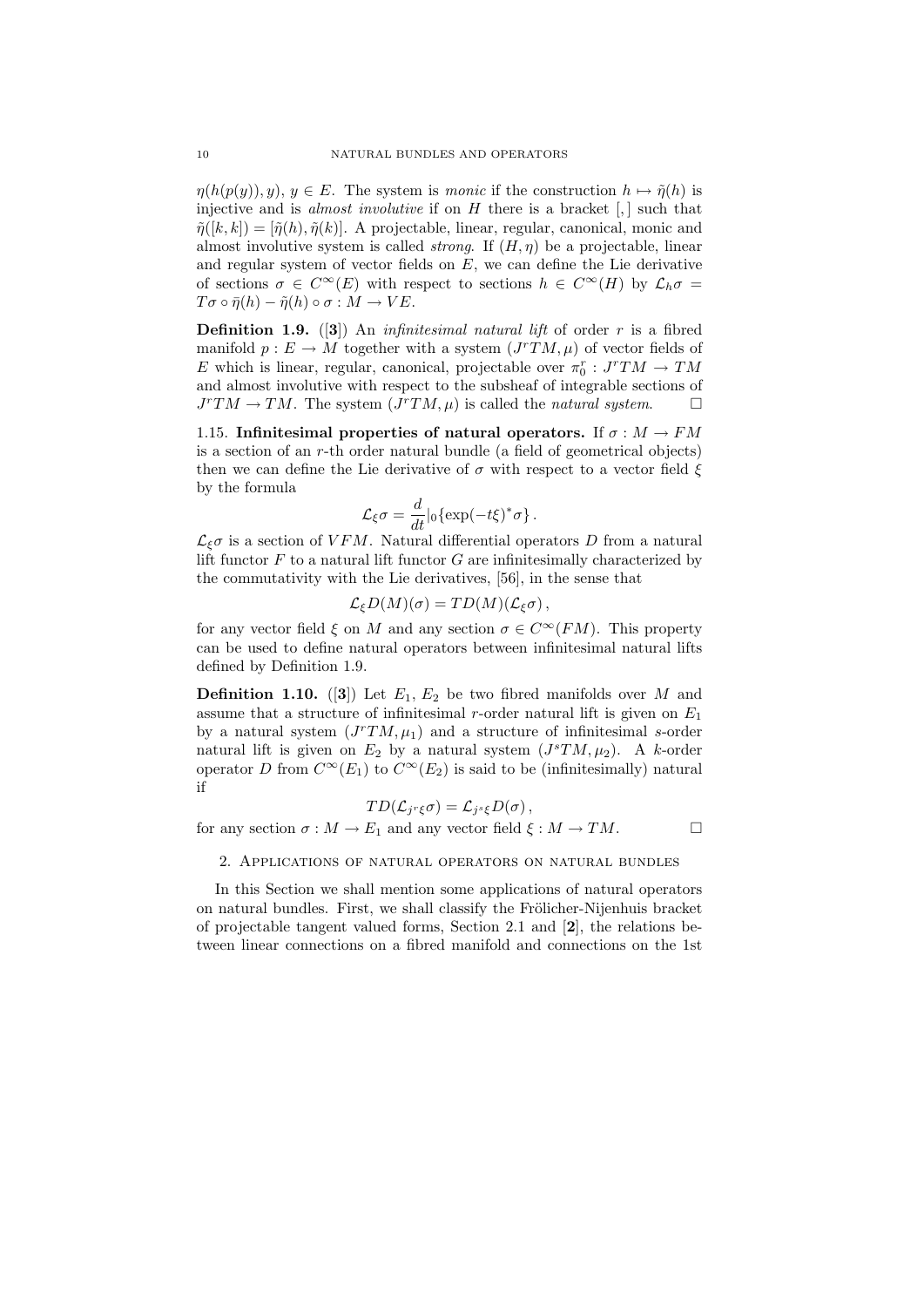jet prolongation of this fibred manifold are studied in Section 2.2 and [5], higher order valued reduction theorems are studied in Section 2.5 and [10]. As application in classical field theories we study natural symplectic and Poisson structures on the tangent bundle of a pseudo-Riemannian manifold given by a metric and a linear connection, see Section 2.3 and  $[4, 6]$ , and natural cosymplectic structures on the phase space of the Galilei spacetime given by a vertical metric and a phase connection, see Section 2.4 and [4]. For other examples of natural operators see [16, 60].

2.1. Natural operations with tangent valued forms. Frölicher and Nijenhuis (F-N), [46, 74], introduced a bracket [, ] in the sheaf  $\Omega(M, TM)$  =  $\oplus$   $\Omega^r(M, TM), m = \dim M$ , of (local) tangent valued differential forms  $0 \leq r \leq m$ on a manifold  $M$  and proved that it gives rise to a graded Lie algebra (F-N algebra), i.e., the bracket is R-bilinear and satisfies the graded anticommutativity and the graded Jacobi identity. This algebra has been widely applied to the study of complex, almost complex, almost tangent and other structures on a manifold, see [39, 47, 75]. The F-N algebra can be linked with the theory of connections, [38, 40, 51, 72], in the sense that the differential calculus associated with a classical connection can be expressed in terms of the F-N algebra. Mangiarotti and Modugno, [68], showed that the F-N algebra  $\mathcal{P}(E) = \bigoplus_{0 \le r \le m+n} \mathcal{P}^r(E), m+n = \dim E$ , of projectable tangent valued forms on a fibred manifold  $p: E \to M$  is the natural framework for the study of (general) Ehresmann connections on fibred manifolds and that the F-N bracket yields a generalization of the standard differential calculus associated with general connections. In particular the exterior covariant differential, the curvature tensor and the Bianchi identity can be expressed by the F-N bracket.

The F-N bracket on  $\Omega(M, TM)$  satisfy the naturality condition, [48]. Kolář and Michor,  $[59]$ , gave the full classification of natural R-bilinear natural operators  $\Omega^r(M, TM) \times \Omega^s(M, TM) \to \Omega^{r+s}(M, TM)$ . They proved that, for  $r, s \geq 2, r + s < \dim M - 1$ , there exists a ten parameter family of such operators.

In [2] all R-bilinear natural operators  $\mathcal{P}^r(E) \times \mathcal{P}^s(E) \to \mathcal{P}^{r+s}(E)$  are classified. We have

**Theorem 2.1.** ([2]) All natural  $\mathbb{R}$ -bilinear operators

 $\mathcal{P}^r(E) \times \mathcal{P}^s(E) \to \mathcal{P}^{r+s}(E), \qquad \dim M > r+s, r, s \geq 1,$ 

form a vector space over  $\mathbb R$  generated by the following three operators

$$
[\phi, \psi], \quad p^*dC\phi \wedge \psi, \quad \phi \wedge p^*dC\psi,
$$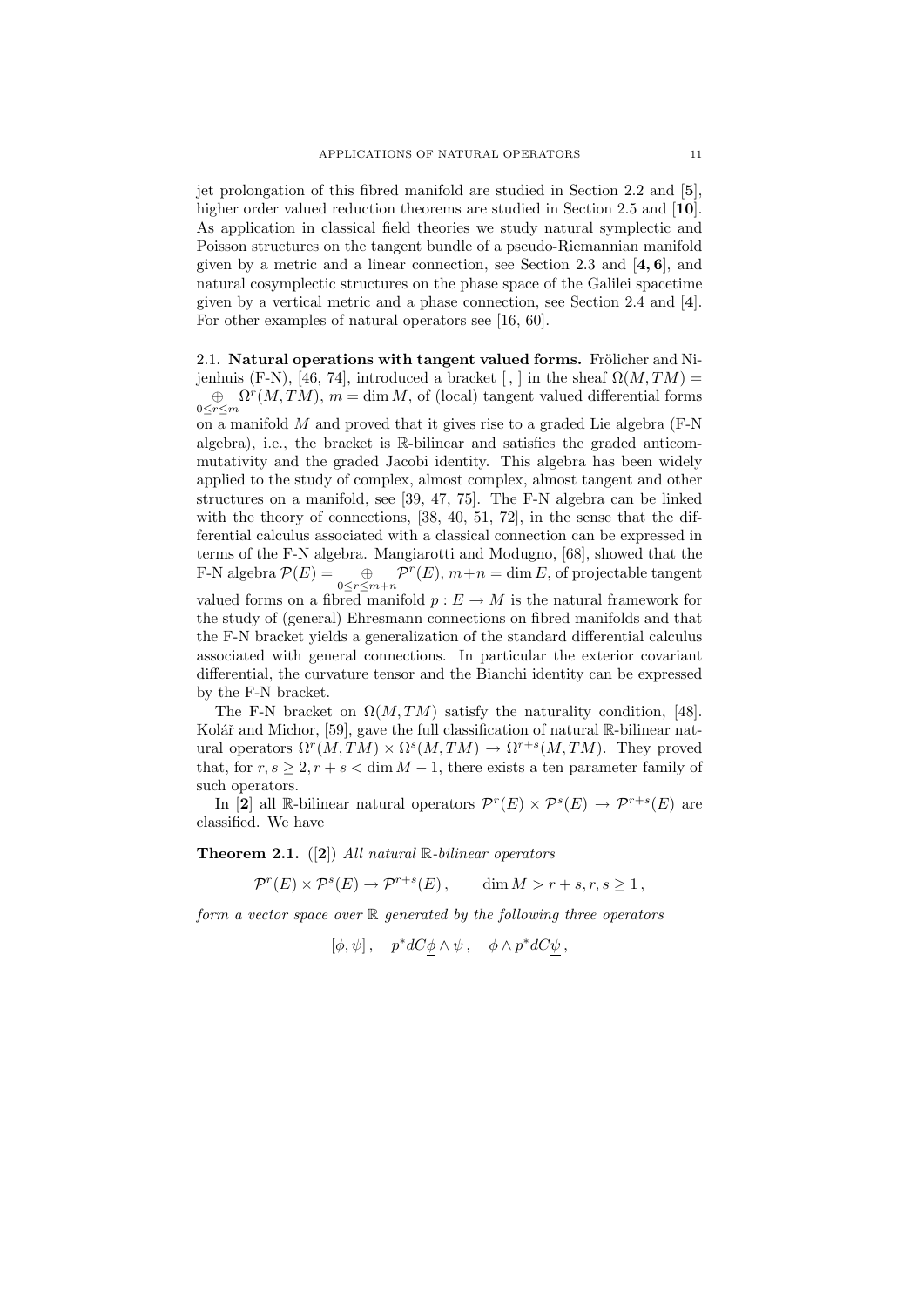where C is the contracting operator, d is the exterior derivative and  $\wedge$  is the exterior product of base differential forms with tangent valued forms on E.

It is easy to see that only scalar multiples of the F-N bracket satisfy the graded anticommutativity and the graded Jacobi identity. So we have

**Corollary 2.2.** ([2]) The F-N bracket is the only (up to a multiplicative constant) natural graded R-bilinear operator  $\mathcal{P}(E) \times \mathcal{P}(E) \rightarrow \mathcal{P}(E)$ .  $\Box$ 

The Theorem 2.1 has direct consequences for the theory of general connections on a fibred manifold. Namely we have

**Theorem 2.3.** ([2]) Let  $\Gamma$  be a general connection on E. Then, (exterior) covariant differential  $D_{\Gamma} = [\Gamma, .]$  is the only (up to a multiplicative constant) derivation  $D_{\Gamma} : \mathcal{P}(E) \to \mathcal{P}(E)$  of degree 1 which satisfies the naturality condition  $f^*(D_{\Gamma}\phi) = D_{f^*\Gamma}(f)$  $*(\phi)$ .

**Theorem 2.4.** ([2]) The curvature tensor is the only (up to a multiplicative constant) vertical valued 2-form associated naturally with a given connection Γ.

2.2. Relations between classical connections on the tangent bundle and connections on the 1-jet bundle of a fibred manifold. In general relativistic theories over spacetime with absolute time (the Galilei spacetime, see Section 2.4) there is the bijective relation between time preserving linear connections on spacetime and affine connections on 1-jet bundle of spacetime (phase space), [35]. This result can be generalized for a general fibred manifold and so we classify all natural operations transforming classical connections on the tangent bundle of a fibred manifold to connections on the 1-jet bundle.

Let  $p: Y \to M$  be a fibred manifold with a local fibred coordinate chart  $(x^{\lambda}, x^i) = (x^a), \lambda = 1, \ldots, \dim M = m, i = 1, \ldots, \dim Y - \dim M = n,$  $a = 1, \ldots, \dim Y = n + m$ . A classical (linear) connection  $\Lambda$  on the bundle  $\pi_M : TM \to M$  and a classical (linear) connection K on the bundle  $\pi_Y$ :  $TY \to Y$  can be expressed by the vertical projections  $\nu_{\Lambda} : TTM \to TM$ and  $\nu_K: TTY \to TY$ , respectively. a pair of classical connections  $(K, \Lambda)$  is said to be *fibre preserving* if  $Tp \circ \nu_K = TTp \circ \nu_{\Lambda}$ .

Let us consider the complementary contact maps of 1-jet prolongation of Y

$$
\mu: J^1Y \to T^*M \underset{Y}{\otimes} TY \ , \quad \vartheta: J^1Y \to T^*Y \underset{Y}{\otimes} VY \ .
$$

Then we have

**Theorem 2.5.** ([5]) Let  $\Lambda$  be a classical connection on M and K a classical connection on Y. The map

$$
\nu_{\Gamma} = \vartheta \circ \nu_{(K \otimes \Lambda^*)} \circ T_{\mathcal{A}}
$$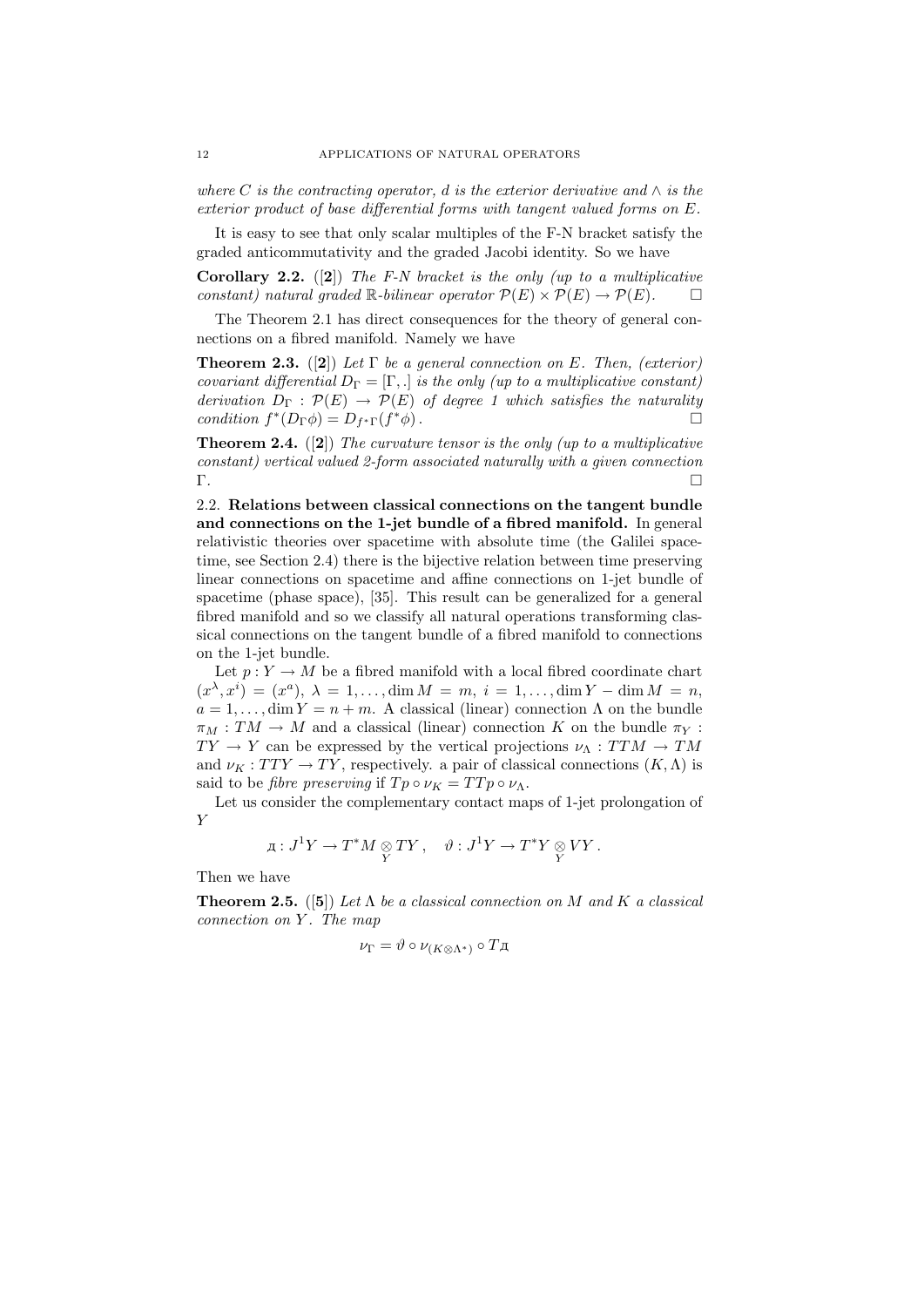turns out to be a connection on the bundle  $\pi_0^1 : J^1Y \to Y$ . Moreover, we have the coordinate expression

$$
\Gamma_{a\lambda}^{\ \ i} = K_a^{\ i}{}_{j}x_{\lambda}^j + K_a^{\ i}{}_{\lambda} - x_{\mu}^i(K_a^{\ \mu}{}_{j}x_{\lambda}^j + K_a^{\ \mu}{}_{\lambda}),
$$

i.e., the connection  $\Gamma$  is independent of  $\Lambda$ .

Thus, we have obtained a natural operator

$$
\chi: K \mapsto \Gamma
$$

transforming classical connections on TY into connections on  $J^1Y$ .  $\Box$ 

The connection  $\chi(K)$  is not generally affine. We have

**Lemma 2.6.** ([5]) If  $(K, \Lambda)$  are fibre preserving, then the induced connection  $\chi(K)$  on  $J^1Y$  is affine.

The connection  $\chi(K)$  is not unique connection on  $J^1Y$  constructed naturally from  $K$ . We have the following classification theorem

**Theorem 2.7.** ([5]) All natural operations transforming a classical connection K on Y into connections on  $J^1Y$  form the following 2-parameter family

$$
\chi(K)+({\rm id}\mathop{\otimes}\pi^{*}\otimes\vartheta)(k_1T_K+k_2I\otimes\hat T_K)\,,
$$

where  $k_1, k_2 \in \mathbb{R}$ ,  $T_K$  is the torsion tensor of K,  $\hat{ }$  denotes the contraction and I is the identity tensor on TY.

**Corollary 2.8.** ([5]) For a torsion free connection K the connection  $\chi(K)$ is the unique natural connection on  $J^1Y$  given by K.

2.3. Natural symplectic and Poisson structures on the tangent bundle of a pseudo-Riemannian manifold. Let  $(M, q)$  be a pseudo-Riemannian manifold and  $h(u) = \frac{1}{2}g(u, u)$ ,  $u \in TM$ . If dim  $M = 4$  and g is a Lorentzian metric  $(M, g)$  is said to be the Einstein spacetime. Then  $\Omega(q) = d_v h$ ,  $d_v$  being the vertical differential, is the canonical natural metric symplectic 2-form on TM. From the point of view of natural geometry  $\Omega(q)$ is a natural operator  $J^1(pRmM) \times_M TM \to \wedge^2 T^*(TM)$  over the identity of TM. Let us note that  $\Omega(q)$  can be defined as the lift of the metric g with respect to the Levi Civita connection  $K(q)$  as  $\Omega(q, K(q)) = \nu_K \bar{\wedge} \vartheta$ , where  $\bar{\wedge}$ is the wedge product followed by the contraction through the metric  $g$  and  $\vartheta = d^{\lambda} \otimes \partial_{\lambda}$  is the identity form on TM. The following natural question arises: to classify all natural operators of the above type. This problem was solved for symmetric  $(0, 2)$ -tensor fields on TM by Kowalski and Sekizawa, [62], and for natural 2-forms in [19]. The classification, in both symmetric and antisymmetric situations, is based on the classification of natural F-metrics on TM. We have, see [62] for Riemannian metrics and [19] for pseudo-Riemannian metrics,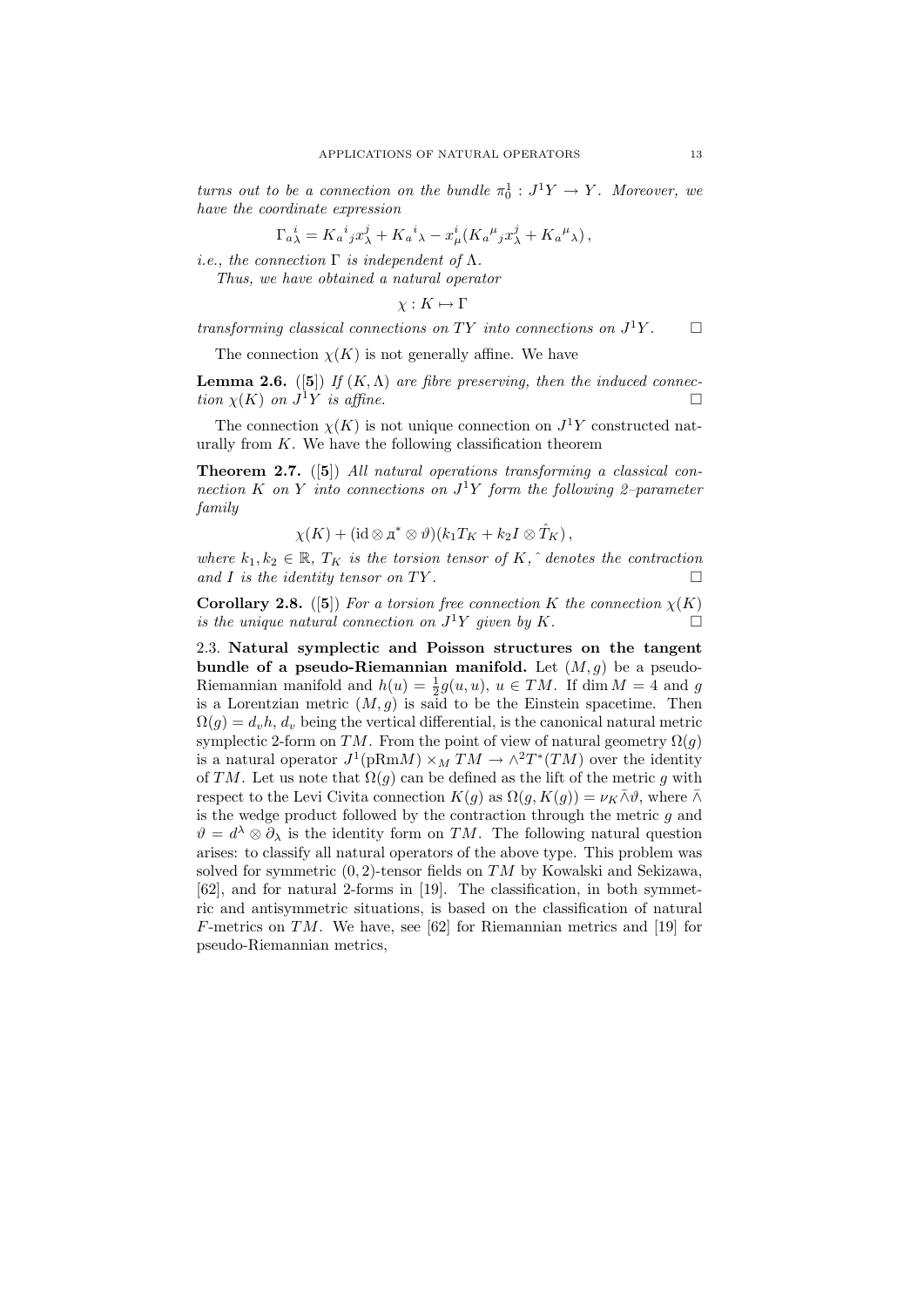**Lemma 2.9.** Let  $(M, q)$  be a pseudo-Riemannian manifold of dimension  $\geq$  3. Then all natural F-metrics on M derived from g are symmetric and are of the form

$$
(2.1) \qquad \beta_u(g)(\xi, \eta) = \mu(h(u))g_x(\xi, \eta) + \nu(h(u))g_x(\xi, u)g_x(\eta, u)
$$

where  $\mu$ ,  $\nu$  are arbitrary smooth functions of one real variable and  $u, \xi, \eta \in$  $T_xM$ .

Now, by using the natural  $F$ -metrics  $(2.1)$ , we have

**Theorem 2.10.** ([19]) All natural operators from  $J^1(pRm) \times TM$  to  $\wedge^2 T^*(TM)$  over the identity of TM are lifts  $\Omega(\beta, K)$  of natural F-metrics with respect to the Levi-Civita connection  $K(q)$ .

The result of Theorem 2.10 can be generalized for any classical connection K and we obtain natural 2-form  $\Omega(\beta, K)$  on TM. We have

**Theorem 2.11.** ([19]) All natural operators  $pRmM \times Cla M \times TM \rightarrow$  $\wedge^2 T^*(TM)$  over the identity of TM are lifts of natural F-metrics with respect to classical connections.  $\Box$ 

If  $(M, g)$  is a Lorentz manifold (the Einstein spacetime) then natural 2-forms on TM plays the fundamental role for geometrical quantisation, [91]. So it is very important to know under which conditions  $\Omega(\beta, K)$  is symplectic, [65]. We have

**Theorem 2.12.** ([4]) Let K be a classical connection on M. Then  $\Omega(\beta, K)$ is a symplectic 2-form on TM if and only if

$$
\beta_u(g)(\xi, \eta) = \mu(h(u))g_x((\xi, \eta) + \frac{d\mu(h(u))}{dt}g_x(\xi, u)g_x(\eta, u) ,
$$

 $u, \xi, \eta \in T_xM$ , where the real smooth function  $\mu$  satisfies

$$
\mu(t) \neq 0, \quad \mu(t) + 2t \frac{d\mu(t)}{dt} \neq 0
$$

for all  $t \in \mathbb{R}$ . Moreover g and K have to satisfy

 $(A)$   $d_K g = 0,$ 

(B)  $g \otimes \nabla g$  is the symmetric (0,5)-tensor field,

where  $d_{K}g$  is the exterior covariant differential defined in [60].

**Remark 2.13.** In [32] conditions for  $\Omega(g, K)$  to be symplectic was found for a general (non linear) connection on  $TM$ .

The geometric quantization on  $TM$  can be considered also with respect to a Poisson structure, [89], given by a natural 2-vector field  $\Lambda$  on TM such that the Schouten-Nijenhius bracket satisfies  $[\Lambda, \Lambda] = 0$ . First, for a classical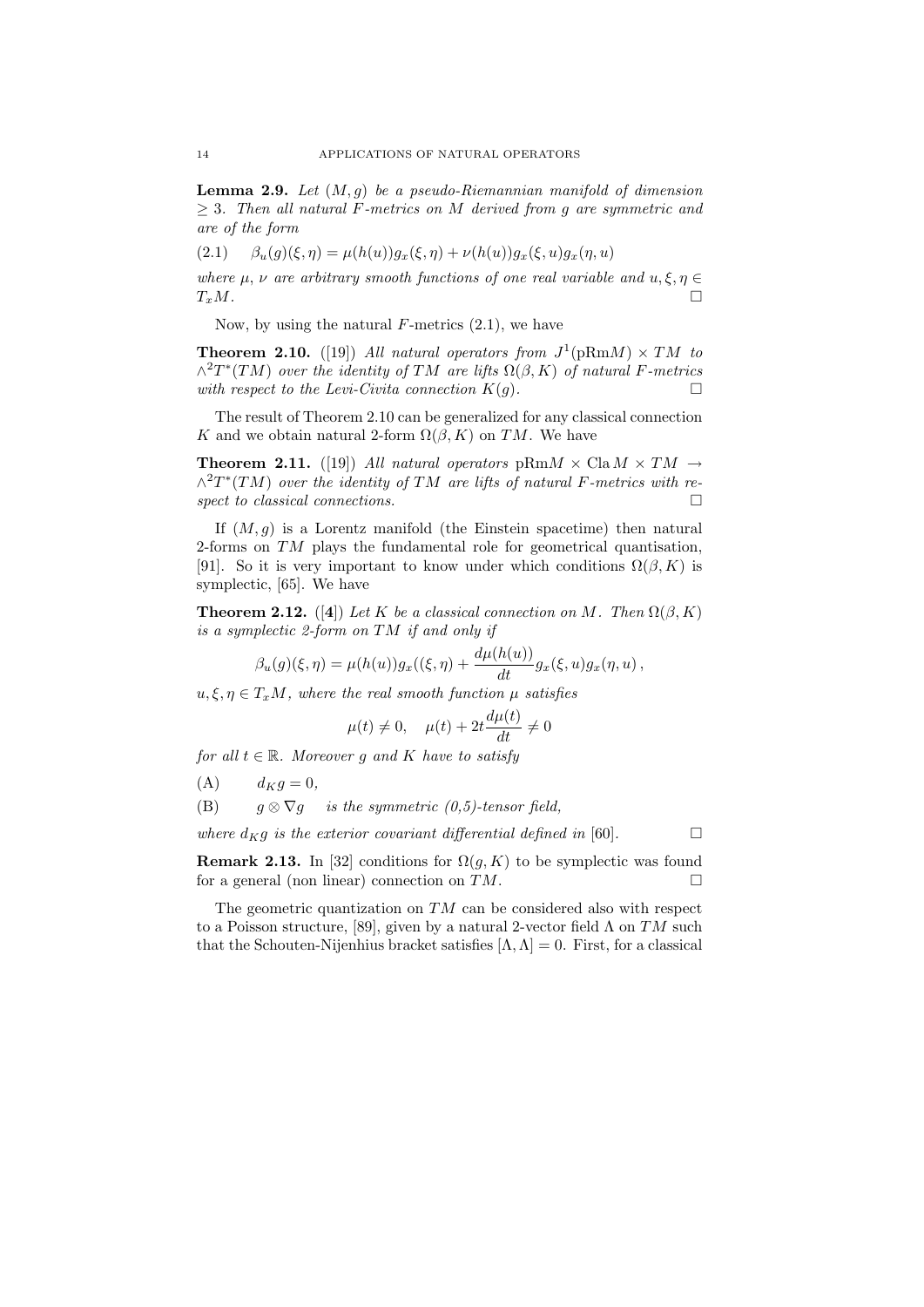connection K on M and the metric  $g$ , we have the canonical 2-vector field  $\Lambda(q, K)$  given in coordinates by

(2.2) 
$$
\Lambda(g, K) = g^{\lambda \mu} (\partial_{\lambda} + K_{\lambda}{}^{\rho}{}_{\sigma} \dot{x}^{\sigma} \dot{\partial}_{\rho}) \wedge \dot{\partial}_{\mu}.
$$

Then we have the following classification theorem given by a natural  $F$ metric  $\gamma$ 

**Theorem 2.14.** ([6]) Let  $(M, g)$  (dim  $M > 3$ ) be an oriented pseudo-Riemannian manifold endowed with a symmetric classical connection K. Then all natural 2-vector fields on TM are of the form

$$
\Lambda(\gamma, K) = \gamma_1(h(u)) \Lambda(g, K) + \gamma_2(h(u)) u^H \wedge u^V
$$

where  $\gamma_1, \gamma_2$  are smooth real functions defined on R and  $u^H$  or  $u^V$  are horizontal or vertical lifts, respectively.  $\Box$ 

**Lemma 2.15.** ([6]) The 2-vector field  $\Lambda(\gamma, K)$  is of maximal rank if and only if  $\gamma_1(t) \neq 0$  and  $\gamma_1(t) + 2t\gamma_2(t) \neq 0$  for any  $t \in \mathbb{R}$ .

**Theorem 2.16.** ([6]) The nondegenerate 2-vector field  $\Lambda(\gamma, K)$  defines a Poisson structure on TM if and only if the conditions  $(A)$ ,  $(B)$  and

(C) 
$$
\gamma_1(t)\gamma_2(t) - \gamma_1(t)\dot{\gamma}_1(t) - 2t\gamma_2(t)\dot{\gamma}_1(t) = 0
$$

are satisfied for any  $t \in \mathbb{R}$ .

Let us note that the conditions of Theorem 2.16 for nondegenerate natural Poisson structures are equivalent with conditions for natural symplectic structures given by Theorem 2.12, i.e., the Poisson structure given by  $\Lambda(\gamma, K)$  is dual to the symplectic structure given by  $\Omega(\beta, K)$ .

2.4. Natural cosymplectic structures on the phase space of the Galilei spacetime. The Galilei spacetime is assumed to be a 4-dimensional manifold  $t : E \to B$  fibred over 1-dimensional affine orientable manifold B (time) and endowed with a vertical Riemannian metric g. Typical fibred coordinate charts will be denoted by  $(x^0, y^i)$ . In what follows the index 0 will refer to the base space and Latin indices  $i, j, k, ... = 1, 2, 3$  will refer to the fibres, while Greek indices  $\varphi, \psi, \ldots = 0, 1, 2, 3$  will refer both to the base space and the fibres.

On the Galilei background a motion is defined to be a section of  $t : E \rightarrow$ B. This implies that the 1-jet bundle of motions (the Galilei phase bundle) is the usual 1-jet bundle  $\pi_0^1: J^1E \to E$ .

We consider the 1-jet bundle  $J^1E$  as the affine subbundle  $J^1E \subset T^*B \otimes_E \mathbb{Z}$ TE which is constituted by the vectors which project on  $1 \in T^*B \otimes_B TB$ . The induced fibred coordinate charts on  $J^1E$  will be denoted  $(x^0, y^i, y_0^i)$ . The canonical local bases of the modules of vector fields and forms on  $J<sup>1</sup>E$ will be denoted by  $(\partial_{\varphi}, \partial_i^0)$  and  $(d^{\varphi}, d_0^i)$ .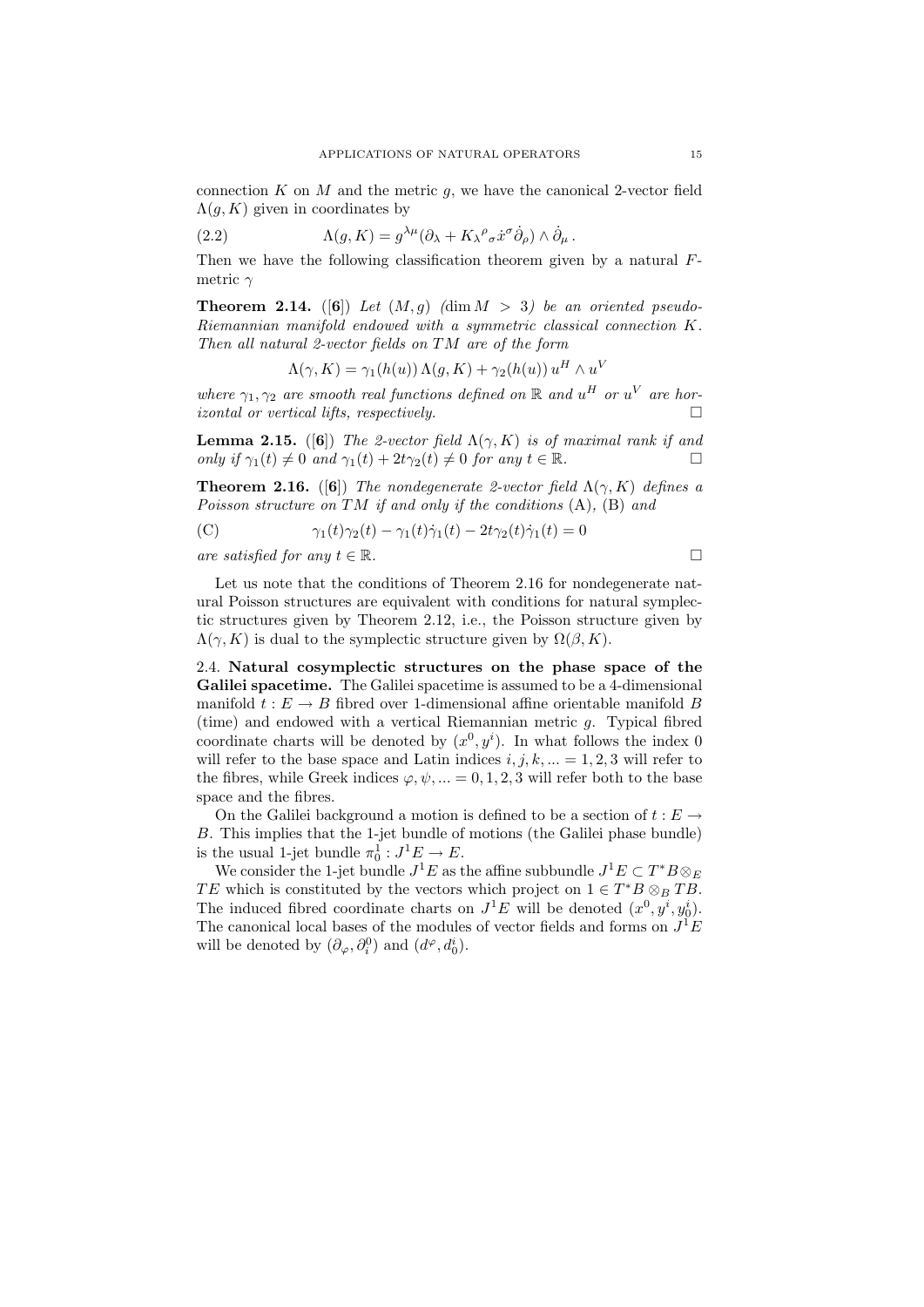A (phase) connection on  $J^1E \to E$  is defined to be a tangent valued 1-form  $\Gamma: J^1E \to T^*E \underset{J^1E}{\otimes} TJ^1E$ , which projects on  $1_E: E \to T^*E \otimes_E TE$ . Its coordinate expression is

$$
\Gamma = d^{\varphi} \otimes (\partial_{\varphi} + \Gamma^{i}_{0\varphi} \partial_{i}^{0}), \quad \Gamma^{i}_{0\varphi} \in C^{\infty}(J^{1}E).
$$

The connection  $\Gamma$  is said to be affine if  $\Gamma^i_{0\lambda} = \Gamma^i_{j\lambda} y^j_0 + \Gamma^i_{0\lambda}$ ,  $\Gamma^i_{\lambda\mu} \in C^\infty(E)$ . In [54] it is proved

Theorem 2.17. There is a canonical bijection between time-preserving connections on  $TE \to E$  and affine phase connections on  $J<sup>1</sup>E \to E$ . In coordinates this bijection reads as  $K_{\varphi}^{\phantom{\psi}i} \psi \mapsto \Gamma_{\varphi}^i$  $\psi^i$ .

According to Theorem 2.17 a spacetime connection is a torsion free timepreserving connection on  $TE$  or equivalently an affine torsion free phase connection on  $J^1E \to E$ .

The spacetime connection  $\Gamma$  can be characterized by the associated vertical-valued 1-form  $\nu_{\Gamma}: J^1E \to T^*J^1E \otimes_E (T^*B \otimes_E VE)$  with the coordinate expression

$$
\nu_\Gamma=(d^i_0-(\Gamma^i_{j\varphi}y^j_0+\Gamma^i_{0\varphi})d^\varphi)\otimes d^0\otimes\partial_i.
$$

The contact 2-form on  $J^1E$  derived from g and  $\Gamma$  is then the  $T^*B$ -valued 2-form

$$
\Omega(g,\Gamma) = \nu_{\Gamma} \bar{\wedge} \vartheta : J^1 E \to T^* B \underset{J^1 E}{\otimes} {\wedge}^2 T^* J^1 E,
$$

where  $\bar{\wedge}$  denotes the wedge product followed by the contraction through the metric g. In coordinates we have

$$
\Omega(g,\Gamma)=g_{ij}d^0\otimes (d_0^i-(\Gamma^i_{k\varphi}y^k_0+\Gamma^i_{0\varphi})d^{\varphi})\wedge (d^j-y^j_0 d^0).
$$

In [54] it is proved that the contact 2-form  $\Omega(q, \Gamma)$  is a non-degenerate 2-form in the sense that  $dt \wedge \Omega \wedge \Omega \wedge \Omega$  is a volume form on  $J^1E$ .

Moreover we have the following, [54],

**Theorem 2.18.** The contact 2-form  $\Omega(g, \Gamma)$  is closed if and only if  $R^i \varphi^j \psi =$  $R^j{}_{\psi}{}^i{}_{\varphi}$  and  $\nabla \tilde{g} = 0$ , where  $\tilde{g}$  is the contravariant metric.

**Remark 2.19.** The closed contact 2-form  $\Omega[g, \Gamma]$  plays a distinguished role in the theory built by Jadczyk and Modugno, [54], and is used for geometric quantization in the Galilei background.

Let us denote by  $Q_{\tau}(J^1E) \to E$  the bundle of space-time connections. From the viewpoint of natural geometry  $\Omega(g, \Gamma)$  is a natural operator from  $S^2V^*E\times_E Q_\tau(J^1E)\times_E J^1E$  to  $T^*B\otimes_{J^1E}\wedge^2T^*J^1E$  over the identity of  $J^1E$ .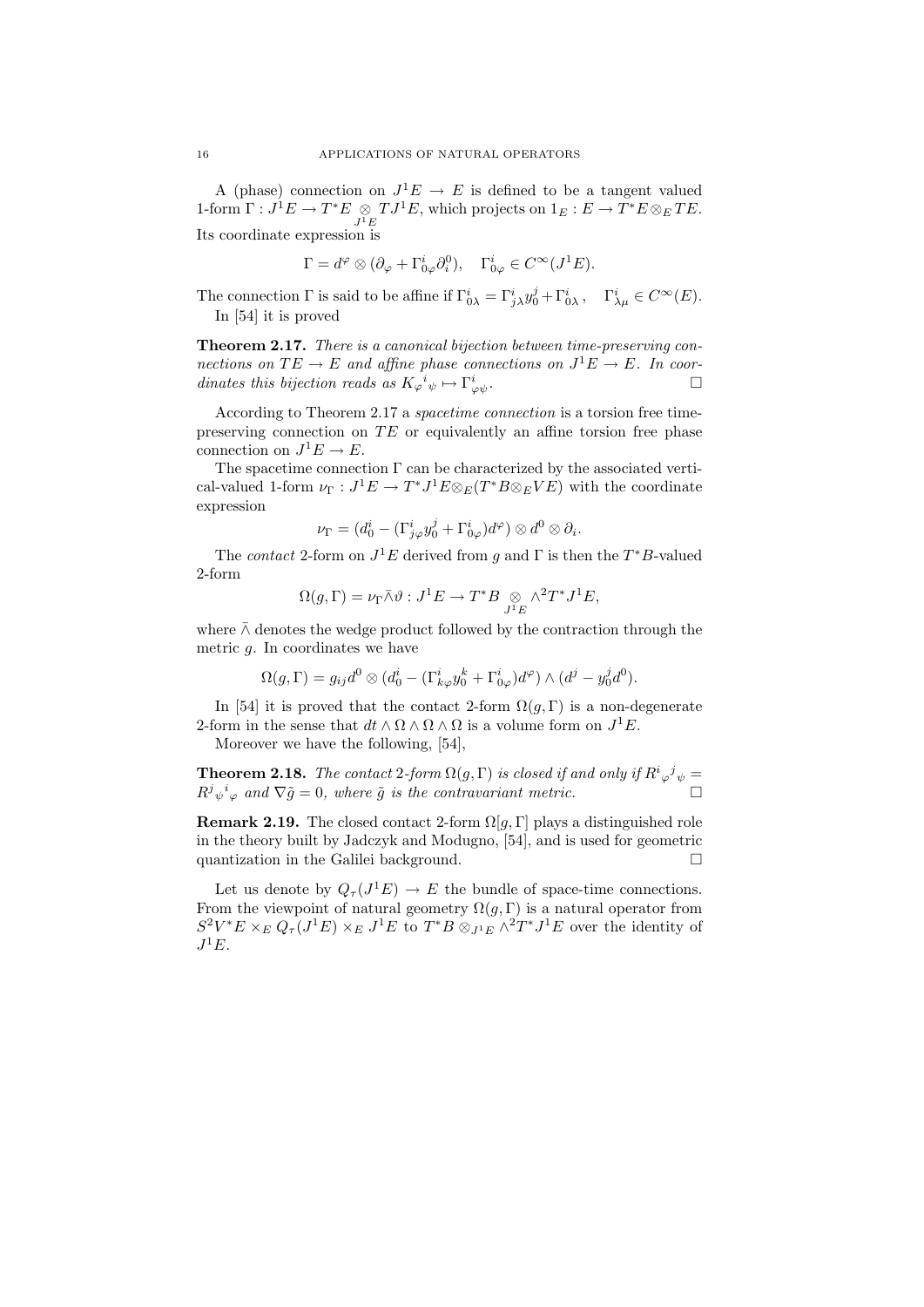**Theorem 2.20.** ([4]) All natural operators from  $S^2V^*E \times_E Q_\tau(J^1E) \times_E$  $J<sup>1</sup>E$  to  $T^*B \otimes_{J<sup>1</sup>E} \wedge^2 T^*J<sup>1</sup>E$  over the identity of  $J<sup>1</sup>E$  are scalar multiples of the contact 2-form  $\Omega(g,\Gamma)$ .

**Remark 2.21.** According to Theorem 2.20 dt and  $\Omega(q, \Gamma)$  define the unique (up to a constant multiple) cosymplectic structure on the Galilei phase space.

2.5. Higher order valued reduction theorems for classical connections. It is well known that natural operators of linear symmetric connections on manifolds and of tensor fields which have values in bundles of geometrical objects of order one can be factorized through the curvature tensors, the tensor fields and their covariant differentials. These results are known as the first (the operators of connections only) and the second reduction theorems (RT). The history of the first RT goes back to the paper by Christoffel, [37], and the history of the second RT goes back to the paper by Ricci and Levi Civita, [78]. For further references see [60, 66, 80, 87]. In [80] the proof for algebraic operators (concomitants) is given. In [60] the first and the second RTs are proved for all natural differential operators by using the modern approach of natural bundles and natural differential operators, [60, 16, 76, 85]. The local version of the first RT is known also as the replacement theorem, [86, 87]. The RTs play very important role in theoretical physics. Namely, if we represent linear connections on manifolds as principal connections on the principal bundles of first order frames, then the RTs are in fact higher order versions of the Utiyama's theorem (the first RT) and Utiyama's invariant interaction (the second RT), [88].

In [10] we generalize the RTs for natural operators which have values in higher order natural bundles. For these theorems we shall use the name higher order valued reduction theorems for classical symmetric connections. Let us denote by  $\nabla^{(k,r)}$ ,  $k \leq r$ , the sequence of operators  $(\nabla^k, \ldots, \nabla^r)$ and by  $C_C^{(k,r)}M$  the  $(k, r)$ -order *curvature bundle* of classical symmetric connections obtained as the image of the operator  $\nabla^{(k,r)}R$  on  $\text{Cla}_{\tau} M$ . Then we obtain the *first k-order valued reduction theorem* for classical symmetric connections.

**Theorem 2.22.** ([10]) Let F be a natural bundle functor of order  $k > 1$  and let  $r+2 \geq k$ . All natural differential operators  $f: C^{\infty}(\text{Cla}_{\tau} M) \to C^{\infty}(FM)$ which are of order r are of the form

$$
f(j^r \Lambda) = g(j^{k-2} \Lambda, \nabla^{(k-2,r-1)} R[\Lambda])
$$

where g is a unique natural operator

$$
g: J^{k-2} \operatorname{Cla}_{\tau} M \underset{M}{\times} C_C^{(k-2,r-1)} M \to FM.
$$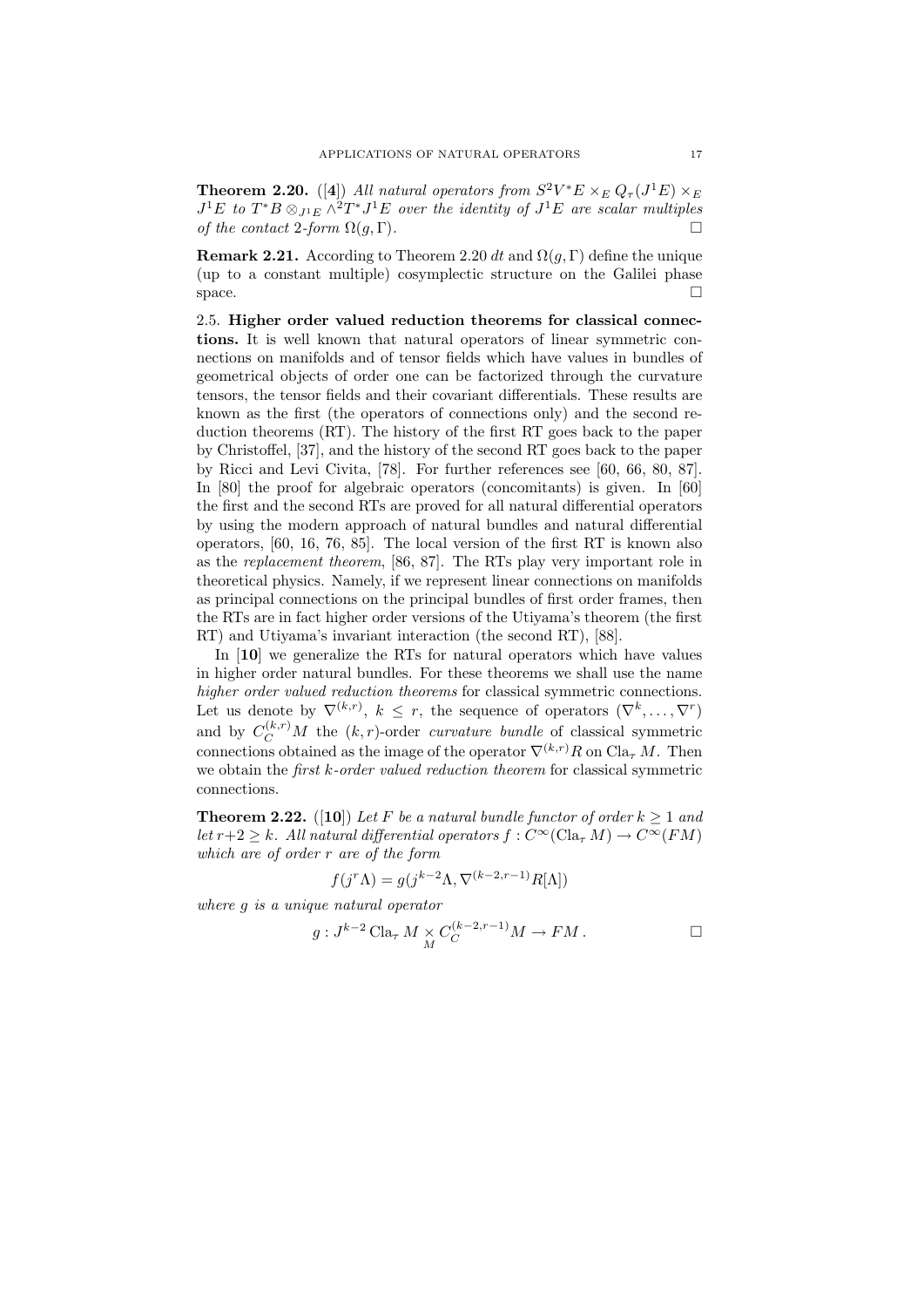Similarly, we define the  $(k, r)$ -order Ricci bundle  $Z^{(k,r)}M$  as the image of the pair of the operators  $(\nabla^{(k-2,r-2)}R, \nabla^{(k,r)})$  applied on classical symmetric connections and sections of a 1st order natural bundle  $VM$ . Then the second k-order valued reduction theorem can be formulated as follows.

**Theorem 2.23.** ([10]) Let F be a natural bundle of order  $k \ge 1$  and let  $r + 1 \geq k$ . All natural differential operators  $f : C^{\infty}(\text{Cla}_{\tau} M \times VM) \to$ 

 $C^{\infty}(FM)$  of order r with respect sections of VM are of the form

$$
f(j^{r-1}\Lambda, j^r\Phi) = g(j^{k-2}\Lambda, j^{k-1}\Phi, \nabla^{(k-2,r-2)}R[\Lambda], \nabla^{(k,r)}\Phi)
$$

where g is a unique natural operator

$$
g: J^{k-2} \operatorname{Cla}_{\tau} M \underset{M}{\times} J^{k-1}VM \underset{M}{\times} Z^{(k,r)}M \to FM.
$$

**Remark 2.24.** The order  $(r - 1)$  of the above operators with respect to classical symmetric connections is the minimal order we have to use. The second reduction theorem can be easily generalized for any operator of order  $s \geq r-1$  with respect to connections. Then

$$
f(j^{s}\Lambda, j^{r}\Phi) = g(j^{k-2}\Lambda, j^{k-1}\Phi, \nabla^{(k-2,s-1)}R[\Lambda], \nabla^{(k,r)}\Phi) . \qquad \Box
$$

**Remark 2.25.** If  $\Lambda$  is a linear non-symmetric connection on  $M$ , then there exists its splitting  $\Lambda = \widetilde{\Lambda} + T$ , where  $\widetilde{\Lambda}$  is the classical connection obtained by the symmetrization of  $\Lambda$  and  $T$  is the torsion tensor of  $\Lambda$ . Then all natural operators of order r defined on  $\Lambda$  are of the form

 $f(j^r \Lambda) = f(j^r \widetilde{\Lambda}, j^r T) = g(j^{k-2} \widetilde{\Lambda}, j^{k-1} T, \widetilde{\nabla}^{(k-2,r-1)} R[\widetilde{\Lambda}], \widetilde{\nabla}^{(k,r)} T). \quad \Box$ 

**Remark 2.26.** If g is a metric field on  $M$ , then there exists the unique classical Levi Civita connection  $\Lambda$  given by the metric field g. Then, applying the second reduction theorem, we get that all natural operators of order  $r \geq 1$  defined on g are of the form

$$
f(j^r g) = f(j^{r-1} \Lambda, j^r g) = h(j^{k-2} \Lambda, j^{k-1} g, \nabla^{(k-2,r-2)} R[\Lambda])
$$
  
=  $h(j^{k-1} g, \nabla^{(k-2,r-2)} R[\Lambda]).$ 

Typical applications of of higher order valued reduction theorems are classifications of natural tensor fields on the tangent (or cotangent) bundle of a manifold endowed with a classical connection or lifts of tensor fields to the tangent (or cotangent) bundle by means of a classical connection, see  $[22, 24, 62, 82, 83]$ . As a concrete example let us classify all  $(0,2)$ -tensor fields on  $T^*M$  given by a linear (non-symmetric) connection  $\Lambda$ .

**Theorem 2.27.** ([10]) Let  $(M, \Lambda)$  be a manifold endowed with a linear (non-symmetric) connection  $\Lambda$ . Then all finite order natural (0,2)-tensor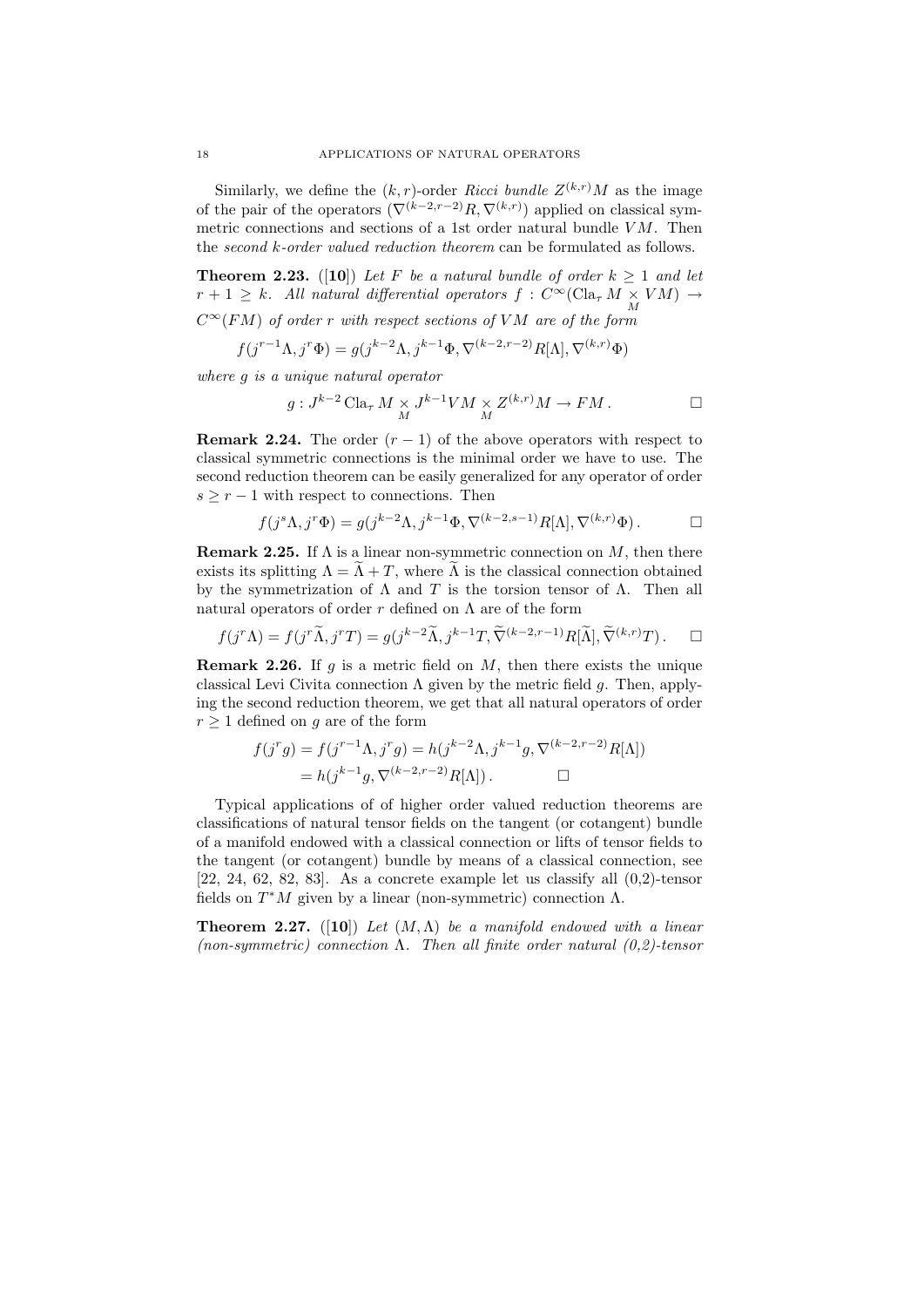fields on  $T^*M$  are of the maximal order one and they form a 14-parameter family of operators with coordinate expression

$$
\Phi = (A\dot{x}_{\lambda}\dot{x}_{\mu} + C_1\dot{x}_{\lambda}T_{\rho}{}^{\rho}{}_{\mu} + C_2\dot{x}_{\mu}T_{\rho}{}^{\rho}{}_{\lambda} + C_3\dot{x}_{\rho}T_{\lambda}{}^{\rho}{}_{\mu} \n+ F_1T_{\rho}{}^{\rho}{}_{\lambda}T_{\sigma}{}^{\sigma}{}_{\mu} + F_2T_{\sigma}{}^{\rho}{}_{\lambda}T_{\rho}{}^{\sigma}{}_{\mu} + F_3T_{\rho}{}^{\rho}{}_{\sigma}T_{\lambda}{}^{\sigma}{}_{\mu} \n+ G_1T_{\rho}{}^{\rho}{}_{\lambda;\mu} + G_2T_{\rho}{}^{\rho}{}_{\mu;\lambda} + G_3T_{\lambda}{}^{\rho}{}_{\mu;\rho} + H_1R_{\rho}{}^{\rho}{}_{\lambda\mu} + H_2R_{\lambda}{}^{\rho}{}_{\rho\mu})d^{\lambda} \otimes d^{\mu} \n+ B d^{\lambda} \otimes (\dot{d}_{\lambda} + \Lambda_{\lambda}{}^{\rho}{}_{\mu}\dot{x}_{\rho} d^{\mu}) + C (\dot{d}_{\lambda} + \Lambda_{\lambda}{}^{\rho}{}_{\mu}\dot{x}_{\rho} d^{\mu}) \otimes d^{\lambda},
$$

where  $A, B, C, C_i, F_i, G_i, H_j, i = 1, 2, 3, j = 1, 2, are real constants.$ 

## 3. Gauge–natural bundles

In this Section we recall basic definitions and properties of gauge–natural bundle functors, [42, 58], and infinitesimal gauge–natural structures, [3].

3.1. Gauge–natural bundle functors. Gauge–natural bundle functors was introduced by D. Eck, [42]. We recall here the definition of [60]. Let us recall that  $B$  is the base functor from the category  $\mathfrak{F}M$  to the category  $\mathfrak{M}$ .

**Definition 3.1.** A *gauge–natural bundle* over *m*-dimensional manifolds is a functor  $F: \mathcal{PB}_m(G) \to \mathcal{FM}$  such that

(a) every  $\mathcal{PB}_m(G)$ -object  $\pi : P \to BP$  is transformed into a fibered manifold  $q_P : FP \rightarrow BP$  over  $BP$ ,

(b) every  $\mathcal{PB}_m(G)$ -morphism  $f: P \to \overline{P}$  is transformed into a fibered morphism  $F f : FP \to F\overline{P}$  over  $Bf$ ,

(c) for every open subset  $U \subset BP$ , the inclusion  $i : \pi^{-1}(U) \to P$  is transformed into the inclusion  $Fi: q_P^{-1}(U) \to FP$ .

A gauge–natural bundle is then a quadruple  $(FP, \pi_P, M, \pi : P \to BP)$ .

Later (Theorem 3.3) we shall see that  $FP$  is actually a bundle.

In the original definition, [42], there is one more continuity condition which says that a smoothly parametrized family of diffeomorphisms of P is "transformed" into a smoothly parameterized family of isomorphisms of  $FP$ . But this condition is a consequence of i), ii) and iii), [60].

3.2. **Functor**  $W^r$ . Let  $(\pi : P \to M) \in \mathrm{Ob} \mathcal{PB}_m(G)$ , let  $W^r P$  be the space of all r-jets  $j_{(0,e)}^r \varphi$ , where  $\varphi : \mathbb{R}^m \times G \to P$  is in Mor  $\mathcal{PB}_m(G)$ ,  $0 \in \mathbb{R}^m$  and e is the unity in  $G$ . The space  $W^r P$  is a principal fibre bundle over M with structure group  $W_m^r G = J^r_{(0,e)}(\mathbb{R}^m \times G, \mathbb{R}^m \times G)$  of all r-jets of principal fibre bundle isomorphisms  $\Psi : \mathbb{R}^m \times G \to \mathbb{R}^m \times G$  covering the diffeomorphisms  $\psi : \mathbb{R}^m \to \mathbb{R}^m$  such that  $\psi(0) = 0$ . The group  $W_n^r G$  is the semidirect product  $G_m^r \rtimes T_m^r G$  of  $G_m^r$  and  $T_m^r G$  with respect to the action of  $G_m^r$  on  $T_m^r G$  given by the jet composition. Let  $(\varphi : P \to \overline{P}) \in \text{Mor } \mathcal{PB}_m(G)$ , then we can define the principal bundle morphism  $W^r\varphi: W^rP \to W^rP$  by the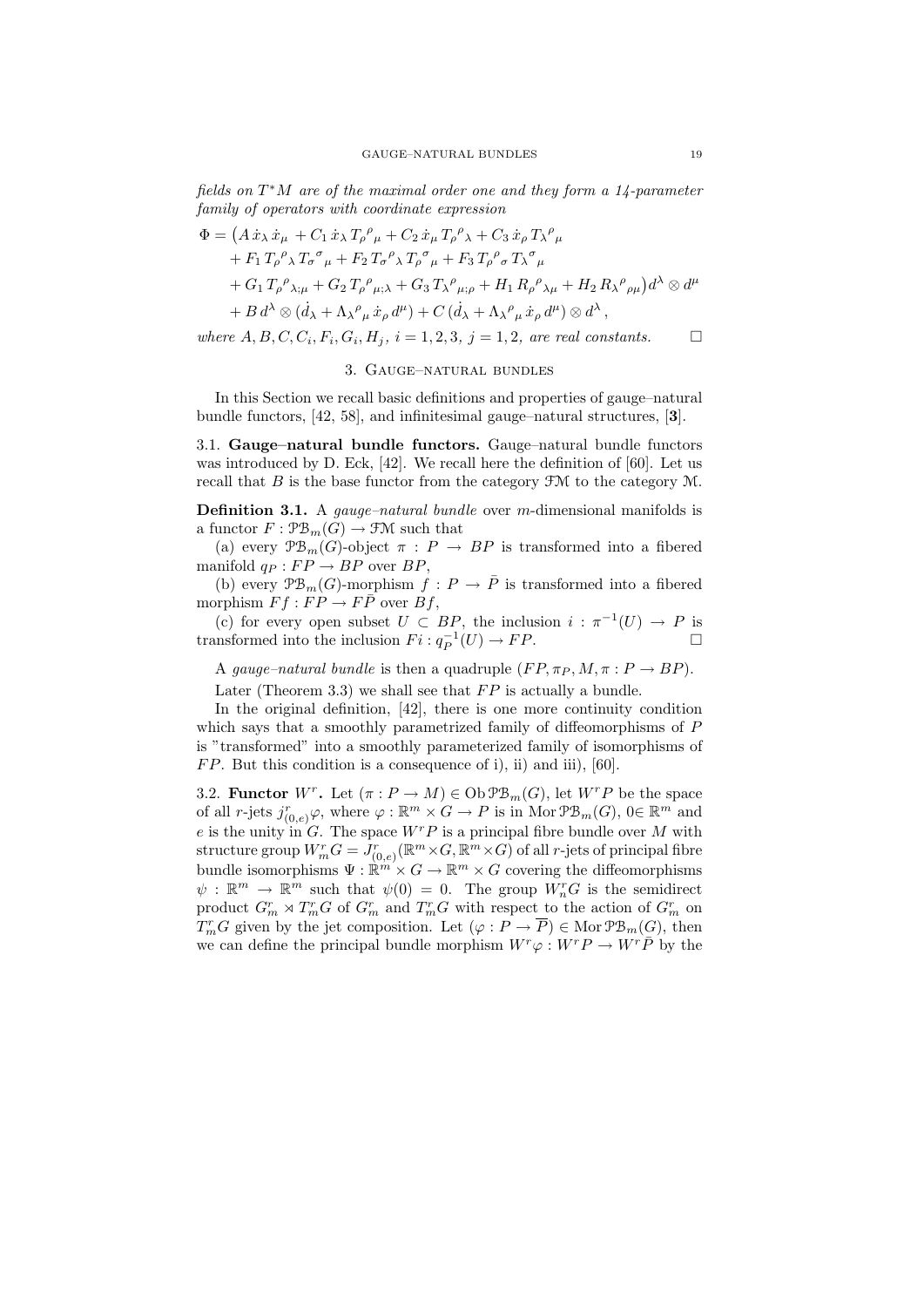jet composition. The rule transforming any  $P \in ObPB<sub>m</sub>(G)$  into  $W<sup>r</sup>P \in$ Ob  $\mathcal{PB}_m(W_m^r G)$  and any  $\varphi \in \text{Mor } \mathcal{PB}_m(G)$  into  $W^r \varphi \in \text{Mor } \mathcal{PB}_m(W_m^r G)$  is a gauge–natural bundle functor, [58].

Let us note that the first prolongation  $W_m^1G$  can be expressed as the product  $G_m^1 \times G \times (\mathcal{G} \otimes \mathbb{R}^{m*})$  with the following composition, [58],

 $(X, g, Z)(\bar{X}, \bar{g}, \bar{Z}) = (X\bar{X}, g\bar{g}, ad(\bar{g}^{-1})Z\bar{X} + \bar{Z}).$ 

3.3. **Bundle structure.** The gauge–natural bundle functor  $W<sup>r</sup>$  described in Paragraph 3.2 plays a fundamental role in the theory of gauge–natural bundle functors. We have, [42, 58],

**Theorem 3.2.** Every gauge–natural bundle  $FP$  is a fibred bundle associated with the gauge-natural bundle  $W^r P$  for a certain order r.

3.4. Order of gauge–natural bundle functors. The number  $r$  from Theorem 3.2 is called *order* of the gauge–natural bundle functor  $F$ . So if  $F$  is an r-order gauge–natural bundle functor then

$$
FP = [W^r P, F_0], \quad F\varphi = [W^r \varphi, \mathrm{id}_{F_0}],
$$

where  $F_0$  is a  $W_m^r G$ -manifold called the *standard fibre* of  $F$ .

3.5. Gauge and total order of gauge–natural functors. Let  $F$  be an s-order gauge–natural bundle functor and let  $r < s$  be the minimal number such that the action of  $W_m^s G = G_m^s \rtimes T_m^s G$  on  $F_0$  can be factorized through the canonical projection  $\pi_r^s: T_m^s G \to T_m^r G$ ,  $s \geq r$ . Then s is said to be the total order of F, r is the gauge order and we say that F is of order  $(s, r)$ . In what follows we shall denote by  $W_m^{(s,r)}G = G_m^s \rtimes T_m^rG$  and by  $W^{s,r}F$ the corresponding principal bundle.

3.6. Gauge–natural fibred coordinate chart. A local fibred coordinate chart  $(x^{\lambda}, p^{\sigma})$  on P and a coordinate chart  $(p^p)$  on  $F_0$  induce a fibred coordinate chart  $(x^{\lambda}, y^p)$  on FP, which is said to be the *gauge-natural fibred* coordinate chart.

3.7. Examples. 1. Any r-order natural lift functor in the sense of Definition 1.1 is the  $(r,0)$ -order gauge–natural bundle functor with the trivial gauge action, i.e., the action  $(G_m^r \times G) \times F_0 \longrightarrow F_0$  does not depend on G.

2. Let  $(\pi : P \to M) \in \mathrm{Ob} \mathcal{PB}_m(G)$  and let us denote by  $\mathrm{Pri}\,P \to M$ the bundle of principal connections on  $P$ . Then Pri is a  $(1,1)$ -order gaugenatural bundle functor with the standard fibre  $\mathcal{G} \otimes \mathbb{R}^{m*}$  and with the action of  $W_m^1G$  given by, [58],

$$
(X, g, Z)(Y) = ad(g)(Y + Z)X^{-1}.
$$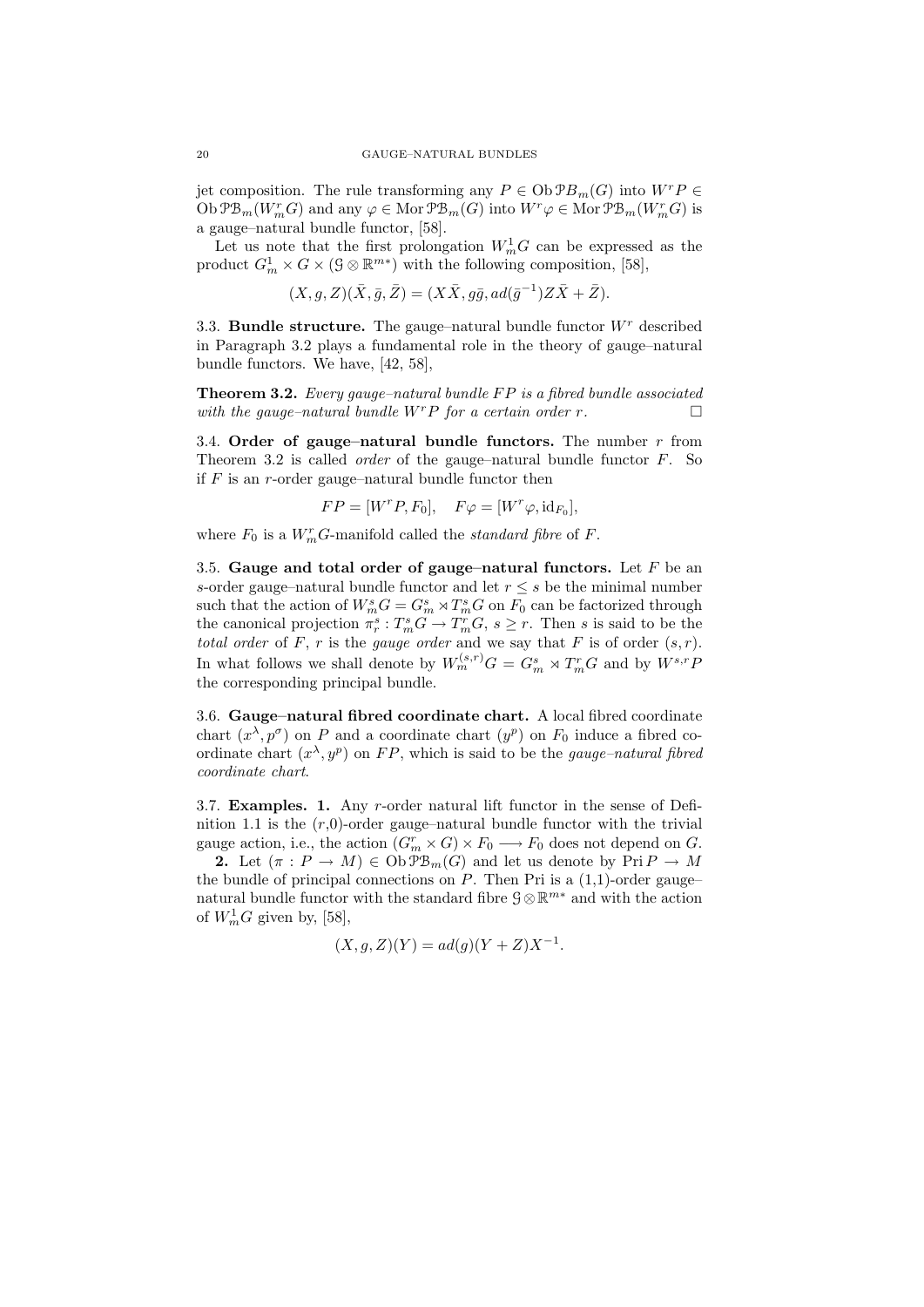In particular, let  $G = G_n^r$ , then  $\text{Pri } P$  can be viewed as the bundle Lin E of linear connections on an associated vector bundle  $E \to M$  with *n*-dimensional fibres. The standard fibre of Lin is  $\text{Lin}_0 = \mathbb{R}^{*n} \otimes \mathbb{R}^n \otimes \mathbb{R}^{m*}$ with coordinates  $(K_j{}^i{}_\lambda), i,j = 1,...,n, \lambda = 1,...,m$ , and the action of  $W_m^{(1,1)} G_n^1 = G_m^1 \rtimes T_m^1 G_n^1$  on Lin<sub>0</sub> is given, in the canonical coordinates  $(a_\mu^{\lambda}, a_j^i, a_j^i)$  on  $G_m^1 \rtimes T_m^1 G_n^1$ , by

$$
\bar{K}_j{}^i{}_ \lambda = a_p^i \, K_q{}^p{}_\rho \, \tilde{a}_j^q \, \tilde{a}_\lambda^\rho + a_{p\rho}^i \, \tilde{a}_j^p \, \tilde{a}_\lambda^\rho \,,
$$

where tilde refers to the inverse element.

**3.** Let  $F_0$  be a left G-manifold. The associated gauge-natural bundle functor is defined by

$$
ass_{F_0}(P) = [P, F_0], \quad ass_{F_0}(\varphi) = [\varphi, id_{F_0}],
$$

where  $P \in \mathrm{Ob}\mathcal{P}\mathcal{B}_m(G)$ ,  $\varphi \in \mathrm{Mor}\mathcal{P}\mathcal{B}_m(G)$ , is a 0-order gauge–natural bundle. Especially the adjoint bundle ad  $P$  is the 0-order gauge–natural bundle given by the adjoint action of  $G$  on its Lie algebra  $\mathcal G$ .

4. If F is a gauge–natural bundle functor of order  $(s, r)$  then  $J^kF$  is a gauge–natural bundle functor of order at most  $(s + k, r + k)$ . The number  $(s + k)$  is exact, but  $(r + k)$  may be too big. For instance if F is an sorder natural lift functor, i.e., an  $(s,0)$ -order gauge–natural bundle functor, then  $J^k F$  is an  $(s + k)$ -order natural lift functor, i.e., an  $(s + k, 0)$ -order gauge–natural bundle functor.

**5.** ad  $P \otimes (\wedge^p T^*M)$  is a (1,0)-order gauge–natural bundle functor.

3.8. Gauge–natural operators. Let  $(\varphi, f) \in \text{Mor } \mathcal{PB}_m(G), \varphi : P \to \overline{P}$ ,  $f: M \to \overline{M}$ , F be a gauge–natural bundle functor and  $\sigma: M \to FP$  be a section. Then we define the section  $\varphi^*\sigma : \overline{M} \to F\overline{P}$  by  $\varphi^*\sigma = F\varphi \circ \sigma \circ f^{-1}$ .

Definition 3.3. A natural differential operator D from a gauge–natural bundle functor  $F_1$  to a gauge–natural bundle functor  $F_2$  is a family of differential operators

$$
\{D(P): C^{\infty}(F_1P) \to C^{\infty}(F_2P)\}_{P \in \text{Ob}\mathcal{PB}_m(G)}
$$

such that

(i)  $D(\overline{P})(\varphi^*\sigma) = \varphi^*D(P)(\sigma)$  for every section  $\sigma \in C^{\infty}(F_1P)$  and every  $(\varphi, f) \in \text{Mor}\mathfrak{PB}_m(G), \varphi: P \to \overline{P}$  over  $f: M \to \overline{M}$ ,

(ii)  $D_{\pi^{-1}(U)}(\sigma|U) = (D_P \sigma)|U$  for every section  $\sigma \in C^{\infty}(F_1 P)$  and every open subset  $U \subset M$ ,

(iii) every smoothly parameterized family of sections of  $F_1P$  is transformed into a smoothly parameterized family of sections of  $F_2P$ .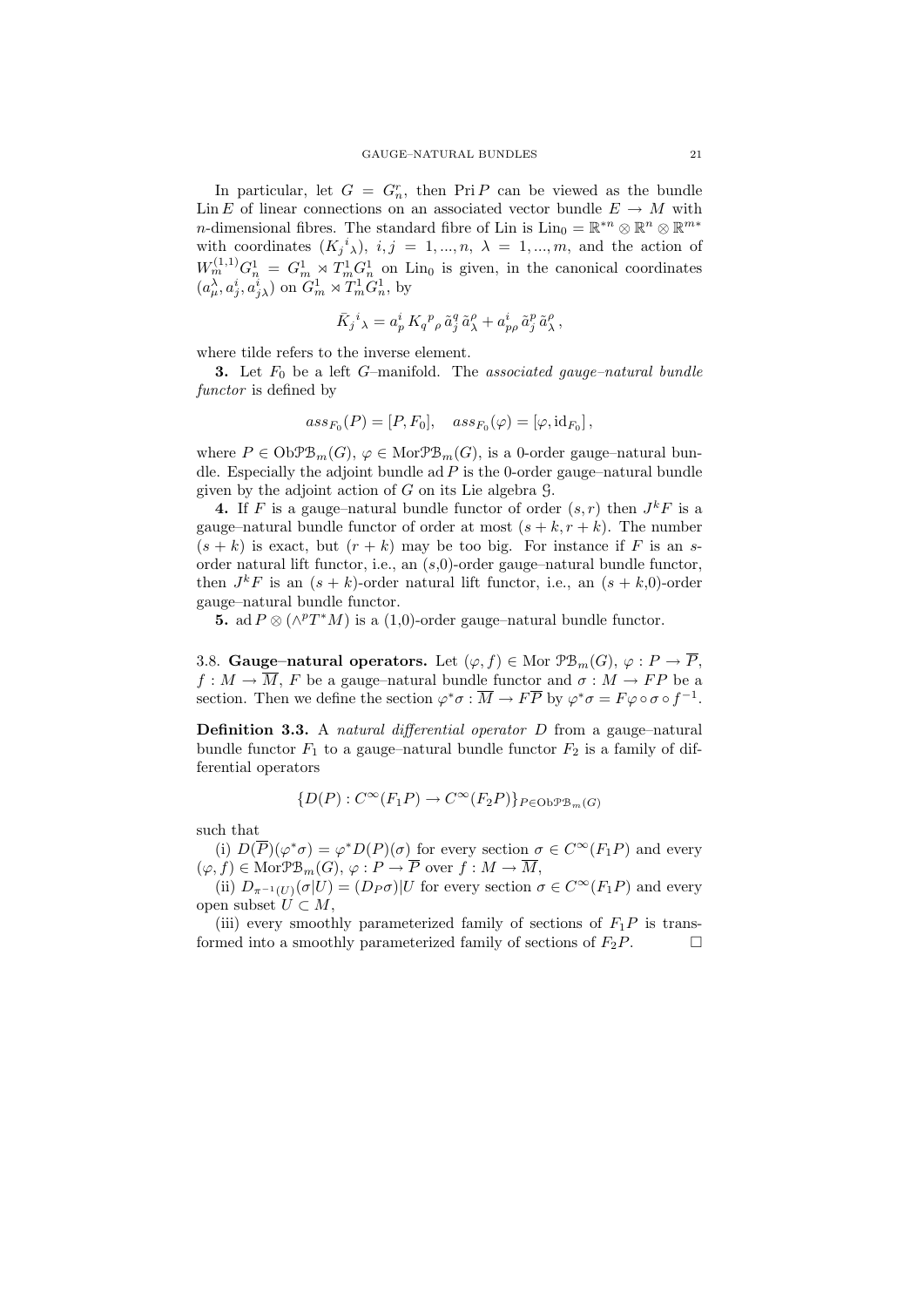**Definition 3.4.** A differential operator  $D$  from a gauge–natural bundle functor  $F_1$  to a gauge–natural bundle functor  $F_2$  is said to be *gauge–natural* if

$$
D(\overline{P})(F_1\varphi \circ \sigma) = F_2\varphi \circ D(P)(\sigma)
$$

for any  $\varphi \in \text{Mor}\mathcal{P}\mathcal{B}_m(G)$ , over the identity, and any section  $\sigma \in C^{\infty}(F_1P)$ .

3.9. Order of natural operators. A natural differential operator  $D$  from  $F_1$  to  $F_2$  is of a finite order k if all  $D(P)$ ,  $(\pi : P \to M) \in \mathrm{Ob} \mathcal{PB}_m(G)$ , depend on k-order jets of sections of  $F_1P$ . Thus, a k-order natural operator from  $F_1$ to  $F_2$  is characterized by the associated fibred manifold morphism  $\mathcal{D}(P)$ :  $J^k F_1 P \to F_2 P$ , over M, such that the family  $\mathcal{D} = {\mathcal{D}(P)}_{P \in \text{ObpB}_{m}(G)}$  is a natural transformation of  $J^k F_1$  to  $F_2$ .

**Theorem 3.5.** Let  $F_1$  and  $F_2$  be gauge–natural bundle functors of order  $\leq r$ . Then we have a one-to-one correspondence between natural differential operators of order k from  $F_1$  to  $F_2$  and  $W_m^{r+k}$  G-equivariant mappings from  $(J^k F_1)_0$  to  $(F_2)_0$ .

This theorem is due to Eck, [42], see also [60].

**Remark 3.6.** For the case of gauge–natural operators of order  $k$  we obtain that the corresponding equivariant mappings are equivariant with respect to the actions of the group  $T_m^{r+k}G \approx \{J_0^{r+k} \text{id}\}\times T_m^{r+k}G$ .

3.10. Curvature operator. The curvature operator of principal connections is a 1-order natural operator from Pri to  $\mathcal{G}\otimes(\wedge^2 T^*)$  with the associated  $W_m^{(2,2)}$ G-equivariant morphism

$$
(u^a{}_{\lambda\mu})\circ R = \Gamma^a{}_{\lambda,\mu} - \Gamma^a{}_{\mu,\lambda} + c^a_{bd} \Gamma^b{}_{\lambda} \Gamma^d{}_{\mu},
$$

where  $c_{bd}^a$  are the structure constants of G.

3.11. Infinitesimal properties of gauge–natural bundle functors. The continuity property of gauge–natural bundle functors allows to transform  $G$ -invariant vector fields on a principal  $G$ -bundle  $P$  to projectable vector fields on the gauge–natural bundle  $FM$  by using flows. Namely if  $\exp(t\Xi)$  is the flow of a G invariant vector field  $\Xi$  on P, projectable on the vector field  $\xi$  on M, then  $F(\exp(t\Xi)) = \exp(t\mathcal{F}\Xi)$  is the flow of the vector field  $\mathcal{F} \Xi$  on FP which is said the flow transformation of  $\Xi$ . Moreover, if F is of order r, then  $\mathcal{F}\Xi$  depends on r-jets of  $\Xi$ . Properties of the flow transformation are used in [3] to define on a fibred manifold  $E \to M$  infinitesimal gauge–natural structure of order  $r$  by a rule transforming a strong system of vector fields into projectable vector fields on  $E$ . This transformation can be described by using the notion of systems, see [3] and [71].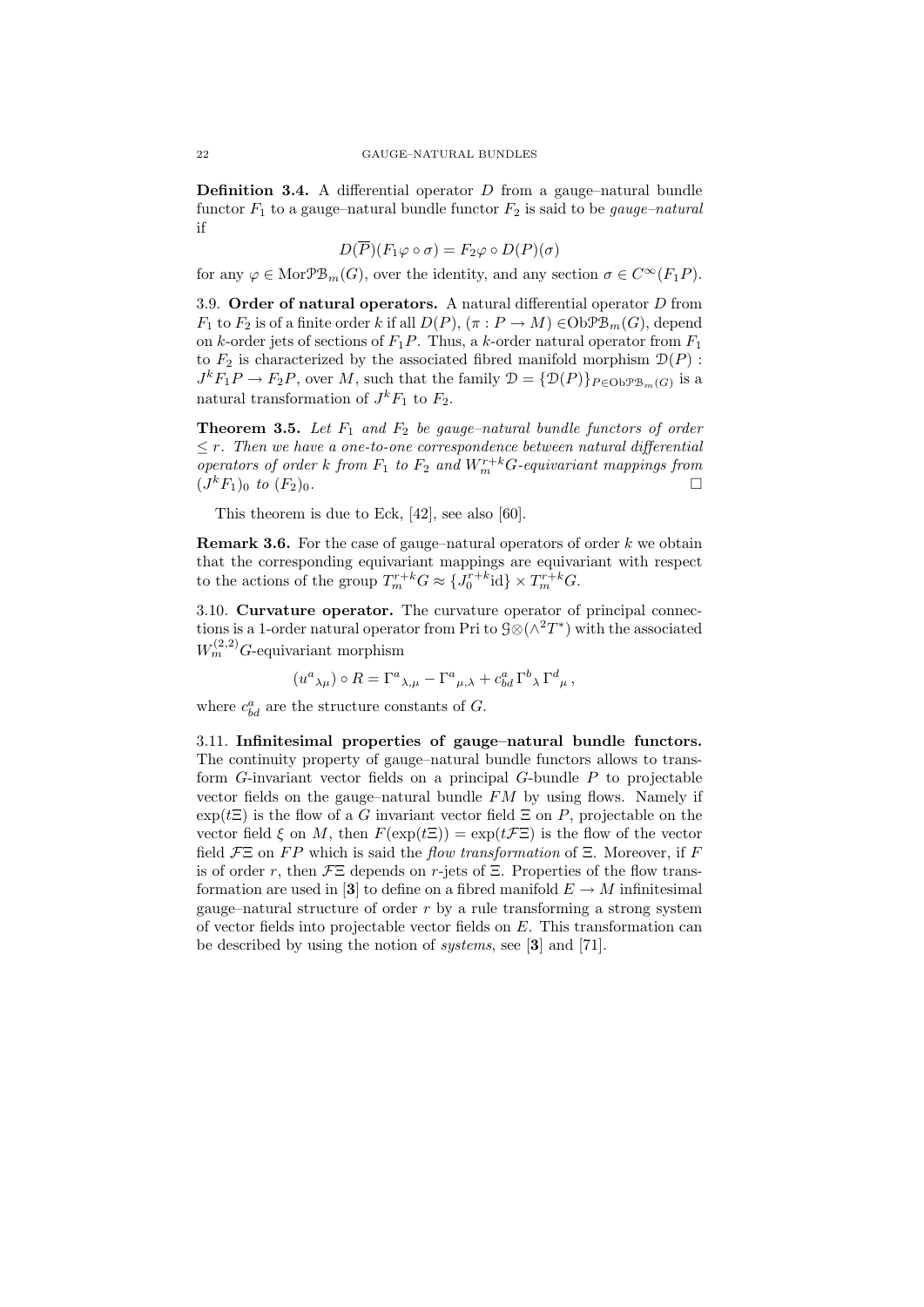**Definition 3.7.** ([3]) Let  $(H, \eta)$  be a strong system on  $p : E \to M$ . An infinitesimal gauge–natural transformation of order  $r$  is a fibred manifold  $p$ :  $E \to M$  together with a system  $(J^r H, \mu)$  which is linear, regular, canonical, projectable over  $(\pi_0^r \circ J^r \bar{\eta}) : J^r H \to TM$  and almost involutive with respect to the subsheaf of integrable sections of  $J^r H \to M$ .

We say that the system  $(J^r H, \eta)$  defines a *structure of an infinitesimal* gauge–natural bundle of order r on E. The system  $(J^r H, \eta)$  is called the gauge–natural system.

3.12. Infinitesimal properties of natural operators. If  $\sigma : M \to FP$ is a section of an r-th order gauge–natural bundle then we can define the Lie derivative of  $\sigma$  with respect to a G-invariant vector field  $\Xi$  on P, over the vector field  $\xi$  on  $M$ , by the formula

$$
\mathcal{L}_{\Xi}\sigma = \frac{d}{dt}|_0 \{\exp(-t\Xi)^*\sigma\}.
$$

 $\mathcal{L}_{\xi}\sigma$  is a section of VFP. Natural differential operators D from a gauge– natural bundle functor  $F$  to a gauge–natural functor functor  $G$  are infinitesimally characterized by the commutativity with the Lie derivatives, [3], in the sense that

$$
\mathcal{L}_{\Xi}D(P)(\sigma) = TD(P)(\mathcal{L}_{\Xi}\sigma),
$$

for any G-invariant vector field  $\Xi$  on P and any section  $\sigma \in C^{\infty}(FP)$ . This property can be used to define natural operators between infinitesimal gauge–natural transformations defined by Definition 3.7.

**Definition 3.8.** ([3]) Let  $E_1, E_2$  be two fibred manifolds over M and let a structure of r-order infinitesimal gauge–natural transformation be given on  $E_1$  by a gauge–natural system  $(J^r H, \mu_1)$  and a structure of s-order infinitesimal gauge–natural transformation is given on  $E_2$  by a gauge–natural system  $(J^s H, \mu_2)$ . A k-order operator D from  $C^{\infty}(E_1)$  to  $C^{\infty}(E_2)$  is said to be (infinitesimally) natural if

$$
TD(\mathcal{L}_{j^r h} \sigma) = \mathcal{L}_{j^s h} D(\sigma) \,,
$$

for any section  $\sigma : M \to E_1$  and any vector field  $h : M \to H$ .

## 4. Applications of natural operators on gauge–natural **BUNDLES**

As applications of natural operators on gauge-natural bundles we shall study natural quantum Lagrangians and natural Schödinger operators on the quantum bundle over the Galilei spacetime, [7], we shall generalize the Utiyama's reduction method for the gauge group  $Gl(n,\mathbb{R}),$  [8, 9], and for a general Lie group  $G$ , [11].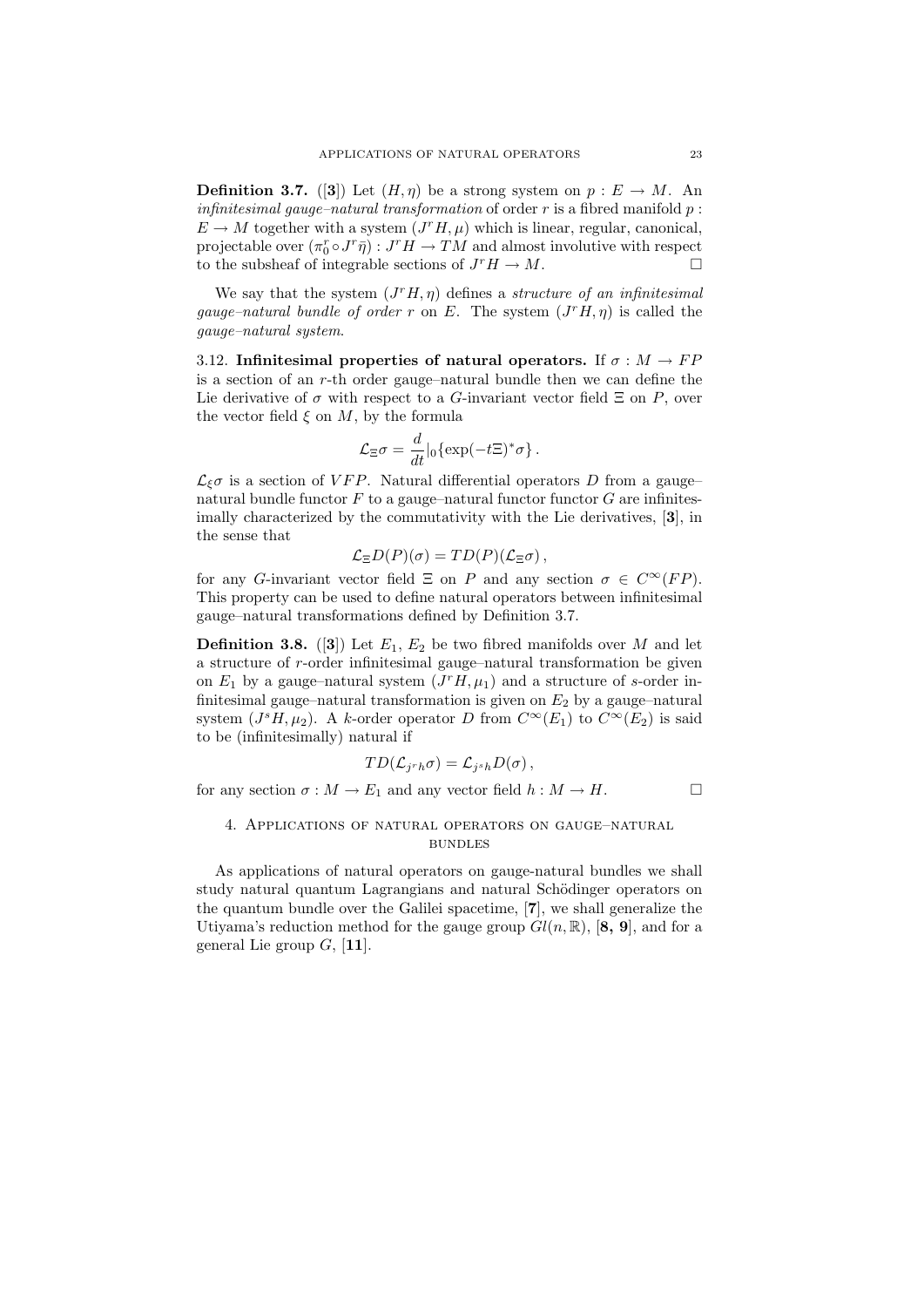4.1. Natural operators on the quantum bundle over Galilei spacetime. In Galilei covariant classical and quantum mechanics studied in [7] and [21, 25, 26, 27, 28, 53, 54] all objects have their physical dimensions expressed by the fact that they have values in unit spaces. Moreover, the theory is covariant with respect to changes of bases of units. We assume the following fundamental unit spaces, which are positive 1–dimensional "semi– vector spaces" over  $\mathbb{R}^+$ : the space  $\mathbb T$  of time intervals, the space  $\mathbb L$  of lengths and the space M of masses. a time unit of measurement is defined to be an element  $u_0 \in \mathbb{T}$ , or its dual  $u^0 \in \mathbb{T}^*$ . Moreover, we assume the *Planck* constant to be an element  $h \in \mathbb{T}^* \otimes \mathbb{L}^2 \otimes \mathbb{M}$ . We refer to a particle with mass  $m \in \mathbb{M}$  and charge  $q \in \mathbb{T}^* \otimes \mathbb{L}^{3/2} \otimes \mathbb{M}^{1/2}$ , where  $\mathbb{L}^{p/q} = \otimes^p \mathbb{L} \otimes \otimes^q \mathbb{L}^*$ .

We assume the classical *(Galilei)* spacetime to be a 4-dimensional orientable manifold  $E$ , the *absolute time* to be a 1-dimensional oriented affine space B associated with the vector space  $\mathbb{T} \otimes \mathbb{R}$  and the time map to be a surjective map  $t : E \to B$  of rank 1. Moreover, we assume the fibres of spacetime to be equipped with a "scaled" Riemannian metric  $g: E \to \mathbb{L}^2 \otimes (V^*E \otimes_E V^*E)$  or its inverse  $\bar{g}: E \to \mathbb{L}^{*2} \otimes (VE \otimes_E VE).$ 

Thus, we have the *time-form*  $dt : E \to \mathbb{T} \otimes T^*E$ . Given a mass  $m \in \mathbb{M}$ , it is convenient to introduce the "normalized" metric  $G = \frac{m}{\hbar}g : E \to$  $\mathbb{T} \otimes (V^*E \otimes_E V^*E)$  or its inverse  $\bar{G} = \frac{\hbar}{m}\bar{g} : E \to \mathbb{T}^* \otimes (VE \otimes_E \nu E)$ . We stress that the normalized metric and all objects which will be derived from it incorporate the chosen mass and the Planck constant.

We choose an orientation of spacetime. We shall refer to *spacetime charts*  $(x^{\lambda})$ , which are adapted to the fibring t and to the chosen orientation of E, and such that  $x^0$  is a Cartesian chart of B associated with a time unit of measurement  $u_0$ . The index 0 will refer to the base space, Latin indices i,  $j, \dots = 1, 2, 3$  will refer to the fibres, while Greek indices  $\lambda, \mu, \dots = 0, 1, 2, 3$ will refer both to the base space and the fibres.

We have the coordinate expressions  $dt = u_0 \otimes d^0$  and  $G = G_{ij}^0 u_0 \otimes d^i \otimes d^j$ .

The metric  $g$  and the spacetime orientation yield the *space-like vertical* volume form  $\eta: E \to \mathbb{L}^3 \otimes \Lambda^3 V^*E$  and spacetime volume form  $v = dt \wedge \eta$ :  $E \to (\mathbb{T} \otimes \mathbb{L}^3) \otimes \Lambda^4 T^*E$ , respectively.

The classical *phase space* is defined to be the first jet space  $t_0^1 : JE \equiv$  $J_1E \to E$  of sections.

The spacetime connection is defined to be a torsion free linear connection K of the bundle  $TE \rightarrow E$  such that  $\nabla dt = 0$  and  $\nabla g = 0$ . Such connection is characterized by  $K_{\lambda}{}^{0}{}_{\mu} = 0$ , the vertical restriction of K is the Levi-Civita connection  $\varkappa$  given by g and  $g_{pi}K_0^p{}_{j} + g_{pi}K_0^p{}_{i} = -\frac{1}{2}\partial_0 g_{ij}$ . Let us note that the operator  $\chi$ , [5], identifies spacetime connections with affine connections on the phase space.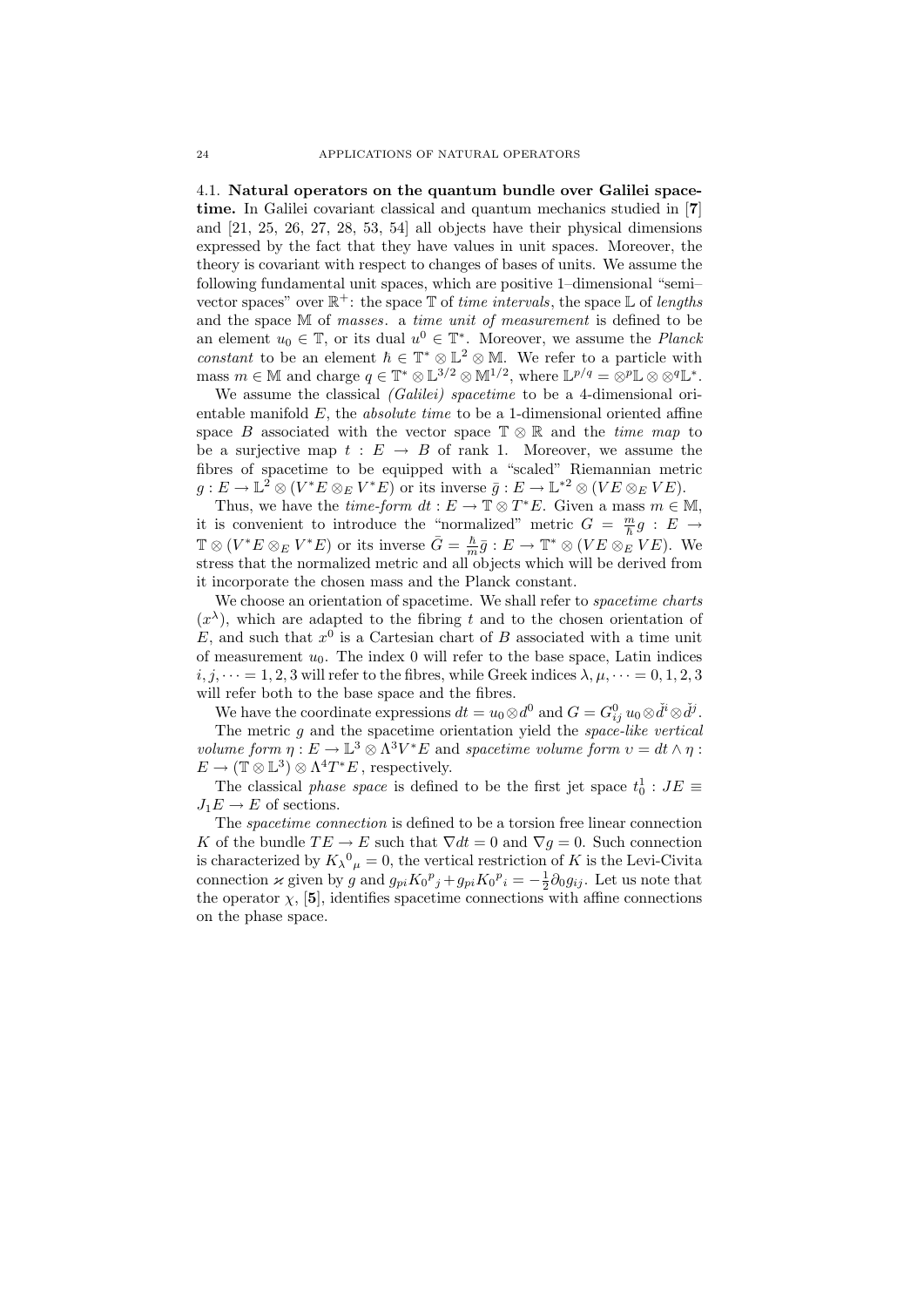We assume the *quantum bundle* to be a Hermitian line bundle over spacetime  $\pi: Q \to E$ , i.e.,  $\pi: Q \to E$  is a Hermitian complex vector bundle with one-dimensional fibres. Let us denote by  $h: Q \times_E Q \to \mathbb{C} \otimes \Lambda^3 V^*E$  the Hermitian product with values in vertical volume forms. Let  $\mathbf{b} : E \to Q$ be a (local) base of Q such that  $h(\mathbf{b}, \mathbf{b}) = n$ . Such a local base is said to be normal and the fibred coordinate chart  $(x^0, x^i, z)$ ,  $z \in \mathcal{F}(Q, \mathbb{C} \otimes \mathbb{L}^{*3/2})$ , induced by a normal base of  $Q$  is said to be a normal coordinate chart on Q. In any fibred normal coordinate chart  $h(\Psi, \Psi) = \bar{\psi}\psi\eta$  for every section  $\Psi = \psi \mathbf{b} \in \mathcal{S}(Q)$ .

A linear connection  $\Psi$  on  $Q$  is said to be *Hermitian* if it preserves the Hermitian fibred product  $h$ . In a normal fibred coordinate chart Hermitian connections are expressed in the form

$$
H = d^{\lambda} \otimes (\partial_{\lambda} + i \, H_{\lambda} \, \mathbb{I}), \qquad H_{\lambda} \in \mathcal{F}(E, \mathbb{R}),
$$

where  $\mathbb{I} = z \otimes \mathbf{b}$  is the Liouville vector field on  $Q$ .

Let us consider the pullback bundle  $\pi^{\uparrow}$  :  $Q^{\uparrow}$  :=  $JE \times_E Q \rightarrow JE$  of the quantum bundle  $\pi: Q \to E$ , with respect to  $t_0^1: JE \to E$ . Let us recall that a connection  $\mathbf{q}: Q^{\uparrow} \to T^* J E \otimes_{J E} T Q^{\uparrow}$  is said to be the universal connection of the system of connections  $\xi : JE \times_E Q \to T^*E \otimes_E TQ$  if, for every section  $o: E \to JE$ , the associated connection  $\xi(o): Q \to T^*E \otimes_E TQ$  of the system is obtained from **Y** by pullback according to the formula  $\xi(o) = o^* \mathbf{V}$ .

A connection  $\mathbf{Q}^{\dagger} \to T^* J E \otimes_{J E} T Q^{\dagger}$  is said to be a *quantum connection* if,  $[53]$ , Q1)  $\vee$  is Hermitian, Q2)  $\vee$  is a universal connection, Q3) the curvature of Y is given by  $R[\mathcal{Y}] = i \Omega \otimes \mathbb{I}$ , where  $\Omega = \Omega[g, \chi(K)]$  is the cosymplectic 2-form studied in Section 2.4. Let us note that the coefficients of the quantum connections are in fact quantum potentials of the quantum theory.

Let us consider a section  $\Psi \in \mathcal{S}(Q)$ , its pullback on  $JE$  (denoted by the same symbol) and a quantum connection  $\Psi$ . The covariant differential of  $\Psi$ with respect to  $\Psi$  is a fibred morphism over  $E$ 

$$
\nabla[\mathbf{U}]\Psi:JE\to T^*E\underset{E}{\otimes}Q\,,\quad\nabla_{\lambda}=\partial_{\lambda}\psi-i\,\,\mathbf{U}_{\lambda}\,\psi\,,
$$

and the time-like and the space-like covariant differentials of  $\Psi$  are

$$
\overset{\circ}{\nabla} \Psi = \pi \cup \nabla \Psi : JE \to \mathbb{T}^* \otimes Q, \quad \check{\nabla} \Psi : JE \to V^*E \underset{E}{\otimes} Q.
$$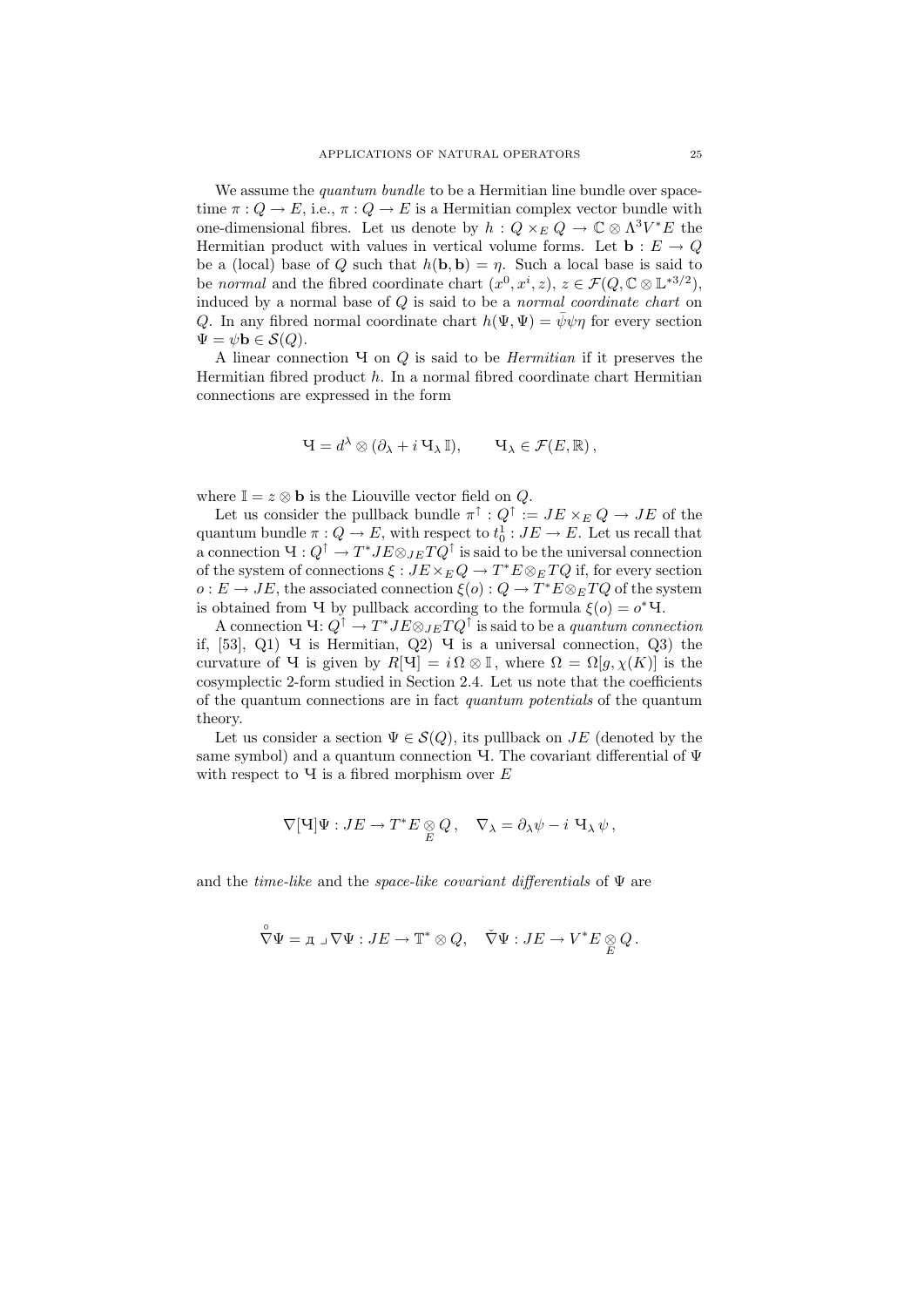Then, for any section  $\Psi \in \mathcal{S}(Q)$ , we obtain the following invariant fibred morphisms over  $E$ 

$$
\tilde{\mathcal{L}}(\Psi) = \frac{1}{2} dt \wedge \left( h(\Psi, i \overset{\circ}{\nabla} \Psi) + h(i \overset{\circ}{\nabla} \Psi, \Psi) \right) : JE \to \Lambda^4 T^* E ,
$$
  

$$
\check{\mathcal{L}}(\Psi) = \frac{1}{2} dt \wedge (\bar{G} \otimes h)(\check{\nabla} \Psi, \check{\nabla} \Psi) : JE \to \Lambda^4 T^* E ,
$$

and the canonical quantum Lagrangian is a unique (up to a multiplicative factor) linear combination of the above morphisms which projects on  $E$ , namely

$$
\mathcal{L}_{\mathit{can}}(\Psi)=\overset{\circ}{\mathcal{L}}(\Psi)-\check{\mathcal{L}}(\Psi)
$$

with coordinate expression

$$
\mathcal{L}_{can}(\Psi) = \frac{1}{2} \left( i(\bar{\psi} \nabla_0 \psi - \psi \overline{\nabla_0 \psi}) - G_0^{pq} \overline{\nabla_p \psi} \nabla_q \psi \right) v^0,
$$

where  $v^0 = v(u^0) = \sqrt{g} d^0 \wedge d^1 \wedge d^2 \wedge d^3$ .

The canonical quantum Lagrangian is a natural operator transforming vertical metrics, sections of the quantum bundle and quantum connections into volume forms on  $E$ . This operator is of order one with respect to sections of the quantum bundle. Now we shall discuss the classification of natural quantum Lagrangians under the additional condition that they depend on spacetime connections (up to finite order  $k$ ).

**Theorem 4.1.** ([7]) All 1st order (with respect to sections of the quantum bundle) natural quantum Lagrangians induced by the gravitational and quantum structure of spacetime are of the form

$$
\mathcal{L}(\Psi) = a \mathcal{L}_{can}(\Psi) - b \frac{\hbar}{2m} R dt \wedge h(\Psi, \Psi) ,
$$

where  $\mathcal{L}_{can}(\Psi)$  is the canonical quantum Lagrangian, R is the scalar curvature of the vertical metric connection  $x$  and a, b are real numbers.  $\Box$ 

The *Schrödinger operator* associated with a natural quantum Lagrangian  $\mathcal L$  is then the sheaf morphism

$$
\mathcal{O}_{Sch}(\mathcal{L}) = \langle \bar{v}; {}^{\sharp}\mathcal{E}(\mathcal{L}) \rangle : \mathcal{S}(Q) \to \mathcal{S}(\mathbb{T}^* \otimes Q) ,
$$

where  ${}^{\sharp} \mathcal{E}(\mathcal{L}): J_2Q \to \mathbb{L}^3 \otimes Q \otimes \Lambda^4T^*E$  is the *Euler-Lagrange morphism*, i.e., for any section  $\Psi \in \mathcal{S}(Q)$ , we have the *Euler-Lagrange operator*  ${}^{\sharp}\mathcal{E}(\mathcal{L})(\Psi) =$  $^{\sharp}\mathcal{E}(\mathcal{L}) \circ j^2\Psi$  associated with  $\mathcal{L}$ .

Let us consider a section (an observer)  $o: E \to JE \hookrightarrow \mathbb{T}^* \otimes TE$  and let us define the divergence of  $o$  as a  $\mathbb{T}^*$ -valued function given by

$$
L_o \eta = \text{div}(o) \eta : E \to \mathbb{T}^* \otimes \mathbb{L}^3 \otimes \Lambda^3 V^* E
$$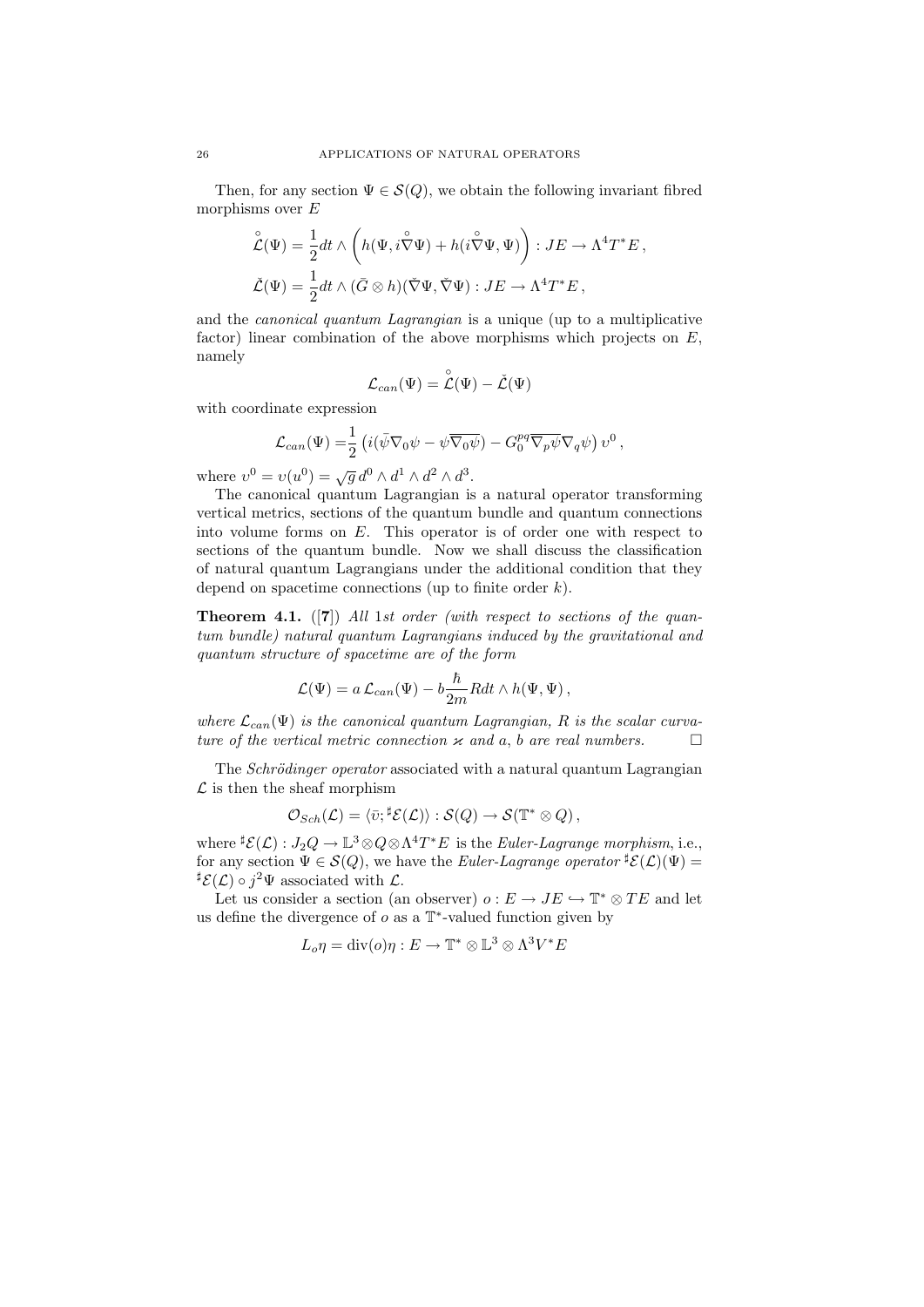which, in coordinates adapted to  $o$ , has a coordinate expression  $div(o)$  $\frac{\partial_0 \sqrt{g}}{\sqrt{g}}$ . Further we have the (observed) Laplacian

$$
\overset{o}{\Delta}(\Psi) = \langle \bar{g}; \nabla[o^*\mathbf{H} \otimes K] \nabla[o^*\mathbf{H}] \Psi \rangle : E \to Q,
$$

where the second order covariant differential is considered with respect to the tensor product linear connection  $o^* \mathcal{A} \otimes K$ . Then the Schödinger operator associated with the natural quantum Lagrangian of Theorem 4.1 can be expressed as

(4.1) 
$$
\mathcal{O}_{Sch}(\mathcal{L}(\Psi)) = u^0 \otimes \left( a \left( i \left( \nabla_0 + \frac{1}{2} \text{div}(o) \right) + \frac{\hbar_0}{2m} \overset{o}{\Delta} \right) - b \frac{\hbar_0}{2m} R \right) (\Psi).
$$

Let us note that even if the operators  $\nabla_0$ , div(*o*) and  $\stackrel{o}{\Delta}$  depend on an observer  $o$ , the Schrödinger operator  $(4.1)$  is observer independent.

Now we shall classify all natural operators  $\mathcal{O}_{Sch} : \mathcal{S}(Q) \to \mathcal{S}(\mathbb{T}^* \otimes Q)$ of the Schrödinger type, i.e., we shall classify all second order operators depending on the vertical metric field, the spacetime connection and its derivatives of finite order  $k$  and the quantum connection and its first order derivatives.

**Theorem 4.2.** ([7]) All 2nd order natural operators of Schrödinger type are of the form

$$
\mathcal{O}_{Sch}(\Psi) = u^0 \otimes \left( a\left(i\left(\nabla_0 + \frac{1}{2} \operatorname{div}(o)\right) + \frac{\hbar_0}{2m} \overset{o}{\Delta} \right) - b\frac{\hbar_0}{2m} R \right)(\Psi),
$$

where  $R$  is the scalar curvature of the vertical metric connection, o is an  $\Box$ observer and a, b are complex numbers.

In Theorem 4.1 we have classified all 1st order natural quantum Lagrangians. Naturally, there is a question if higher order natural quantum Lagrangians exist. The answer is positive, at least in the second order. If we consider the Schrödinger operator  $\mathcal{O}_{Sch}(\mathcal{L}_{can})$  associated with the canonical quantum Lagrangian  $\mathcal{L}_{can}$ , then it is easy to see that

$$
\mathcal{L}_{Sch}(\Psi) = \frac{1}{2} \big( dt \wedge h(\Psi, \mathcal{O}_{Sch}(\mathcal{L}_{can}(\Psi))) + dt \wedge h(\mathcal{O}_{Sch}(\mathcal{L}_{can}(\Psi)), \Psi) \big)
$$

is the 2nd order natural quantum Lagrangian. Moreover, we can classify all 2nd order Lagrangians and we get.

**Theorem 4.3.** ([7]) All 2nd order (with respect to sections of the quantum bundle) natural quantum Lagrangians induced by the gravitational and quantum structure of spacetime are of the form

$$
\mathcal{L}(\Psi) = a \mathcal{L}_{can}(\Psi) - b \frac{\hbar}{2m} R dt \wedge h(\Psi, \Psi) + c \mathcal{L}_{Sch}(\Psi)
$$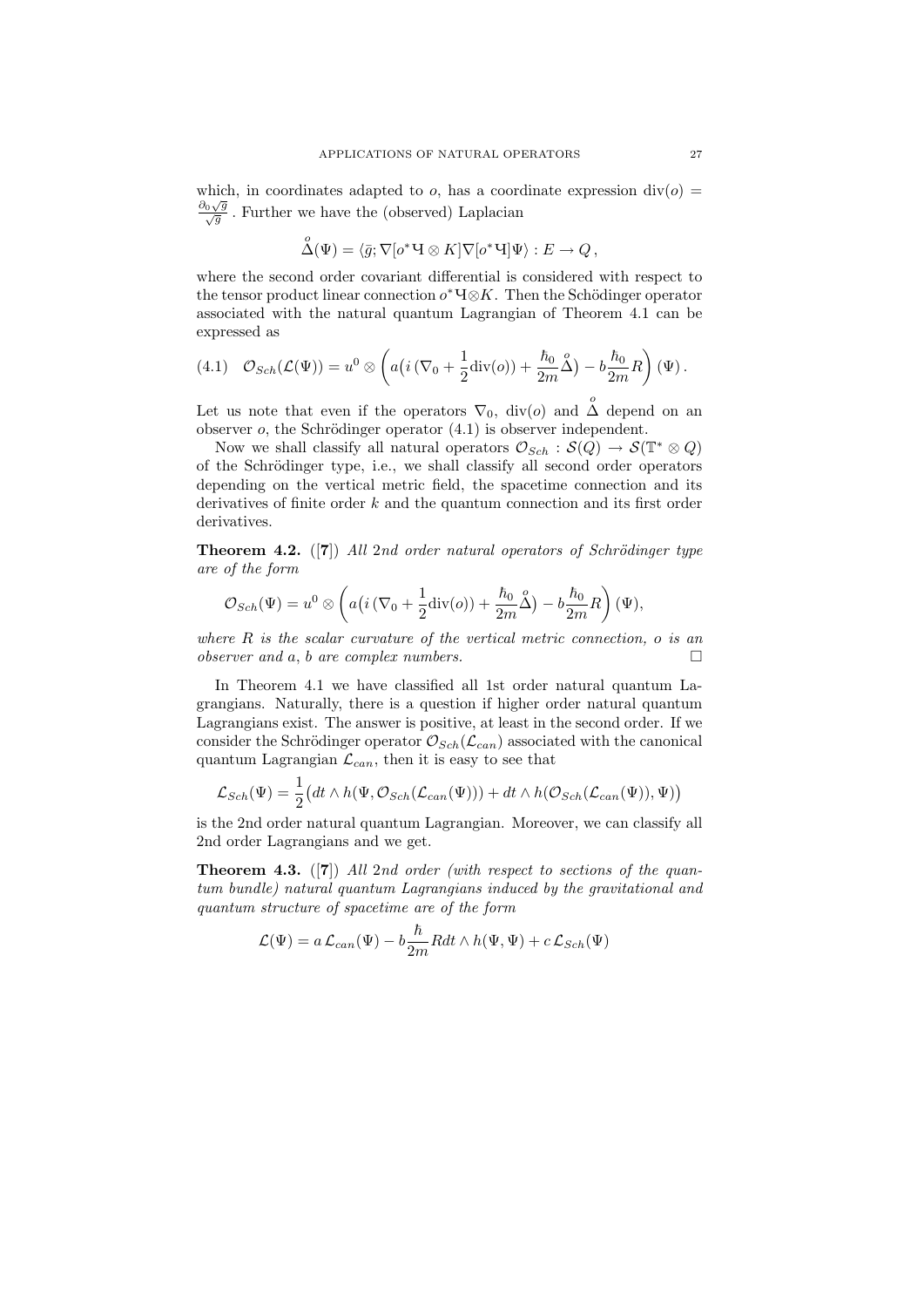where  $a, b, c$  are real numbers.

Remark 4.4. Let us note that the Schrödinger operator associated with the 2nd order natural quantum Lagrangians from Theorem 4.3 is

$$
\mathcal{O}_{Sch}(\mathcal{L}(\Psi)) = (a+c)\mathcal{O}_{Sch}(\mathcal{L}_{can}(\Psi)) - b\frac{\hbar}{2m}R(\Psi),
$$

so the second order part of the above quantum Lagrangian does not give new physical information.

4.2. Reduction theorems for general linear connections. In Section 4.1 we have studied second order natural quantum Lagrangians and second order Schrödinger operators. In both situations such operators are factorized through the covariant differentials of sections of the quantum bundle where the first order covariant differentials are given by the quantum connection but the second order covariant differentials are given by both quantum and spacetime connections. This fact was a motivation how to generalize the reduction theorems for general linear connections on vector bundles.

Let  $E \rightarrow M$  be a vector bundle with a m-dimensional base and ndimensional fibres. Local linear fiber coordinate charts on  $E$  will be denoted by  $(x^{\lambda}, y^i)$ .

We define a *linear connection* on E to be a linear splitting  $K : E \to J^1E$ . Considering the contact morphism  $J^1E \to T^*M \otimes TE$  over the identity of TM, a linear connection can be regarded as a TE-valued 1-form  $K : E \to$  $T^*M \otimes TE$  projecting into the identity of TM. The coordinate expression of a linear connection  $K$  is of the type

$$
K = d^{\lambda} \otimes \left(\partial_{\lambda} + K_j{}^{i}{}_{\lambda} y^{j} \partial_{i}\right), \qquad \text{with} \qquad K_j{}^{i}{}_{\lambda} \in C^{\infty}(M,\mathbb{R}).
$$

Linear connections can be regarded as sections of a  $(1,1)$ -order  $G =$  $Gl(n, \mathbb{R})$ -gauge-natural bundle Lin  $E \to M$  described in Example 3.7.2.

The curvature of a linear connection  $K$  on  $E$  turns out to be the vertical valued 2-form  $R[K] = -[K, K] : E \to VE \otimes \Lambda^2 T^*M$ , where  $[,]$  is the Froelicher-Nijenhuis bracket. If we consider the identification  $VE = E \times E$ M and linearity of  $R[K]$ , the curvature  $R[K]$  can be considered as the curvature tensor field  $R[K] : M \to E^* \otimes E \otimes \Lambda^2 T^*M$  and

$$
R[K]: C^{\infty}(\text{Lin } E) \to C^{\infty}(E^* \otimes E \otimes \Lambda^2 T^*M)
$$

is a natural operator which is of order one.

Let us set  $E_{q,s}^{p,r} = \otimes^p E \otimes \otimes^q E^* \otimes \otimes^r TM \otimes \otimes^s T^*M$ . Then a classical connection  $\Lambda$  on  $M$  and a linear connection K on E induce the linear tensor product connection  $K_q^p \otimes \Lambda_s^r = \otimes^p K \otimes \otimes^q K^* \otimes \otimes^r \Lambda \otimes \otimes^s \Lambda^*$  on  $E_{q,s}^{p,r}$ 

$$
K^p_q\otimes \Gamma^r_s:E^{p,r}_{q,s}\to T^*M\underset{M}{\otimes} TE^{p,r}_{q,s}
$$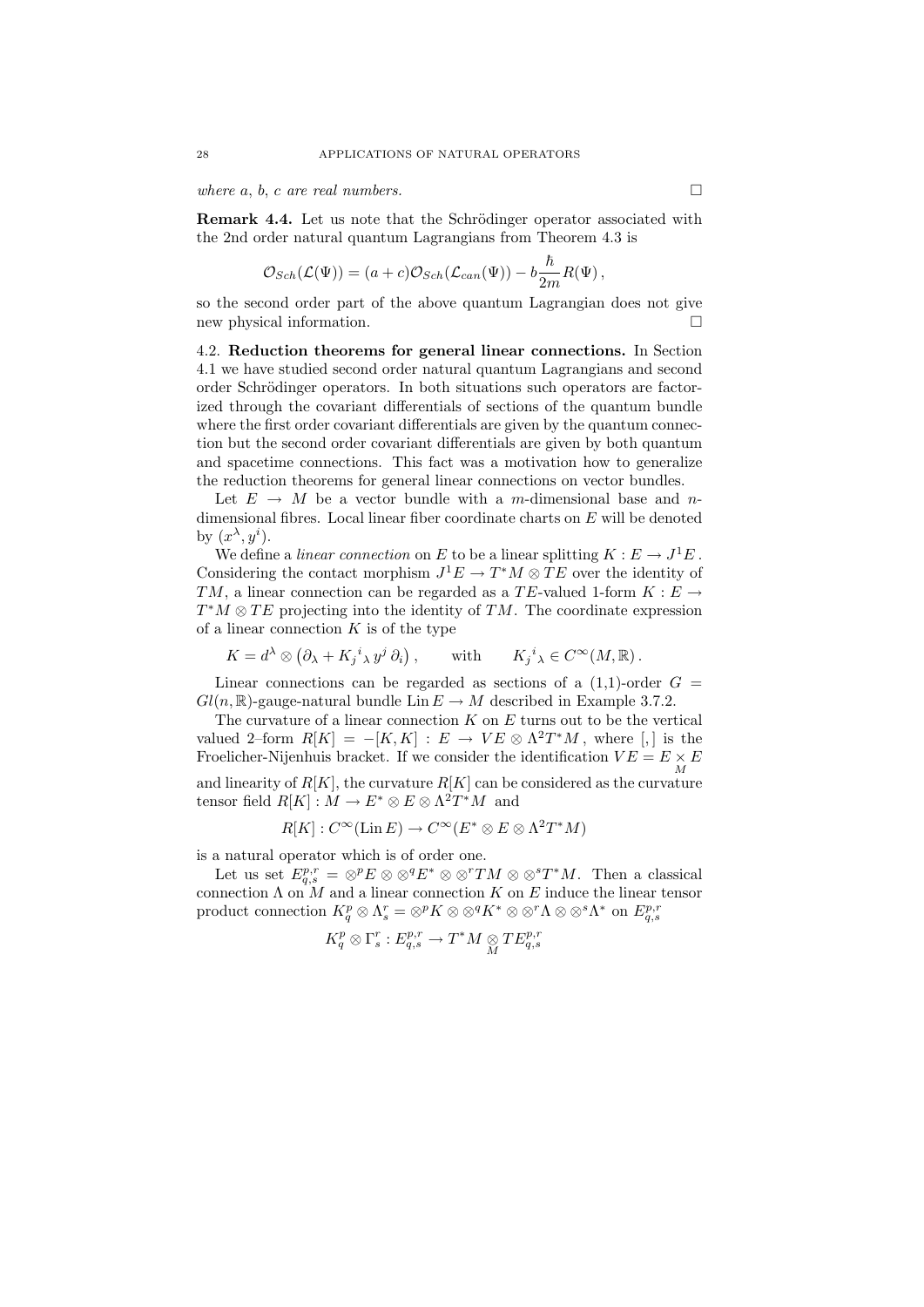which can be considered as a linear splitting  $K_q^p \otimes \Lambda_s^r : E_{q,s}^{p,r} \to J^1 E_{q,s}^{p,r}$ . Let  $\Phi \in C^{\infty}(E_{q,s}^{p,r})$ . We define the covariant differential of  $\Phi$  with respect to the pair of connections  $(K, \Lambda)$  as a section of  $E_{q,s}^{p,r} \otimes T^*M$  defined by

$$
\nabla^{(K,\Lambda)}\Phi = j^1\Phi - (K_q^p \otimes \Lambda_s^r) \circ \Phi.
$$

The iterated rth order covariant differential applied on the curvature tensor of a linear connection is a natural operator which is of order  $(r-1)$  with respect to classical connection and of order  $(r+1)$  with respect to linear connections. Let us denote by  $C^r_L E$  the image of this operator and by  $C^{(s)}_C M \times_M$  $C_{L}^{(r)}E$  the  $(s,r)$ -order curvature bundle of classical and linear connections given as the image of the pair of the operators  $(\nabla^{(s+1)}R, \nabla^{(r+1)}R), s \geq r-2$ ,  $\nabla^{(s)} = (\text{id}, \nabla, \dots, \nabla^s)$ , defined on  $\text{Cla}_\tau M \times \text{Lin } E$ . Let us assume a  $(1,0)$ order  $Gl(n, \mathbb{R})$ -gauge natural bundle FE, then the first reduction theorem for linear and classical connections can be formulated as follows.

**Theorem 4.5.** ([8]) Let  $s \ge r-2$ ,  $r \ge 0$ . All natural differential operators  $f: C^{\infty}(\text{Cla}_{\tau} M \underset{M}{\times} \text{Lin } E) \to C^{\infty}(FE)$ 

which are of order s with respect to classical connections and of order r with respect to linear connections are of the form

$$
f(j^{s}\Lambda, j^{r}K) = g(\nabla^{(s-1)}R[\Lambda], \nabla^{(r-1)}R[K])
$$

where g is a zero order natural operator

$$
g: C^{\infty}(C_C^{(s-1)}M \underset{M}{\times} C_L^{(r-1)}E) \to C^{\infty}(FE) . \qquad \qquad \Box
$$

Let us assume the kth order covariant differential of sections of  $E_{q_1,q_2}^{p_1,p_2}$ . It is a natural operator of order k with respect to sections of  $E_{q_1,q_2}^{p_1,p_2}$  and of order  $(k-1)$  with respect to classical and linear connections. Let us define the k-th order *Ricci bundle*  $Z^{(k)}E$  as the image of the triplet of the operators  $(\nabla^{(k-2)}R, \nabla^{(k-2)}R, \nabla^{(k)})$  defined on  $\text{Cla}_{\tau} M \times \text{Lin } E \times E_{q_1,q_2}^{p_1,p_2}$ . Then the second reduction theorem for linear and classical connections can be formulated as follows.

**Theorem 4.6.** ([8]) Let  $s, r \geq k-1, s \geq r-2$ . All natural differential operators

$$
f: C^{\infty}(\text{Cla}_{\tau} M \underset{M}{\times} \text{Lin } E \underset{M}{\times} E_{q_1,q_2}^{p_1,p_2}) \to C^{\infty}(FE)
$$

which are of order s with respect to classical connections, of order r with respect to linear connections and of order k with respect to sections of  $E_{q_1,q_2}^{p_1,p_2}$ are of the form

$$
f(j^{s}\Lambda, j^{r}K, j^{k}\Phi) = g(\nabla^{(s-1)}R[\Lambda], \nabla^{(r-1)}R[K], \nabla^{(k)}\Phi)
$$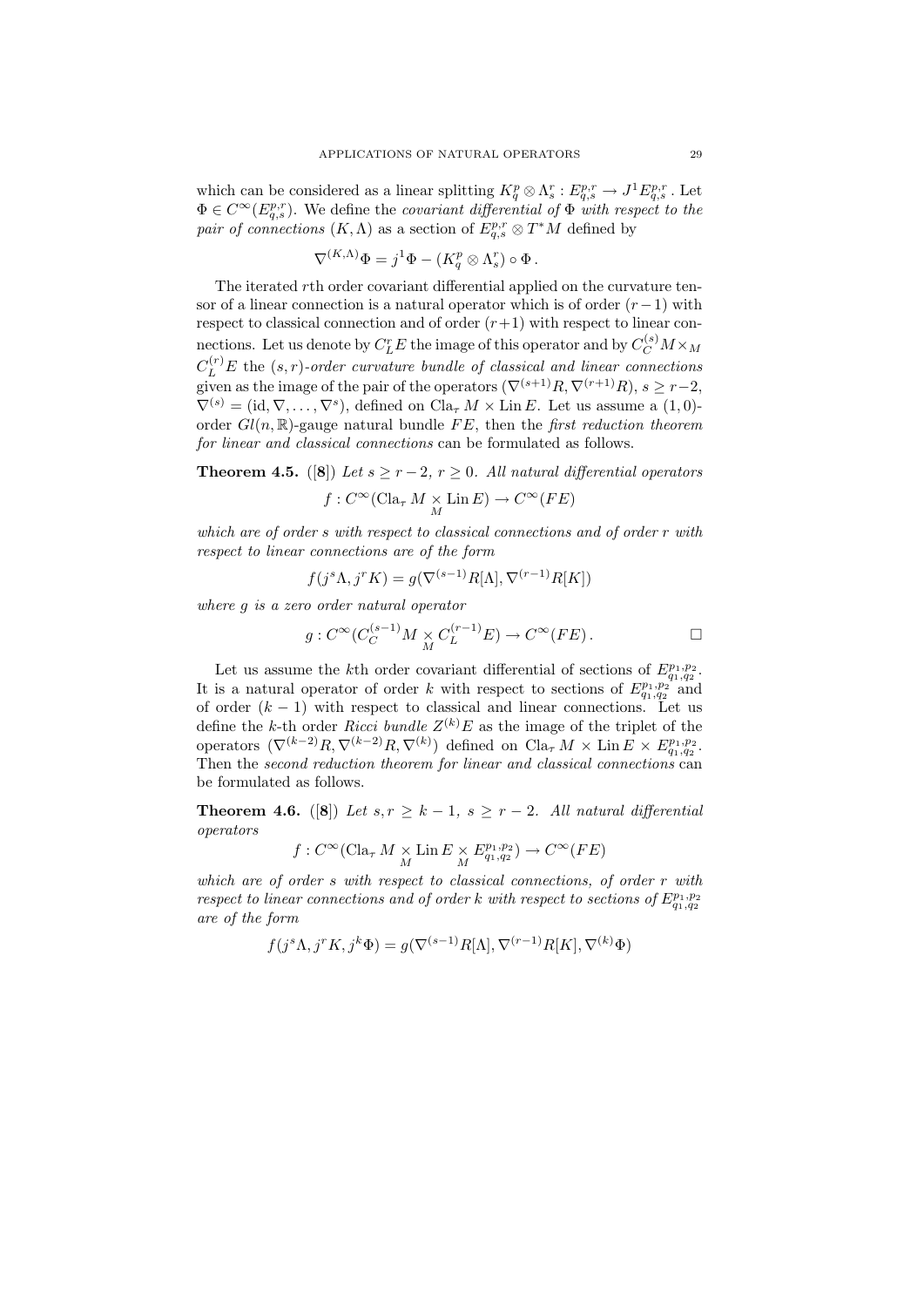where g is a zero order natural operator

$$
g: C^\infty((C_C^{(s-1)}M\times C_L^{(r-1)}E)\underset{C_C^{(k-2)}M\times C_L^{(k-2)}E}{\times}Z^{(k)}E)\to C^\infty(FE)\,.\quad \Box
$$

4.3. Higher order valued reduction theorems for general linear connections. In Section 2.5 we have generalized the classical RTs for higher order valued natural operators. The similar generalization can be done also for reduction Theorems 4.5 and 4.6 of general linear connections. Let us denote by  $C_C^{(k,s)}M \times C_L^{(k,r)}E$  the  $(k,s,r)$ -order curvature bundle of  $\overline{M}$  classical and linear connections given as the image of the pair of the operators  $(\nabla^{(k,s)}R, \nabla^{(k,r)}R), s > r-2$ , defined on  $\text{Cla}_\tau M \times \text{Lin } E$ . Then the first k-th order valued reduction theorem for linear and classical connections can be formulated as follows.

**Theorem 4.7.** ([9]) Let  $s \ge r - 2$ ,  $r + 1$ ,  $s + 2 \ge k \ge 1$ . Let F be a  $Gl(n, \mathbb{R})$ -gauge-natural bundle of order k. All natural differential operators

$$
f: C^\infty(\operatorname{Cla}_\tau M \mathop{\times}\limits_M \mathop{\rm Lin}\nolimits E) \to C^\infty(FE)
$$

which are of order s with respect to classical connections and of order r with respect to linear connections are of the form

$$
f(j^{s}\Lambda, j^{r}K) = g(j^{k-2}\Lambda, j^{k-1}K, \nabla^{(k-2,s-1)}R[\Lambda], \nabla^{(k-1,r-1)}R[K])
$$

where g is a unique natural operator

$$
g: J^{k-2} \operatorname{Cla}_{\tau} M \underset{M}{\times} J^{k-1} \operatorname{Lin} E \underset{M}{\times} C_C^{(k-2, s-1)} M \underset{M}{\times} C_L^{(k-1, r-1)} E \to FE. \quad \Box
$$

Let us denote by  $Z^{(k,r)}E$  the  $(k, r)$ -order Ricci bundle defined as the image of the triplet of the operators  $(\nabla^{(k-2,r-2)}R, \nabla^{(k-2,r-2)}R, \nabla^{(k,r)})$  defined on  $\text{Cla}_{\tau} M \times \text{Lin } E \times E_{q_1,q_2}^{p_1,p_2}$ . Then the second k-th order valued reduction theorem for linear and classical connections can be formulated as follows.

**Theorem 4.8.** ([9]) Let F be a  $Gl(n, \mathbb{R})$ -gauge-natural bundle of order  $k \geq 1$  and let  $r + 1 \geq k$ . All natural differential operators

$$
f: C^\infty(\operatorname{Cla}_\tau M \mathop{\times}\limits_M \mathop{\rm Lin}\nolimits E \mathop{\times}\limits_M E^{p_1,p_2}_{q_1,q_2}) \to C^\infty(FE)
$$

of order r with respect sections of  $E_{q_1,q_2}^{p_1,p_2}$  are of the form

$$
f(j^{r-1}\Lambda, j^{r-1}K, j^r\Phi) = g(j^{k-2}\Lambda, j^{k-2}K, j^{k-1}\Phi,
$$
  

$$
\nabla^{(k-2,r-2)}R[\Lambda], \nabla^{(k-2,r-2)}R[K], \nabla^{(k,r)}\Phi)
$$

where g is a unique natural operator

$$
g: J^{k-2} \operatorname{Cla}_{\tau} M \underset{M}{\times} J^{k-2} \operatorname{Lin} E \underset{M}{\times} J^{k-1} E_{q_1, q_2}^{p_1, p_2} \underset{M}{\times} Z^{(k,r)} E \to FE.
$$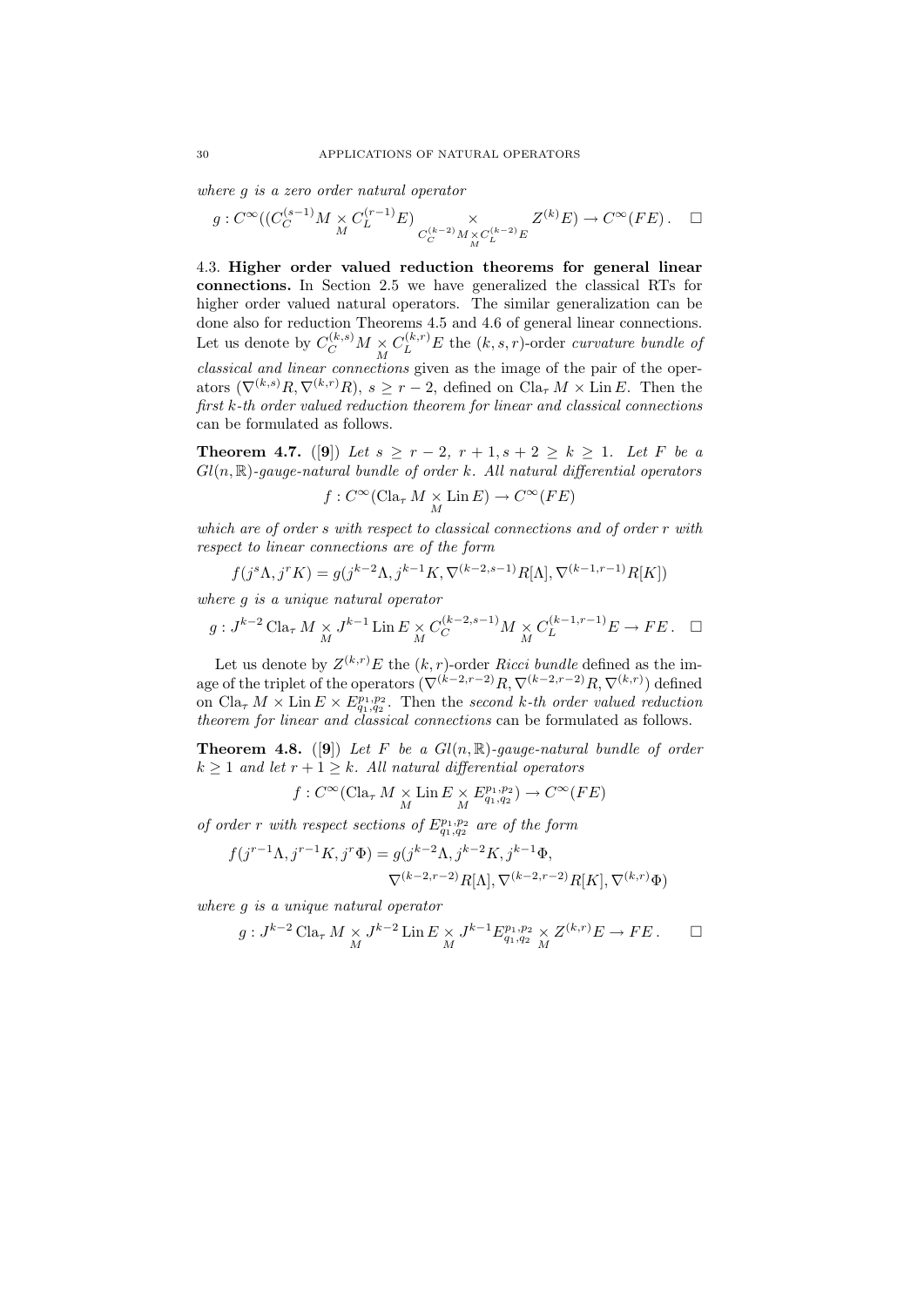**Remark 4.9.** The order  $(r-1)$  of the operator of Theorem 4.8 with respect to linear and classical connections is the minimal order we have to use. The second reduction theorem can be easily generalized for any operators of orders  $s_1$  or  $s_2$  with respect to connections  $\Lambda$  or  $K$ , respectively, where  $s_1 \geq s_2 - 2$ ,  $s_1, s_2 \geq r - 1$ . Then

$$
f(j^{s_1}\Lambda, j^{s_2}K, j^r\Phi) = g(j^{k-2}\Lambda, j^{k-2}K, j^{k-1}\Phi,
$$
  

$$
\nabla^{(k-2,s_1-1)}R[\Lambda], \nabla^{(k-2,s_2-1)}R[K], \nabla^{(k,r)}\Phi).
$$

Remark 4.10. The above higher order valued valued reduction theorems deal with symmetric classical connections on the base manifolds. If Λ is a non-symmetric classical connection, then there is its unique splitting  $\Lambda =$  $\widetilde{\Lambda}$  + T, where  $\widetilde{\Lambda}$  is the symmetric classical connection obtained from  $\Lambda$  by symmetrization, i.e.,  $\tilde{\Lambda}_{\mu}{}^{\lambda}{}_{\nu} = \frac{1}{2} \left( \Lambda_{\mu}{}^{\lambda}{}_{\nu} + \Lambda_{\nu}{}^{\lambda}{}_{\mu} \right)$ , and T is the torsion  $(1, 2)$ tensor, i.e.,  $T_{\mu}{}^{\lambda}{}_{\nu} = \frac{1}{2} (\Lambda_{\mu}{}^{\lambda}{}_{\nu} - \Lambda_{\nu}{}^{\lambda}{}_{\mu}).$  Then any finite order natural operator for  $\Lambda$  and  $K$  is of the form,  $s \geq r-2$ ,

$$
f(j^{s}\Lambda, j^{r}K) = f(j^{s}\widetilde{\Lambda}, j^{r}K, j^{s}T) =
$$
  
=  $g(j^{k-2}\widetilde{\Lambda}, j^{k-2}K, j^{k-1}T, \widetilde{\nabla}^{(k-2,s-1)}R[\widetilde{\Lambda}], \widetilde{\nabla}^{(k-2,r-1)}R[K], \widetilde{\nabla}^{(k,s)}T),$ 

where  $\tilde{\ }$  refers to  $\Lambda$ .

As applications of higher order valued reduction theorems we shall classify all classical connections on the total space of a vector bundle and all connections on the 1st jet prolongation of a vector bundle given naturally by a general linear connection K and a classical connection  $\Lambda$  on the base, [30]. We have an induced natural classical connection  $D(\Lambda, K)$  on E given by, [49, 60],

**Proposition 4.11.** There exists a unique classical connection  $D = D(\Lambda, K)$ on the total space  $E$  with the following properties

$$
\nabla_{h^K(X)}^D h^K(Y) = h^K(\nabla_X^{\Lambda} Y), \quad \nabla_{h^K(X)}^D s^V = (\nabla_X^K s)^V,
$$

$$
\nabla_{s^V}^D h^K(X) = 0, \quad \nabla_{s^V}^D \sigma^V = 0,
$$

for all vector fields  $X, Y$  on M and all sections  $s, \sigma$  of E, where  $h^K$  is the horizontal lift with respect to K,  $\nabla^{K}, \nabla^{\Lambda}, \nabla^{D}$  are covariant differentials with respect to K,  $\Lambda$ , D, respectively, and  $s^V, \sigma^V$  denote the vertical lifts of the sections  $s, \sigma$ , respectively.

**Remark 4.12.** The gauge–natural bundle Cla E is a  $Gl(n,\mathbb{R})$ -gauge-natural bundle of order (2,2) and  $D(\Lambda, K)$  defines the natural operator D from  $C^{\infty}(\text{Cla }M \times \text{Lin }E)$  to  $C^{\infty}(\text{Cla }E)$  which is of order zero with respect to  $\Lambda$ and of order one with respect to  $K$ .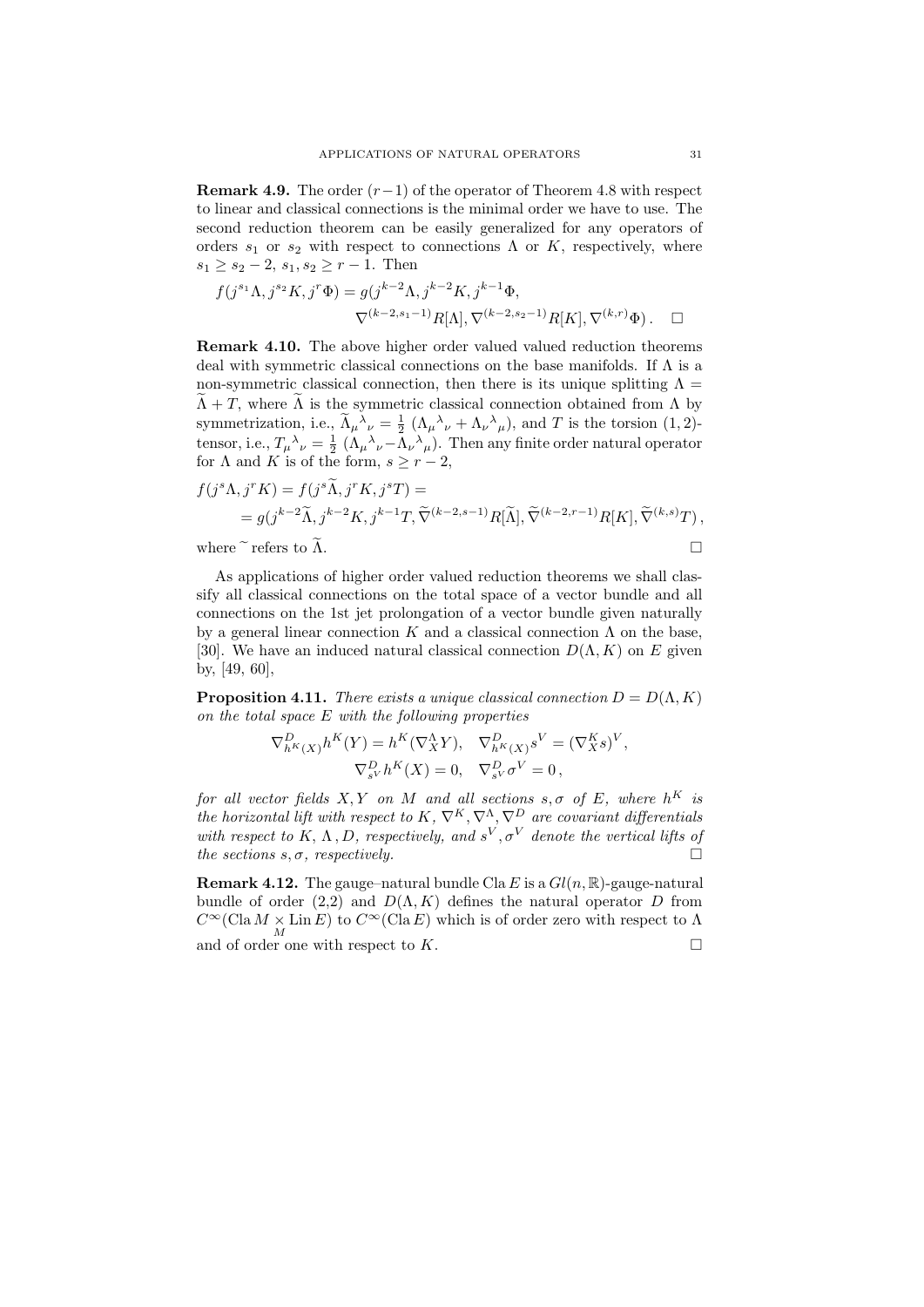The difference of any two classical connections on  $E$  is a tensor field on E of the type (1, 2). So, having the connection  $D(\Lambda, K)$ , all classical connections on E naturally given by K and  $\Lambda$  are of the type  $D(\Lambda, K)$  +  $\Phi(\Lambda, K)$ , where  $\Phi(\Lambda, K)$  is a natural (1,2)-tensor field on E. Hence, the problem of classification of natural classical connections on E is reduced to the problem of classification of natural tensor fields on E. any tensor field on E is a section of a  $Gl(n,\mathbb{R})$ -gauge-natural bundle of order  $(1,1)$ . Then, by Theorem 4.8 and Remark 4.10, we get

Corollary 4.13. ([30]) Let  $\Phi$  be a tensor field on E naturally given by a classical connection  $\Lambda$  on  $M$  (in order s) and by a general linear connection K on E (in order r,  $s \ge r - 2$ ). Then

$$
\Phi(u, j^s \Lambda, j^r K) = \Psi(u, \widetilde{\nabla}^{(s)} T, \widetilde{\nabla}^{(s-1)} R[\widetilde{\Lambda}], K, \widetilde{\nabla}^{(r-1)} R[K]),
$$

where  $u \in E$  and  $\tilde{\tau}$  refers to the classical symmetrized connection  $\tilde{\Lambda}$ .

Now we can use the above Corollary 4.13 to classify (1,2)-tensor fields on E. We have the following families of natural operators given by  $\Lambda$  and K.

A)  $\Lambda$  gives 3-parameter family of (1,2)-tensor fields on  $M$ , [60], given by

$$
S(\Lambda) = a_1 T + a_2 I_{TM} \otimes \hat{T} + a_3 \hat{T} \otimes I_{TM},
$$

where T is the torsion tensor of  $\Lambda$ ,  $\hat{T}$  is its contraction and  $I_{TM}: M \to$  $TM \otimes T^*M$  is the identity tensor.

B)  $\Lambda$  and  $K$  define naturally the following 9-parameter family of  $(0,2)$ tensor fields on  $M$ , [60], given by

$$
G(\Lambda, K) = b_1 C_{13}^{12}(T \otimes T) + b_2 C_{31}^{12}(T \otimes T) + b_3 C_{12}^{12}(T \otimes T)
$$
  
+ 
$$
c_1 C_1^1 \widetilde{\nabla} T + c_2 \overline{C_1^1 \widetilde{\nabla} T} + c_3 C_3^1 \widetilde{\nabla} T
$$
  
+ 
$$
d_1 C_1^1 R[\widetilde{\Lambda}] + d_2 C_2^1 R[\widetilde{\Lambda}] + e_1 C_1^1 R[K],
$$

where  $C_{kl}^{ij}$  is the contraction with respect to indicated indices and  $C_1^1 \tilde{\nabla} T$ denotes the conjugated tensor obtained by the exchange of subindices.

C) The value of the curvature tensor  $R[K]$  applied on the Liouville vector field L is in  $T^*M \otimes VE \otimes T^*M$ .

D) Finally, if we consider  $\nu_K$  as the vertical valued 1-form  $\nu_K : E \to$  $T^*E \otimes VE$  with coordinate expression

$$
\nu_K = (d^i - K_j{}^i{}_ \lambda \, y^j \, d^{\lambda}) \otimes \partial_i \,,
$$

we have 2-parameter family of operator obtained by applying the morphism  $\iota_{T^*M}\otimes\iota_{VE}\otimes{\rm id}_{T^*E}$  on

$$
H(\Lambda, K) = h_1 \nu_K \otimes \hat{T} + h_2 \hat{T} \otimes \nu_K.
$$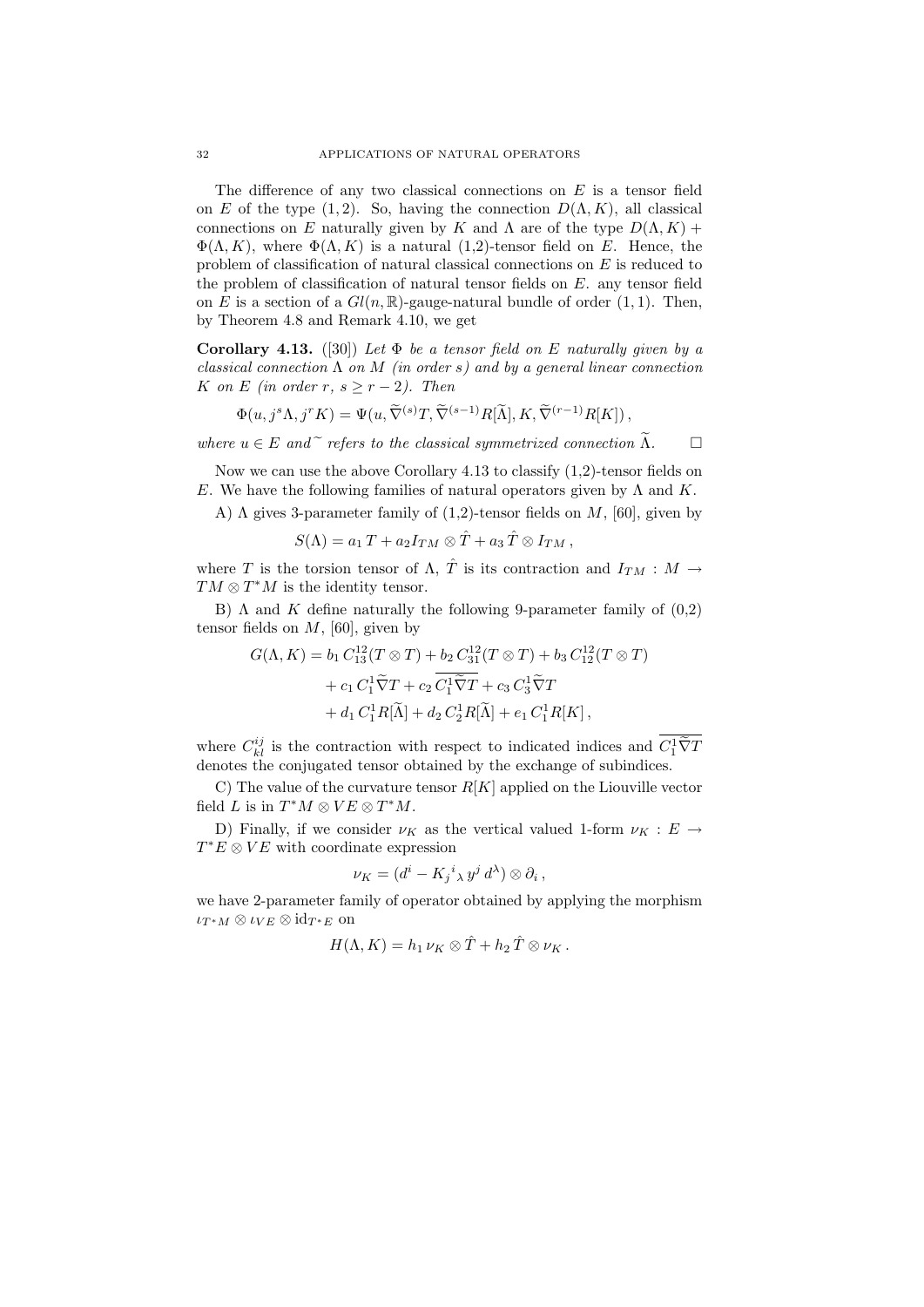Summarizing the above constructions we get

**Theorem 4.14.** ([30]) All classical connections on E naturally given by  $\Lambda$ (in order s) and by K (in order r,  $s \ge r - 2$ ) are of the maximal order one and are of the form

$$
\widetilde{D}(\Lambda, K) = D(\Lambda, K) + h^K(S(\Lambda)) + L \otimes G(\Lambda, K) + R[K](L) + H(\Lambda, K),
$$
  
i.e. form a 15-parameter family of connections.

Remark 4.15. In [50, 60] the same result was obtained by direct calculations without using the reduction theorems. Our result coincides with the result of [50, 60] but our base of the 15-parameter family of operators differ from the base used in [50, 60].

In Section 2.2 (see [5]), we have described a natural operator  $\chi$  transforming a classical connection on the total space of a fibered manifold and a classical connection on the base manifold into a connection on the 1st jet prolongation of the fibered manifold. Applying this operator on a classical connection  $D(\Lambda, K)$  on the total space of a vector bundle  $E \to M$  we get

**Theorem 4.16.** A general linear connection  $K$  on  $E$  and a classical connection  $\Lambda$  on M give naturally the connection  $\Gamma(\Lambda, K) = \chi(D(\Lambda, K))$  on  $J^1E$ .  $E$ .

Any natural connection on  $J^1E$  is then of the form  $\tilde{\Gamma}(\Lambda, K) = \Gamma(\Lambda, K) +$  $\Psi(\Lambda, K)$ , where  $\Psi(\Lambda, K)$  is a natural section of  $T^*E \otimes T^*M \otimes VE$ . Then we have

**Theorem 4.17.** ([30]) All connections on  $J<sup>1</sup>E$  naturally given by  $\Lambda$  (in order s) and by K (in order r,  $s \ge r - 2$ ) are of the maximal order one and are of the form

 $\widetilde{\Gamma}(\Lambda,K)=\Gamma(\Lambda,K)+\theta\circ h^K\big(S(\Lambda)\big)+L\otimes G(\Lambda,K)+R[K](L)+\nu_K\otimes\hat{T}\,,$ 

*i.e.* form a 14-parameter family of connections.

**Remark 4.18.** Let us note that  $\Gamma(\Lambda, K) = \chi(D(\Lambda, K))$ . — Первый проста проста проста проста проста проста проста проста проста проста проста проста проста проста п<br>В 1990 году стала проста проста проста проста проста проста проста проста проста проста проста проста проста п

4.4. Higher order Utivama's theorem. One of the most famous results in gauge invariant theories is the Utiyama's theorem, [88], that classifies those Lagrangians for gauge fields (principal connections on principal bundles) which are (locally) gauge invariant. In his original paper, [88], Utiyama considered his theorem only locally with specific gauge transformations. Later the Utiyama's theorem was reproved by many authors also globally, see for instance [36, 42, 69]. The Utiyama's theorem can be formulated globally as follows: given a principal connection  $\Gamma$  then any gauge invariant first order Lagrangian is given by a gauge invariant Lagrangian of the curvature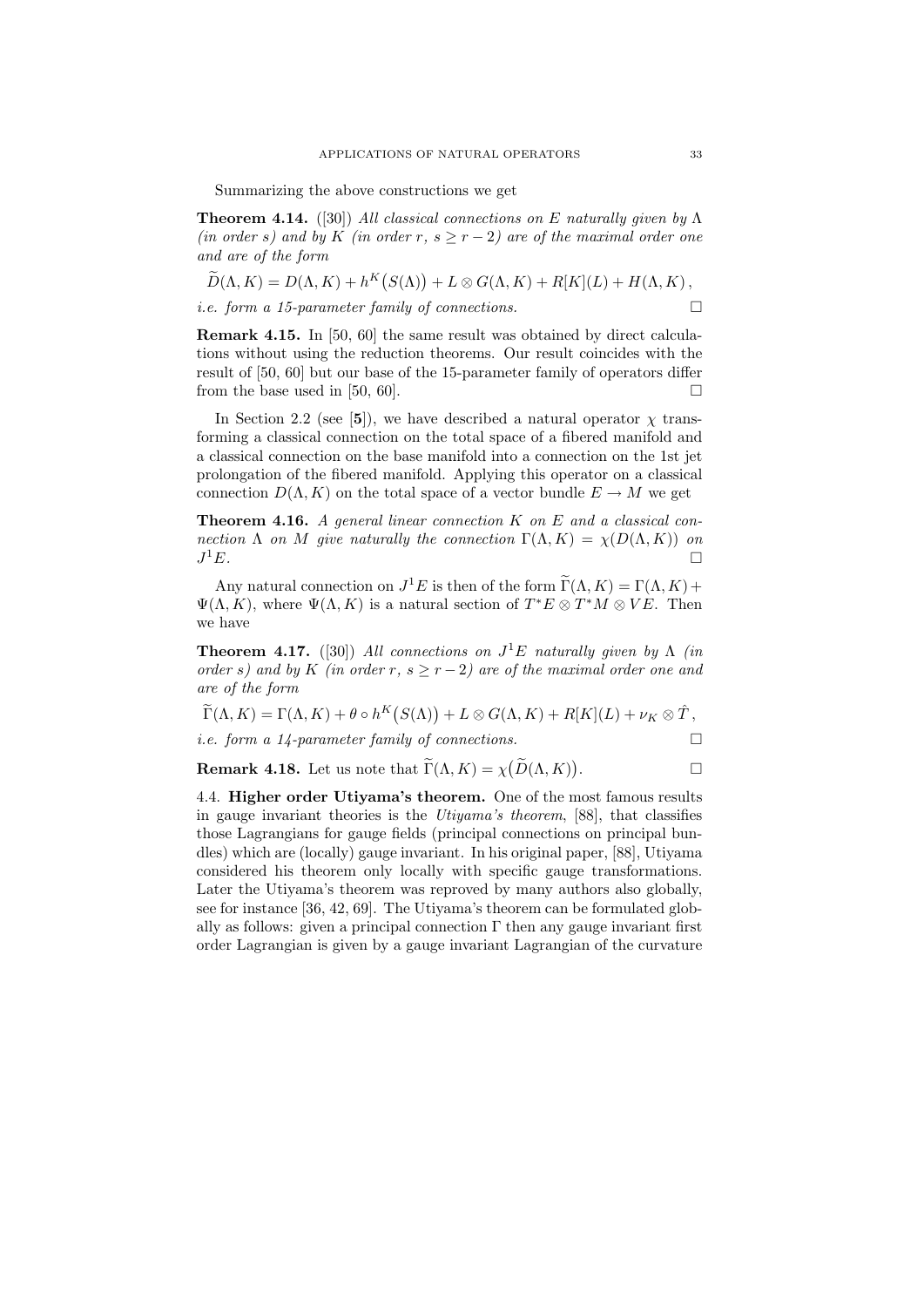tensor  $R[\Gamma]$ , i.e.  $\Omega(j^{1}\Gamma) = \Omega(R[\Gamma])$ . The Utiyama's theorem can be very simply generalized for operators with values in a gauge-natural bundle of order  $(1, 0)$ . In this case we shall use the term Utiyama-like theorem instead of the Utiyama's theorem. The Utiyama-like theorem was proved (in order 1) in [60].

Higher order local version of the Utiyama-like theorem was studied in [52] where the author generalized the replacement theorem for gauge fields. The results obtained in [52] are local and not complete since only concomitants obtained from the covariant differentials of the curvature tensor of the gauge field are assumed, while concomitants obtained from classical connections on the base are not considered. By using the methods of gauge–natural bundles we obtain complete and global coordinate free description of higher order Utiyama-like theorem.

Let G be an *n*-dimensional Lie group,  $P \in ObPB<sub>m</sub>(G)$ , Γ a principal connection on  $P$  and ad  $P$  the adjoint vector bundle associated with the principal bundle  $P$ . Then we have the induced *adjoint linear connection* ad(Γ) on ad P.

The curvature tensor of a principal connection is a 1-order natural operator from Pri P into ad  $P \otimes \Lambda^2 T^*M$ . The covariant differential of the curvature tensor  $R[\Gamma]$  with respect to  $\Gamma$  and a classical connection  $\Lambda$  on the base M is then defined as the covariant differential with respect to  $\text{ad}(\Gamma)$ and  $\Lambda$ , see Section 4.2. Then the iterated rth order covariant differential  $\nabla^rR[\Gamma]$  is a natural operator on Cla  $M \times \text{Pri } P$  which is of order  $(r-1)$  with respect to classical connections and of order  $(r+1)$  with respect to principal connections. Let us denote by  $C_C^{(s)}M \times C_P^{(r)}P, s \ge r-2, (s,r)$ -order curvature bundle for classical and principal connections obtained as the image of the pair of the operators  $(\nabla^{(s)}R, \nabla^{(r)}R)$  defined on  $\text{Cla}_{\tau} \times \text{Pri } P$ . Then higher order Utiyama-like theorem for principal and classical connections can be formulated as follows.

**Theorem 4.19.** ([11]) Let  $s \ge r-2$ ,  $r \ge 0$ , and let F be a (1,0)-order G-gauge-natural bundle functor. All natural differential operators

$$
f: C^\infty(\operatorname{Cla}_\tau M \underset{M}{\times} \operatorname{Pri} P) \to C^\infty(FP)
$$

which are of order s with respect to classical connections and of order r with respect to principal connections are of the form

$$
f(j^{s}\Lambda, j^{r}\Gamma) = g(\nabla^{(s-1)}R[\Lambda], \nabla^{(r-1)}R[\Gamma])
$$

where g is a zero order natural operator

$$
g: C^{\infty}(C_C^{(s-1)}M \underset{M}{\times} C_P^{(r-1)}P) \to C^{\infty}(FP).
$$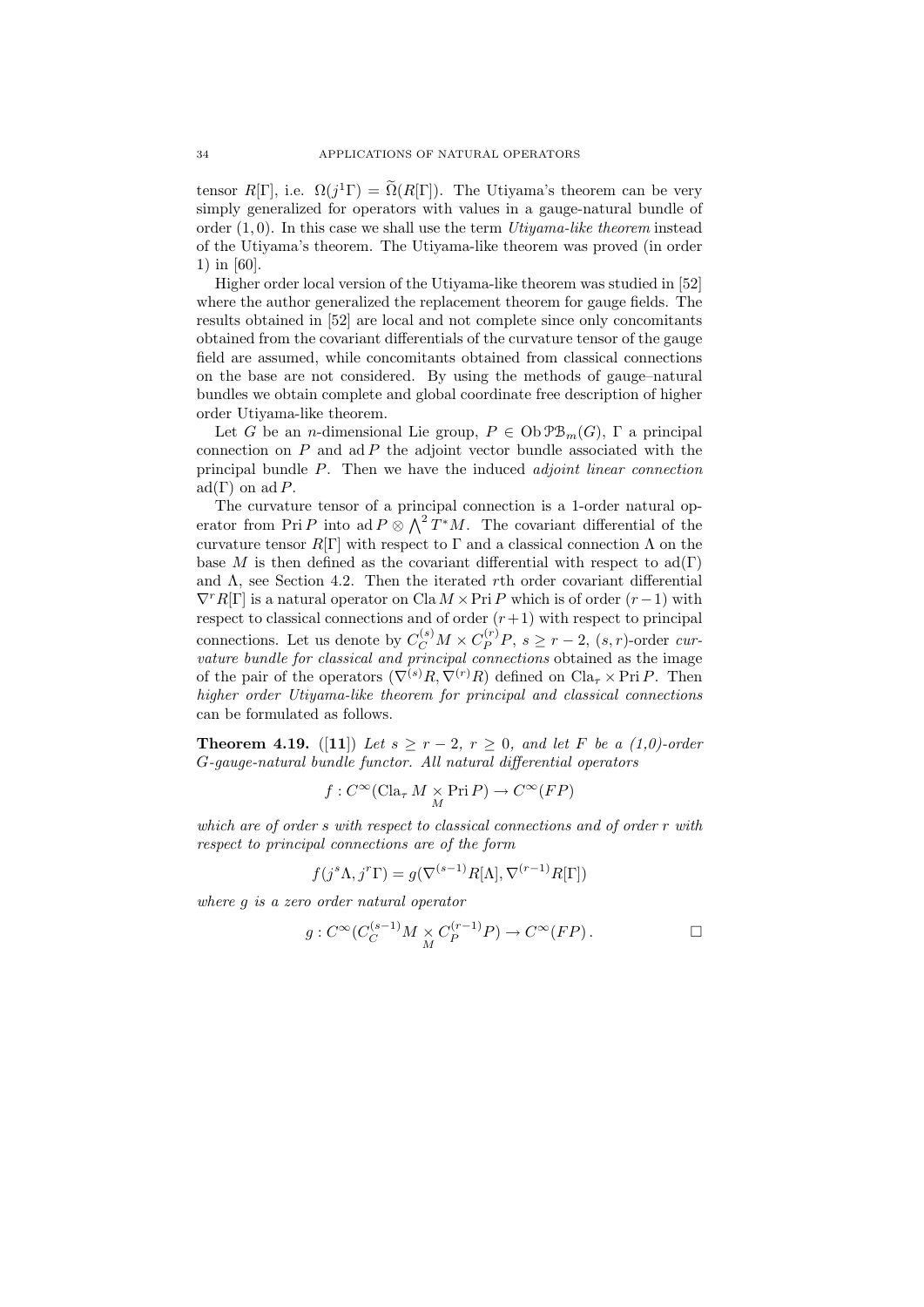Remark 4.20. The curvature bundle of classical and principal connections is given by identities depending on the structure constants of the group  $G$ . So all natural operators defined on the curvature bundle depend also on the structure constants, i.e.,

$$
f(j^{s}\Lambda, j^{r}\Gamma) = g(c, \nabla^{(s-1)}R[\Lambda], \nabla^{(r-1)}R[\Gamma]).
$$

For instance  $c_{ab}^b \nabla_{\rho_r} \dots \nabla_{\rho_1} R^a{}_{\lambda \mu}$  is an example of a natural tensor field of the type  $(0, r+2)$  on M given by  $\Lambda$  (in order  $(r-1)$ ) and  $\Gamma$  (in order  $(r+1)$ ). In the case of (general) linear connections the structure constants are given by the Kronecker deltas and they contract with the curvature tensor fields, i.e., they are not "visible".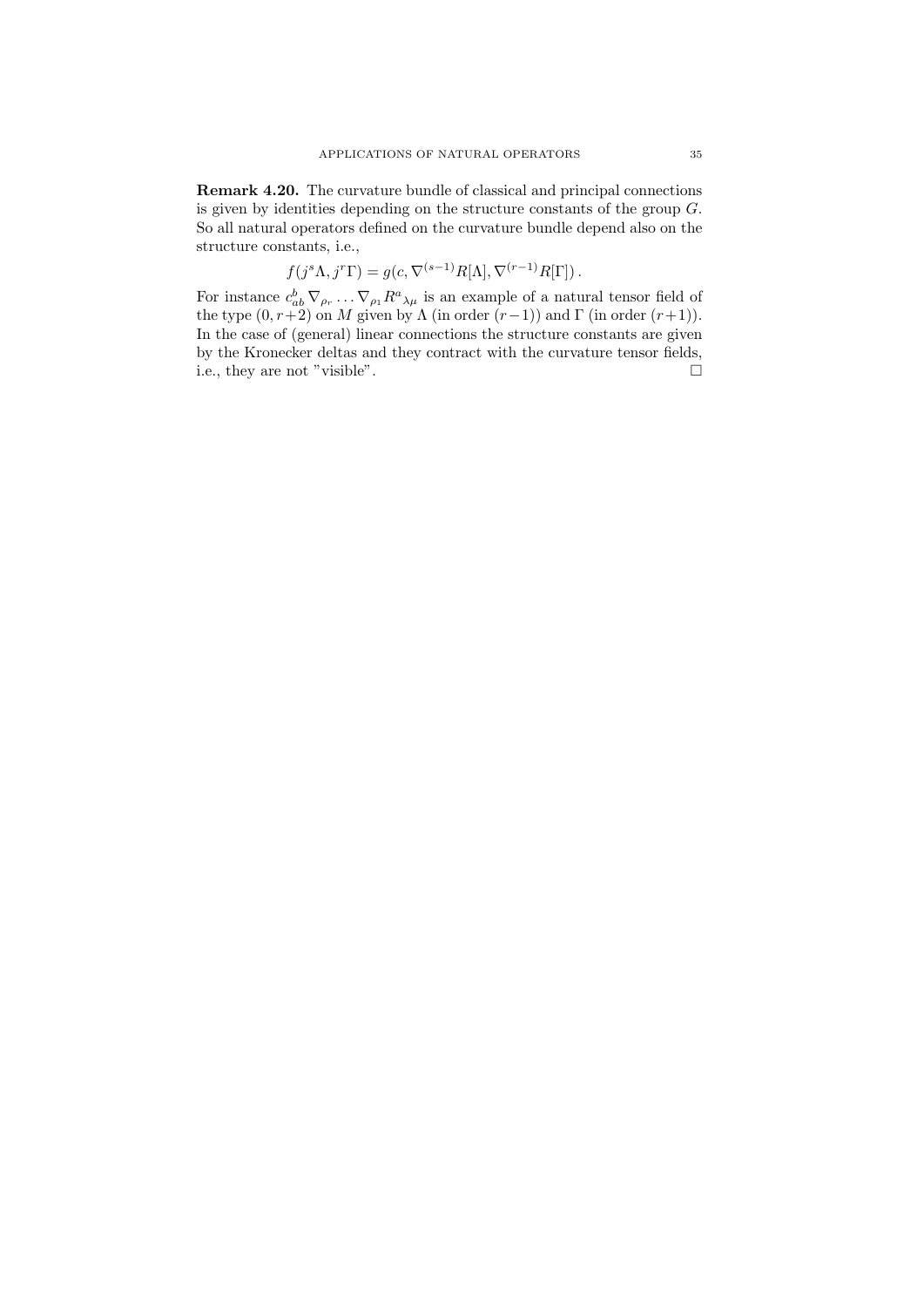The DSc. dissertation consists of the set of 11 research papers  $\mathbf{1}$  –  $\mathbf{11}$ . [12] – [34] are other papers of the author concerning natural operators. The others references [35] – [92] have been used in the text.

## **REFERENCES**

- [1] J. JANYŠKA: Geometrical properties of prolongation functors, Čas. pěst. mat. 110 (1985) 77–86.
- [2] J. JANYŠKA: Natural operations with projectable tangent valued forms on a fibred manifold, Annali di Matematica Pura ed Applicata (IV), Vol. CLIX (1991) 171-187.
- [3] J. JANYŠKA AND M. MODUGNO: Infinitesimal natural and gauge-natural lifts, Diff. Geom. and its Appl. 2 (1992) 99–121.
- [4] J. JANYŠKA: Remarks on symplectic and contact 2-forms in relativistic theories, Bollettino U. M. I. (7) 9–B (1995) 587–616.
- [5] J. JANYŠKA AND M. MODUGNO: Relations between linear connections on the tangent bundle and connections on the jet bundle of a fibred manifold, arch. Math. (Brno) 32 (1996) 281–288, in honour of I. Kolář.
- [6] J. Janyˇska: Natural Poisson and Jacobi structures on the tangent bundle of a pseudo-Riemannian manifold, Contemporary Mathematics 288, Global Diff. Geom.: The Math. Legacy of alfred Gray, eds. M. Fernándes and J. A. Wolf, 343–347.
- [7] J. JANYŠKA AND M. MODUGNO: Covariant Schroedinger operator, J. Phys. A: Math. Gen. 35 (2002) 8407–8434.
- [8] J. JANYŠKA: Reduction theorems for general linear connections, Diff. Geom. and its Appl. 20 (2004) 177–196.
- J. JANYŠKA: Higher order valued reduction theorems for general linear connections, Note di Matematica 23(2) (2004) 75–97.
- [10] J. JANYŠKA: Higher order valued reduction theorems for classical connections, Central European Journal of Mathematics 3(2) (2005) 294–308.
- [11] J. JANYŠKA: *Higher order Utiyama-like theorem*, to appear in Rep. Math. Phys..

#### Other papers of the author concerning natural operators.

- [12] J. JANYŠKA: Natural prolongations of linear connections, in: Proc. Conf. Diff. Geom. and Its Appl. (Nové Město na Moravě, 1983), Part 2, Published by J. E. Purkyně University, 1984, 129–134.
- [13] J. JANYŠKA: On natural operations with linear connections, Czechoslovak Math. J. 35 (110) (1985) 106–115.
- [14] J. JANYŠKA AND I. KOLÁŘ: On the connections naturally induced on the second order frame bundle, Arch. Math. (Brno) 22 (1986) 21–28.
- [15] J. JANYŠKA: Connections naturally induced from the metric tensor and its derivatives of finite order, in: Proc. Conf. Diff. Geom. and its Appl. (communications), Brno 1986, Published by J. E. Purkyně University 1987, 143-156.
- [16] D. KRUPKA AND J. JANYŠKA: Lectures on Differential Invariants, Folia Fac. Sci. Nat. Univ. Purkynianae Brunensis, Brno 1990.
- [17] J. JANYŠKA: Natural and gauge-natural operators on the space of linear connections on a vector bundle, in: Proc. Conf. Diff. Geom. and its Appl., Brno 1989, World Scientific, Singapore 1990, 58–68.
- [18] J. JANYŠKA: Remarks on the Nijenhuis tensor and almost complex connections, Arch. Math. (Brno) 26 (1990) 229–240.
- [19] J. JANYŠKA: Natural 2-forms on the tangent bundle of a Riemannian manifold, in: The Proceedings of the Winter School Geometry and Topology (Srní, 1992),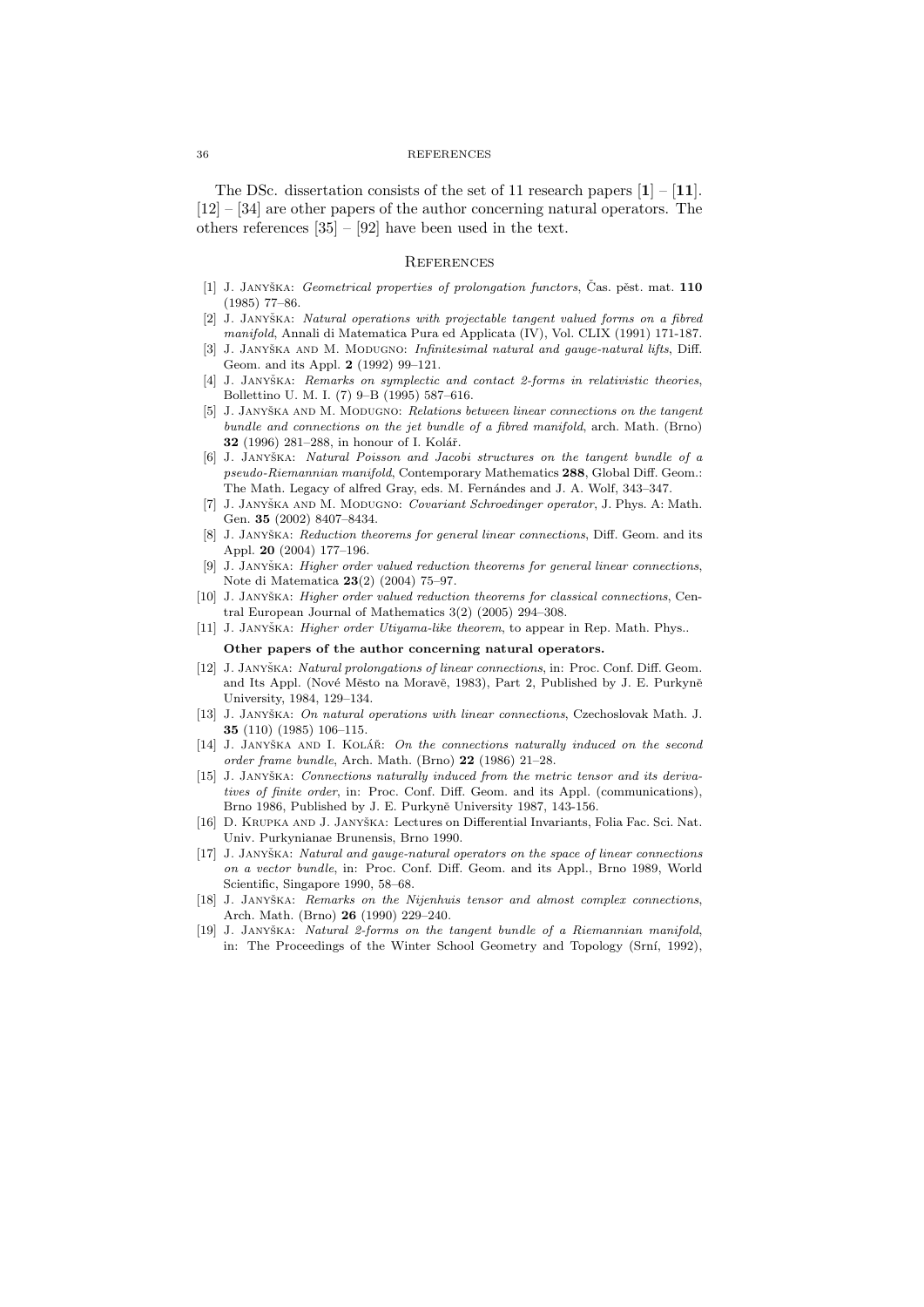Supplemento ai Rendiconti del Circolo Matematico di Palermo, Serie II – No. 32 (1993) 165–174.

- [20] J. Janyška: Lie algebra structures on  $\Omega^1(M)$  and  $\Omega^1(TM)$  for a Riemannian manifold, Rendiconti di Matematica, Serie VII, 13, Roma (1993) 573–593.
- [21] J. JANYŠKA: Natural quantum Lagrangians in Galilei quantum mechanics, Rendiconti di Matematica (Roma), Serie VII, 15, Roma (1995) 457–468.
- $[22]$  J. JANYŠKA: Natural symplectic structures on the tangent bundle of a space–time, in: The Proceedings of the Winter School Geometry and Topology (Srní, 1995), Supplemento ai Rendiconti del Circolo Matematico di Palermo, Serie II – No. 43 (1996) 153–162.
- [23] J. JANYŠKA: Natural Lagrangians for quantum structures over 4-dimensional spacetime, Rendiconti di Matematica, Serie VII, 18, Roma (1998) 623–648.
- [24] J. JANYŠKA: Natural vector fields and 2-vector fields on the tangent bundle of a pseudo-Riemannian manifold, Arch. Math. (Brno) 37 (2001) 143–160.
- [25] J. JANYŠKA: A remark on natural quantum Lagrangians and natural generalized Schrödinger operators in Galilei quantum mechanics, in: The Proceedings of the Winter School Geometry and Topology (Srní, 2000), Supplemento ai Rendiconti del Circolo Matematico di Palermo, Serie II – No. 66 (2001) 117–128.
- [26] J. JANYŠKA, M. MODUGNO AND D. SALLER: Covariant quantum mechanics and quantum symmetries, in: Recent Developments in General Relativity, proc. Internat. Conf. (Genoa 2000), eds. R. Cianci, R. Collina, M. Francaviglia and P. Fre, Springer-Verlag (2002) 179–201.
- [27] J. JANYŠKA AND M. MODUGNO: Covariant pre-quantum operators, in: Differential Geometry and Its Applications, proc. 8th Internat. Conf. Diff. Geom. Appl. (Opava 2001), eds. O. Kowalski, D. Krupka and J. Slovák, Silesian University 2001, 285–308.
- [28] J. JANYŠKA AND M. MODUGNO: Uniqueness results by covariance in covariant quantum mechanics, in: Proc. of the 2nd Internat. Symp. "Quantum Theory and Symmetries" (Cracow 2001), eds. E. Kapuscik, A. Horzela, World Scientific 2002, 404–411.
- [29] J. JANYŠKA: On the curvature of tensor product connections and covariant differentials, in: The Proceedings of the 23rd Winter School Geometry and Physics (Srní, 2003), Supplemento ai Rendiconti del Circolo Matematico di Palermo, Serie II - Numero 72 (2004) 135–143.
- [30] J. JANYŠKA: Natural connections given by general linear and classical connections, in: Diff. Geom. and its Appl., Proc. Conf., Prague 2004 (Czech Rep.), Charles University (2005) 285–299.
- [31] A. CABRAS, J. JANYŠKA AND I. KOLÁŘ: Functorial prolongations of some functional bundles, Ann. Acad. Paed. Cracoviensis, Folia 23, Studia Math. IV (2004) 19–30.
- [32] J. JANYŠKA: Geometric structures on the tangent bundle of the Einstein spacetime, to appear in Arch. Math. (Brno) 2006.
- [33] J. Janyˇska: Higher order Utiyama's invariant interaction, preprint 2006.
- [34] A. CABRAS, J. JANYŠKA AND I. KOLÁŘ: On the geometry of variational calculus on some functional bundles, to appear in Note di Matematica.

#### The others references  $[35] - [92]$  have been used in the text.

- [35] D. Canarutto, A. Jadczyk and M. Modugno: Quantum mechanics of a spin particle in a curved spacetime with absolute time, Rep. on Math. Phys. 36 (1995) 95-140.
- [36] M. Castrillón López, J. Muñoz Masqué and T. Ratiu: *Gauge invariance and vari*ational trivial problems on the bundle of connection, Diff. Geom. and its Appl. 19 (2003) 127–145.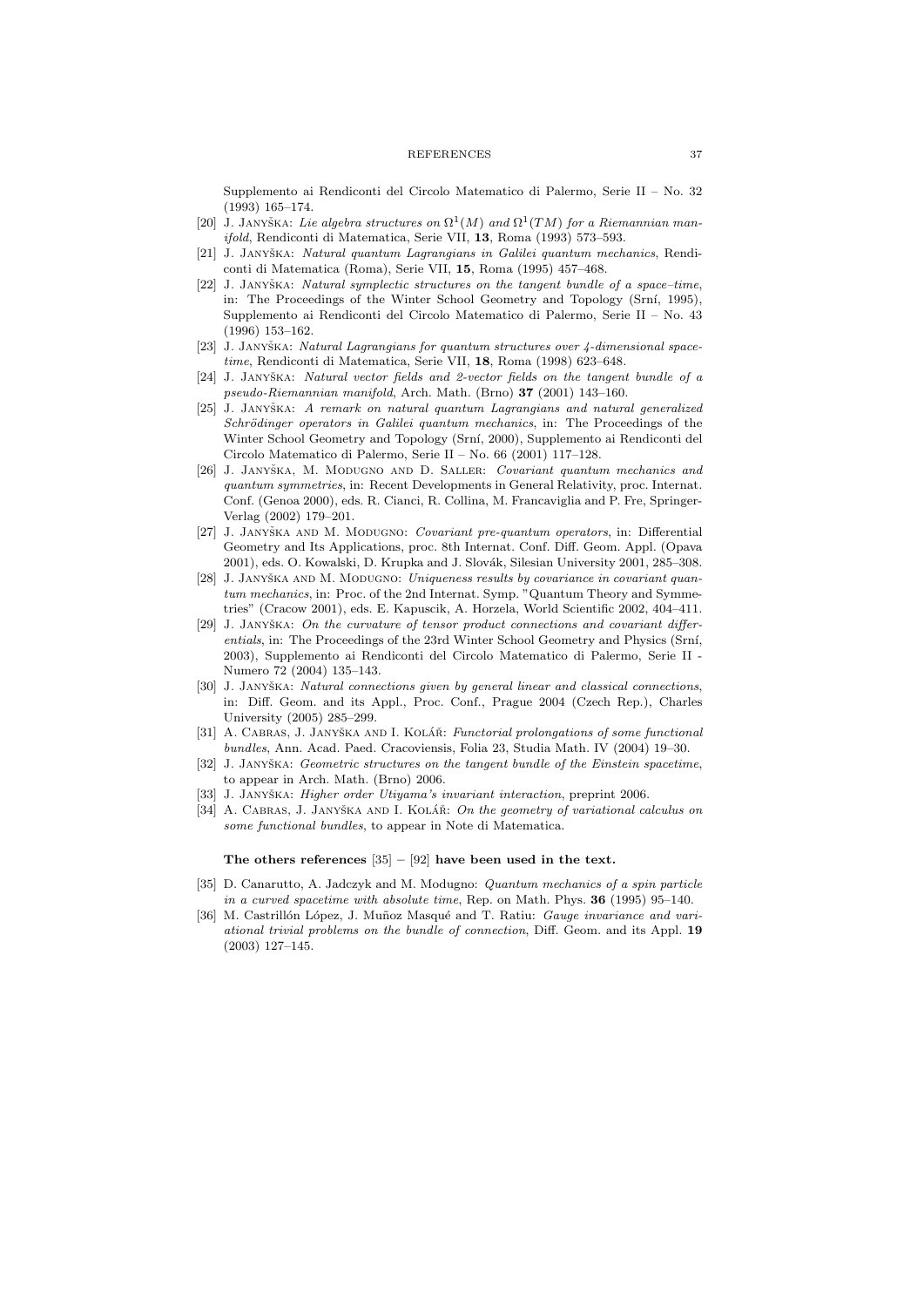- [37] E. B. Christoffel: *Ueber die Transformation der homogenen Differentialausdücke* zweiten Grades, Journal für die reine und angewandte Mathematik, Crelles's Journals 70 (1869) 46–70.
- [38] M. Crampin: Generalized Bianchi identities for horizontal distributions, Math. Proc. Camb. Phil. Soc. 94 (1983) 125–132.
- [39] M. Crampin and L. A. Ibort: Graded Lie algebras of derivations and Ehresmann connections, J. Math. Pures et Appl. 66 (1987) 113–125.
- [40] T. V. Duc: Sur la géométrie differentielle des fibrés vectoriels, Ködai Math. Sem. Rep. 26 (1975) 349–408.
- [41] W. Drechsler and M. E. Mayer: Fibre Bundle Techniques in Gauge Theories, Springer-Verlag, New York, 1977.
- [42] D. E. Eck: Gauge–natural bundles and generalized gauge theories, Mem. Amer. Math. Soc. 33, No. 247, 1981.
- [43] D. E. Eck: Product–preserving functors on smooth manifolds, J. Pure Appl. Algebra 42 (1986) 133–140.
- [44] D. B. A. Epstein and W. P. Thurston: Transformation groups and natural bundles, Proc. London Math. Soc. (3) 38 (1979) 219–236.
- [45] L. Fatibene and M. Francaviglia: Natural and Gauge Natural Formalism for Classical Field Theories, a Geometric Perspective including Spinors and Gauge Theories, Kluwer Academic Pub. 2003.
- [46] A. Frölicher and A. Nijenhuis: Theory of vector valued differential forms, Part 1, Derivations in the graded ring of differential forms, Kon. Ned. Akad. Wet.- Amsterdam, Proc. A 59, Indag. math. 18 (1956) 338–359.
- [47] A. Frölicher and A. Nijenhuis: Theory of vector valued differential forms, Part 1, Almost complex structures, Kon. Ned. Akad. Wet.-Amsterdam, Proc. A 61, Indag. math. 20 (1958) 414–429.
- [48] A. Frölicher and A. Nijenhuis: Invariance of vector form operations under mappings, Comm. Math. Hel. 34 (1960) 227–248.
- [49] J. Gancarzewicz: Horizontal lifts of linear connections to the natural vector bundle, in: Proc. Inter. Coll. Diff. Geometry, Santiago de Compostela (Spain), Research Notes in Math. 121, Boston: Pitman. 1985, 318–324.
- [50] J. Gancarzewicz and I. Kolář: Some gauge-natural operators on linear connections, Mh. Math. 111 (1991) 23–33.
- [51] J. Grifone: Structure presque tangent et connexions, I, Ann. Inst. Fourier 22 (1972) 287–334.
- [52] G. W. Horndeski: Replacement Theorems for Concomitants of Gauge Fields, Utilitas Math. 19 (1981) 215–146.
- [53] A. Jadczyk and M. Modugno: a scheme for Galilei general relativistic quantum mechanics, in: General Relativity and Gravitational Physics, Proc. XXI Conv. Naz. Rel. Gen. Fiz. Grav., Bardonecchia (1992), World Scientific 1994, 319–337.
- [54] A. Jadczyk and M. Modugno: Galilei General Relativistic Quantum Mechanics, Florence University 1993.
- [55] G. Kainz and P. W. Michor: Natural transformations in differential geometry, Czechoslovak Math. J. 37 (112) (1987) 584–607.
- [56] A. A. Kirillov: Invariant operators over geometric quantities, (Russian), Current problems in mathematics, Vol 16, VINITI, Moscow (1980) 3–29.
- [57] I. Kolář: Prolongations of generalized connections, Math. Soc. János Bolyai, 31. Diff. Geom. (Budapest (Hungary)), North Holland (1979) 317–325.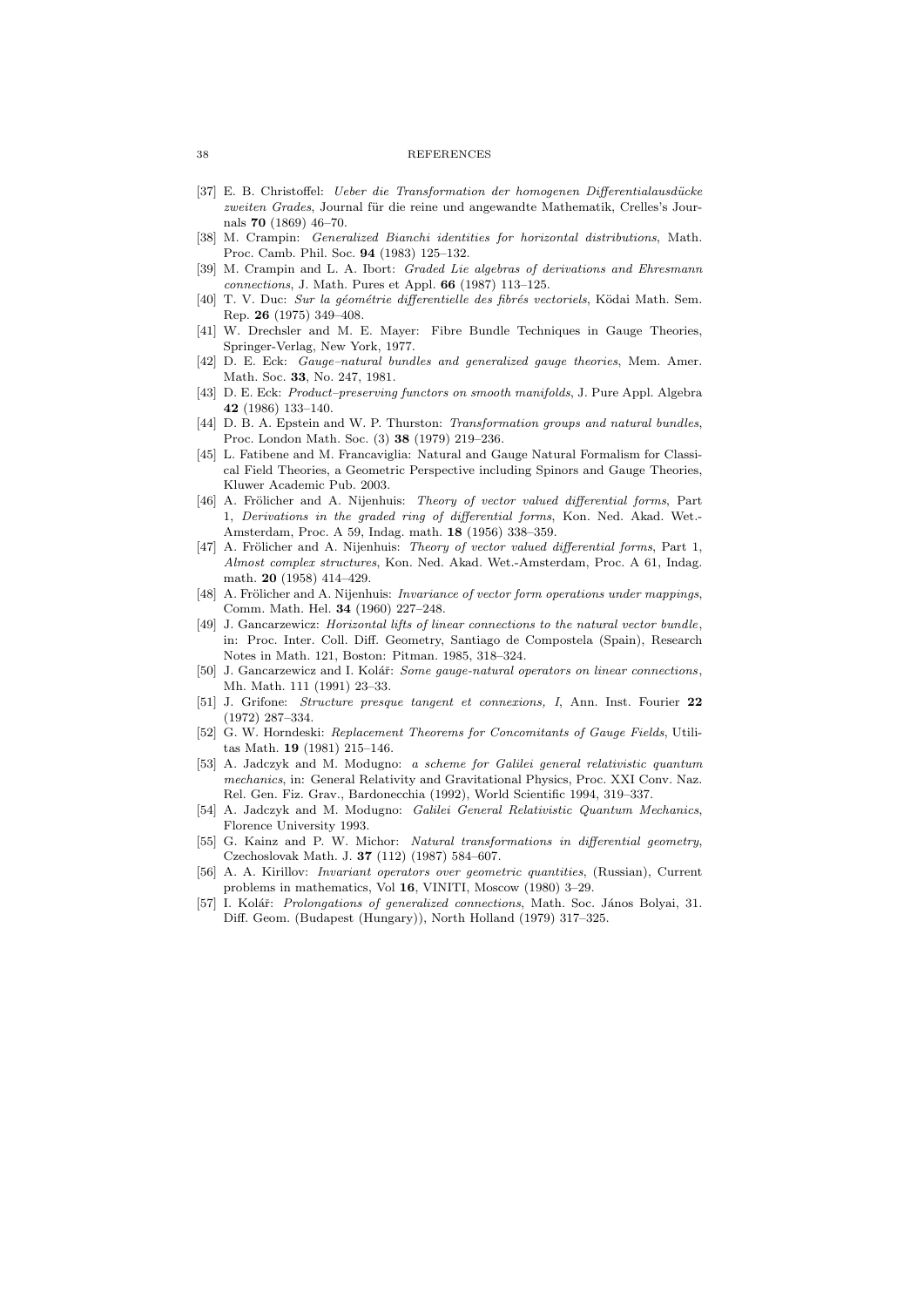- [58] I. Kolář: Some natural operators in differential geometry, in: Proc. Conf. Diff. Geom. and Its Appl., Brno 1986, D. Reidel (1987) 91–110.
- [59] I. Kolář and P. W. Michor: All natural concomitants of vector-valued differential forms, Suppl. Rend. Circ. Mat. Palermo, Serie II - N. 16 (1987) 101–108.
- [60] I. Kolář, P. W. Michor and J. Slovák: Natural Operations in Differential Geometry, Springer–Verlag, 1993.
- [61] I. Kolář and J. Slovák: On the geometric functors on manifolds, Suppl. Rend. Circ. Mat. Palermo 21 (1989) 223–233.
- [62] O. Kowalski and M. Sekizawa: Natural transformations of Riemannian metrics on manifolds to metrics on tangent bundles - a classification, Bull. Tokyo Gakugei Univ., Sect.IV, 40 (1988) 1–29.
- [63] D. Krupka: Elementary theory of differential invariants, Arch. Math. 4, Scripta Fac. Sci. Nat. UJEP Brunensis, XIV: 207-214 (1978).
- $[64]$  D. Krupka and V. Mikolášová: On the uniqueness of some differential invariants: d,  $\{ , \}$ ,  $\nabla$ , Czechoslovak Math. J. **34** (1984) 588–597.
- [65] P. Libermann and CH. M. Marle: Symplectic Geometry and analytical Mechanics, Reidel Publ., Dordrecht, 1987.
- [66] G. Lubczonok: On reduction theorems, Ann. Polon. Math. 26 (1972) 125–133.
- [67] O. O. Luciano: Categories of multiplicative functors and Morimoto's conjecture, Preprint 46, Inst. Fourier, Laboratoire des Mathématiques, Grenoble, 1986.
- [68] L. Mangiarotti and M. Modugno: Graded Lie algebras and connections on fibred spaces, J. Math. Pures et Appl. 63 (1984) 111–120.
- [69] L. Mangiarotti and M. Modugno: On the geometric structure of gauge theories, J. Math. Phys 26 (1985) 1373–1379.
- [70] W. Mikulski: There exists a prolongation functor of infinite order, Cas. pěst. mat. 114 (1989) 57–59.
- [71] M. Modugno: Systems of vector valued forms on a fibred manifold and applications to gauge theories, in: Proc. Conf. Diff. Geom. Meth. in Math. Phys. Salamanca, 1985, Lect. Not. Math. 1251, Springer (1987) 238–264.
- [72] H. K. Nickerson: On differential operators and connections, Trans. Amer. Math. Soc. 99 (1961) 509–539.
- [73] A. Nijenhuis: Theory of the geometric object, Thesis, University of Amsterdam, 1952.
- [74] A. Nijenhuis: Jacobi-types identities for bilinear differential concomitants of certain tensor fields, Kon. Ned. Akad. Wet.-Amsterdam, Proc. A 58, Indag. Math. 17 (1955) 390–403.
- [75] A. Nijenhuis: Vector form methods and deformations of complex structures, Proc. Symp. in Pure Math. 3, Diff. Geom., Am. Math. Soc., 1961, 87–93.
- [76] A. Nijenhuis: Natural bundles and their general properties, Diff. Geom., in honour of K. Yano, Kinokuniya, Tokyo (1972) 317–334.
- [77] R. S. Palais and C. L. Terng: Natural bundles have finite order, Topology 16 (1977) 271–277.
- [78] G. Ricci and T. Levi Civita: Méthodes de calcul différentiel absolu et leurs applications, Math. Ann. 54 (1901) 125–201.
- [79] D. J. Saunders: The Geometry of Jet Bundles, London Math. Soc., Lecture Note Series 142, Cambridge University Press, 1986.
- [80] J. A. Schouten: Ricci calculus, Berlin-Göttingen, 1954.
- [81] J. A. Schounten and J. Haantjes: On the theory of the geometric object, Proc. London Math. Soc. 42 (1937) 356–376.